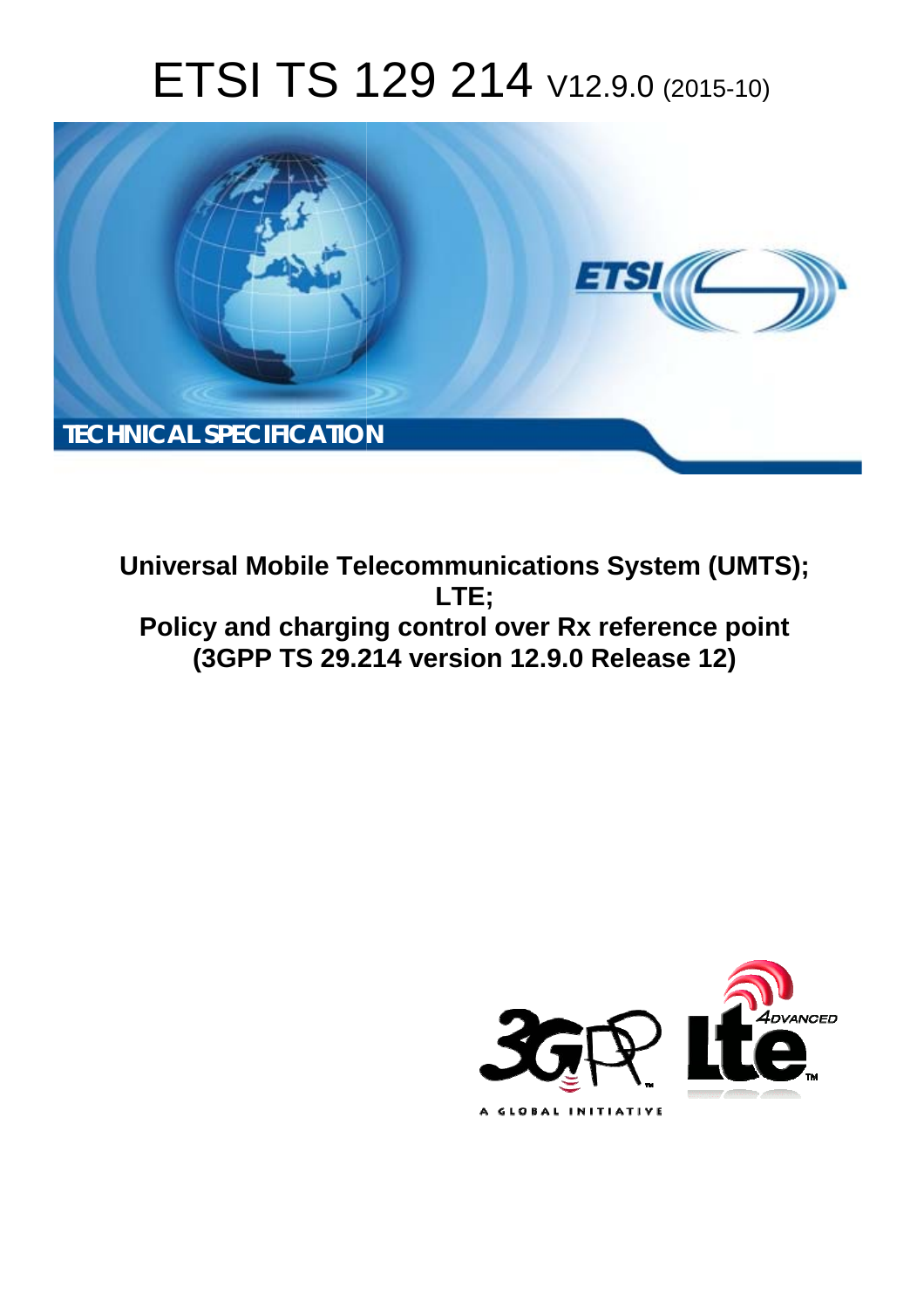Reference RTS/TSGC-0329214vc90

> Keywords LTE,UMTS

#### *ETSI*

#### 650 Route des Lucioles F-06921 Sophia Antipolis Cedex - FRANCE

Tel.: +33 4 92 94 42 00 Fax: +33 4 93 65 47 16

Siret N° 348 623 562 00017 - NAF 742 C Association à but non lucratif enregistrée à la Sous-Préfecture de Grasse (06) N° 7803/88

#### *Important notice*

The present document can be downloaded from: <http://www.etsi.org/standards-search>

The present document may be made available in electronic versions and/or in print. The content of any electronic and/or print versions of the present document shall not be modified without the prior written authorization of ETSI. In case of any existing or perceived difference in contents between such versions and/or in print, the only prevailing document is the print of the Portable Document Format (PDF) version kept on a specific network drive within ETSI Secretariat.

Users of the present document should be aware that the document may be subject to revision or change of status. Information on the current status of this and other ETSI documents is available at <http://portal.etsi.org/tb/status/status.asp>

If you find errors in the present document, please send your comment to one of the following services: <https://portal.etsi.org/People/CommiteeSupportStaff.aspx>

#### *Copyright Notification*

No part may be reproduced or utilized in any form or by any means, electronic or mechanical, including photocopying and microfilm except as authorized by written permission of ETSI.

The content of the PDF version shall not be modified without the written authorization of ETSI. The copyright and the foregoing restriction extend to reproduction in all media.

> © European Telecommunications Standards Institute 2015. All rights reserved.

**DECT**TM, **PLUGTESTS**TM, **UMTS**TM and the ETSI logo are Trade Marks of ETSI registered for the benefit of its Members. **3GPP**TM and **LTE**™ are Trade Marks of ETSI registered for the benefit of its Members and of the 3GPP Organizational Partners.

**GSM**® and the GSM logo are Trade Marks registered and owned by the GSM Association.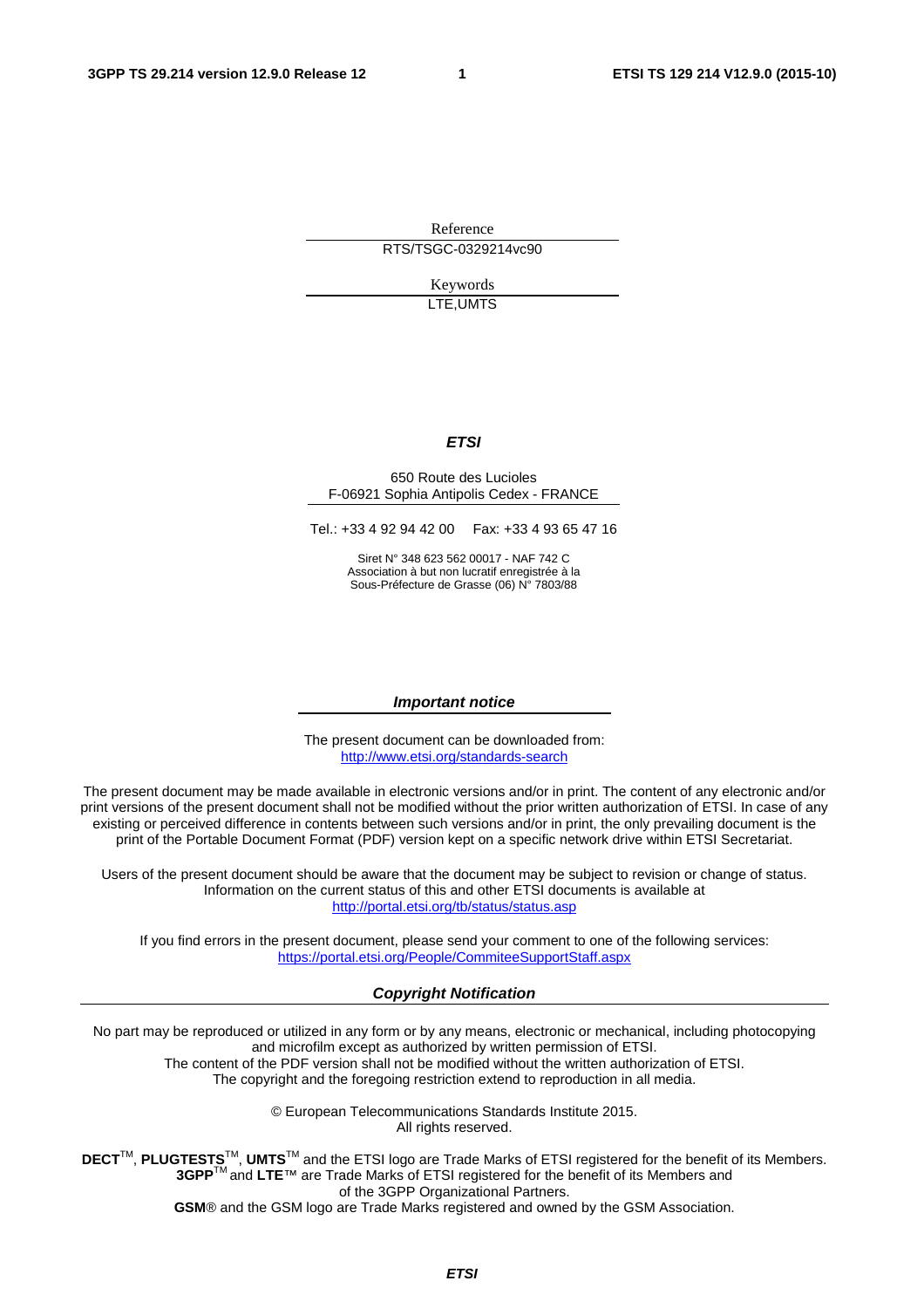## Intellectual Property Rights

IPRs essential or potentially essential to the present document may have been declared to ETSI. The information pertaining to these essential IPRs, if any, is publicly available for **ETSI members and non-members**, and can be found in ETSI SR 000 314: *"Intellectual Property Rights (IPRs); Essential, or potentially Essential, IPRs notified to ETSI in respect of ETSI standards"*, which is available from the ETSI Secretariat. Latest updates are available on the ETSI Web server [\(http://ipr.etsi.org](http://webapp.etsi.org/IPR/home.asp)).

Pursuant to the ETSI IPR Policy, no investigation, including IPR searches, has been carried out by ETSI. No guarantee can be given as to the existence of other IPRs not referenced in ETSI SR 000 314 (or the updates on the ETSI Web server) which are, or may be, or may become, essential to the present document.

## Foreword

This Technical Specification (TS) has been produced by ETSI 3rd Generation Partnership Project (3GPP).

The present document may refer to technical specifications or reports using their 3GPP identities, UMTS identities or GSM identities. These should be interpreted as being references to the corresponding ETSI deliverables.

The cross reference between GSM, UMTS, 3GPP and ETSI identities can be found under [http://webapp.etsi.org/key/queryform.asp.](http://webapp.etsi.org/key/queryform.asp)

## Modal verbs terminology

In the present document "**shall**", "**shall not**", "**should**", "**should not**", "**may**", "**need not**", "**will**", "**will not**", "**can**" and "**cannot**" are to be interpreted as described in clause 3.2 of the [ETSI Drafting Rules](http://portal.etsi.org/Help/editHelp!/Howtostart/ETSIDraftingRules.aspx) (Verbal forms for the expression of provisions).

"**must**" and "**must not**" are **NOT** allowed in ETSI deliverables except when used in direct citation.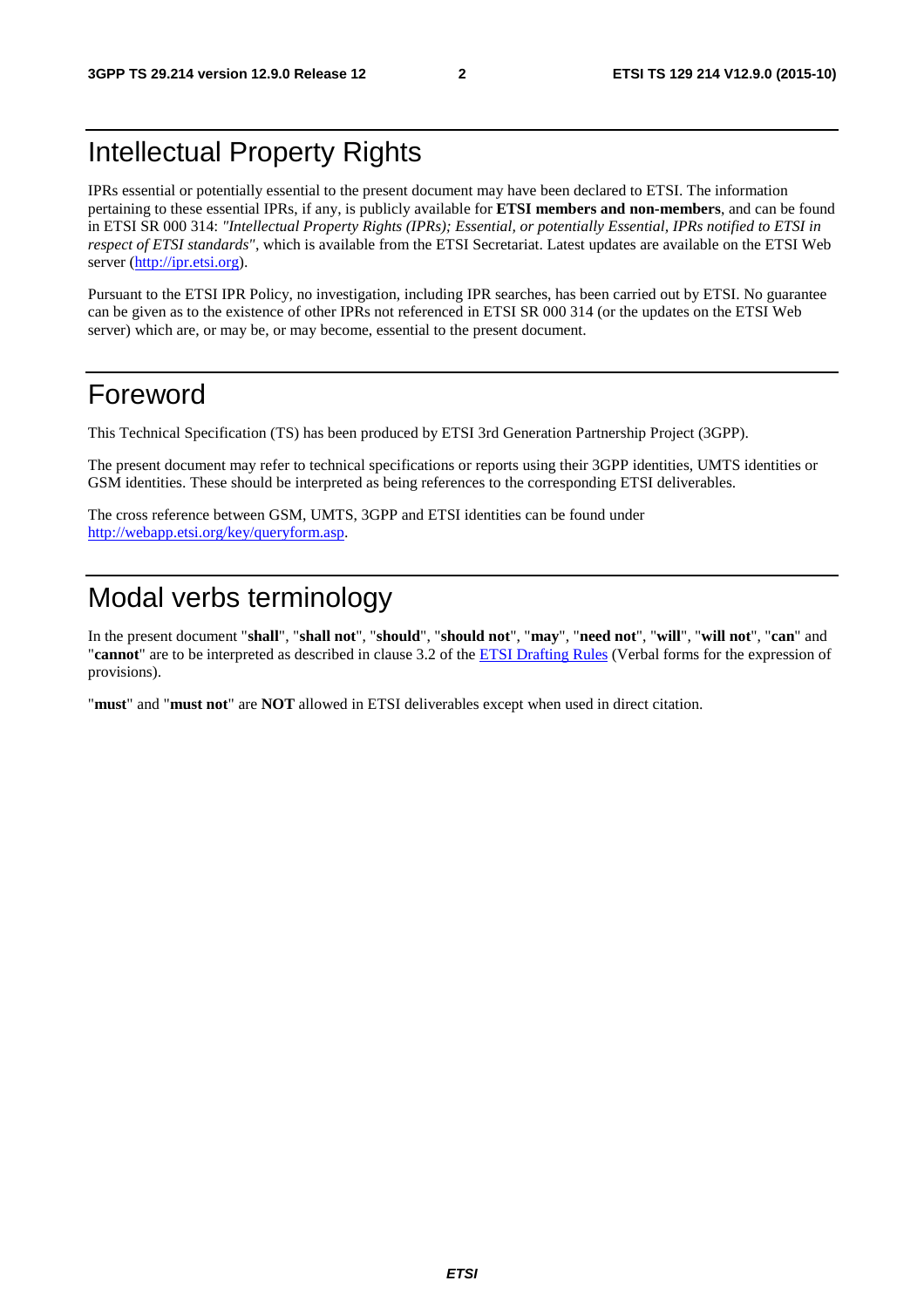$\mathbf{3}$ 

## Contents

| 1<br>2<br>3<br>3.1<br>3.2<br>4<br>4.1<br>4.2<br>4.3<br>4.3.1<br>4.3.2<br>4.4<br>4.4.1<br>4.4.2<br>4.4.3<br>4.4.4<br>4.4.5<br>4.4.5a<br>4.4.6<br>4.4.6.1<br>4.4.6.2<br>4.4.6.3<br>4.4.6.4<br>4.4.6.5<br>4.4.6.6<br>4.4.6.7<br>4.4.6.8<br>4.4.7<br>5<br>22<br>5.1<br>5.2<br>5.3<br>5.3.1<br>5.3.2<br>5.3.3<br>5.3.4<br>5.3.5<br>5.3.6<br>5.3.7<br>5.3.8<br>5.3.9<br>5.3.10<br>5.3.11<br>5.3.12<br>5.3.13<br>5.3.14<br>5.3.15<br>5.3.16 |  |  |  |  |  |
|--------------------------------------------------------------------------------------------------------------------------------------------------------------------------------------------------------------------------------------------------------------------------------------------------------------------------------------------------------------------------------------------------------------------------------------|--|--|--|--|--|
|                                                                                                                                                                                                                                                                                                                                                                                                                                      |  |  |  |  |  |
|                                                                                                                                                                                                                                                                                                                                                                                                                                      |  |  |  |  |  |
|                                                                                                                                                                                                                                                                                                                                                                                                                                      |  |  |  |  |  |
|                                                                                                                                                                                                                                                                                                                                                                                                                                      |  |  |  |  |  |
|                                                                                                                                                                                                                                                                                                                                                                                                                                      |  |  |  |  |  |
|                                                                                                                                                                                                                                                                                                                                                                                                                                      |  |  |  |  |  |
|                                                                                                                                                                                                                                                                                                                                                                                                                                      |  |  |  |  |  |
|                                                                                                                                                                                                                                                                                                                                                                                                                                      |  |  |  |  |  |
|                                                                                                                                                                                                                                                                                                                                                                                                                                      |  |  |  |  |  |
|                                                                                                                                                                                                                                                                                                                                                                                                                                      |  |  |  |  |  |
|                                                                                                                                                                                                                                                                                                                                                                                                                                      |  |  |  |  |  |
|                                                                                                                                                                                                                                                                                                                                                                                                                                      |  |  |  |  |  |
|                                                                                                                                                                                                                                                                                                                                                                                                                                      |  |  |  |  |  |
|                                                                                                                                                                                                                                                                                                                                                                                                                                      |  |  |  |  |  |
|                                                                                                                                                                                                                                                                                                                                                                                                                                      |  |  |  |  |  |
|                                                                                                                                                                                                                                                                                                                                                                                                                                      |  |  |  |  |  |
|                                                                                                                                                                                                                                                                                                                                                                                                                                      |  |  |  |  |  |
|                                                                                                                                                                                                                                                                                                                                                                                                                                      |  |  |  |  |  |
|                                                                                                                                                                                                                                                                                                                                                                                                                                      |  |  |  |  |  |
|                                                                                                                                                                                                                                                                                                                                                                                                                                      |  |  |  |  |  |
|                                                                                                                                                                                                                                                                                                                                                                                                                                      |  |  |  |  |  |
|                                                                                                                                                                                                                                                                                                                                                                                                                                      |  |  |  |  |  |
|                                                                                                                                                                                                                                                                                                                                                                                                                                      |  |  |  |  |  |
|                                                                                                                                                                                                                                                                                                                                                                                                                                      |  |  |  |  |  |
|                                                                                                                                                                                                                                                                                                                                                                                                                                      |  |  |  |  |  |
|                                                                                                                                                                                                                                                                                                                                                                                                                                      |  |  |  |  |  |
|                                                                                                                                                                                                                                                                                                                                                                                                                                      |  |  |  |  |  |
|                                                                                                                                                                                                                                                                                                                                                                                                                                      |  |  |  |  |  |
|                                                                                                                                                                                                                                                                                                                                                                                                                                      |  |  |  |  |  |
|                                                                                                                                                                                                                                                                                                                                                                                                                                      |  |  |  |  |  |
|                                                                                                                                                                                                                                                                                                                                                                                                                                      |  |  |  |  |  |
|                                                                                                                                                                                                                                                                                                                                                                                                                                      |  |  |  |  |  |
|                                                                                                                                                                                                                                                                                                                                                                                                                                      |  |  |  |  |  |
|                                                                                                                                                                                                                                                                                                                                                                                                                                      |  |  |  |  |  |
|                                                                                                                                                                                                                                                                                                                                                                                                                                      |  |  |  |  |  |
|                                                                                                                                                                                                                                                                                                                                                                                                                                      |  |  |  |  |  |
|                                                                                                                                                                                                                                                                                                                                                                                                                                      |  |  |  |  |  |
|                                                                                                                                                                                                                                                                                                                                                                                                                                      |  |  |  |  |  |
|                                                                                                                                                                                                                                                                                                                                                                                                                                      |  |  |  |  |  |
|                                                                                                                                                                                                                                                                                                                                                                                                                                      |  |  |  |  |  |
|                                                                                                                                                                                                                                                                                                                                                                                                                                      |  |  |  |  |  |
|                                                                                                                                                                                                                                                                                                                                                                                                                                      |  |  |  |  |  |
|                                                                                                                                                                                                                                                                                                                                                                                                                                      |  |  |  |  |  |
|                                                                                                                                                                                                                                                                                                                                                                                                                                      |  |  |  |  |  |
|                                                                                                                                                                                                                                                                                                                                                                                                                                      |  |  |  |  |  |
|                                                                                                                                                                                                                                                                                                                                                                                                                                      |  |  |  |  |  |
|                                                                                                                                                                                                                                                                                                                                                                                                                                      |  |  |  |  |  |
|                                                                                                                                                                                                                                                                                                                                                                                                                                      |  |  |  |  |  |
|                                                                                                                                                                                                                                                                                                                                                                                                                                      |  |  |  |  |  |
|                                                                                                                                                                                                                                                                                                                                                                                                                                      |  |  |  |  |  |
|                                                                                                                                                                                                                                                                                                                                                                                                                                      |  |  |  |  |  |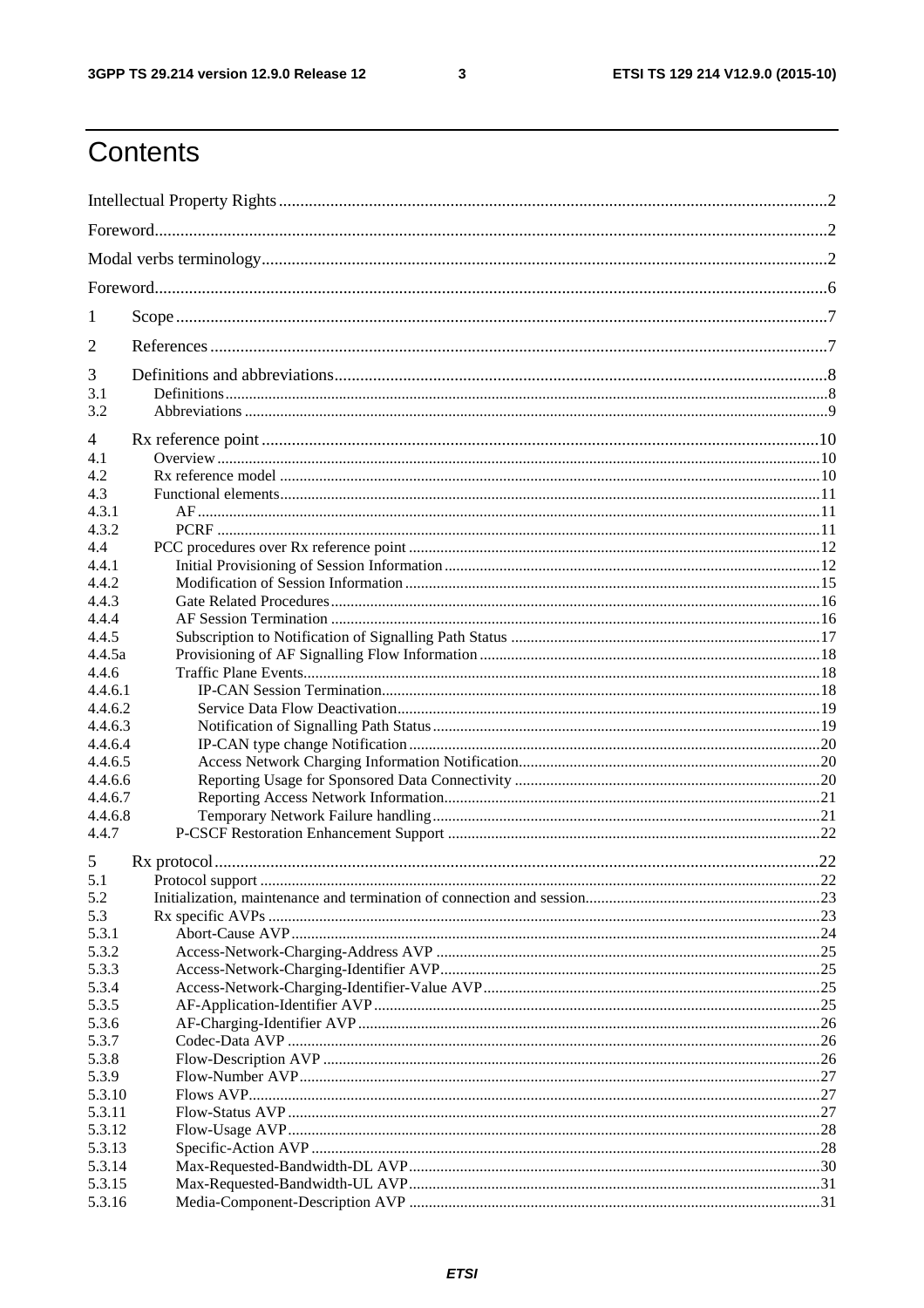$\overline{\mathbf{4}}$ 

| 5.3.17 |                                                                                                          |  |
|--------|----------------------------------------------------------------------------------------------------------|--|
| 5.3.18 |                                                                                                          |  |
| 5.3.19 |                                                                                                          |  |
| 5.3.20 |                                                                                                          |  |
| 5.3.21 |                                                                                                          |  |
| 5.3.22 |                                                                                                          |  |
| 5.3.23 |                                                                                                          |  |
| 5.3.24 |                                                                                                          |  |
| 5.3.25 |                                                                                                          |  |
| 5.3.26 |                                                                                                          |  |
| 5.3.27 |                                                                                                          |  |
| 5.3.28 |                                                                                                          |  |
| 5.3.29 |                                                                                                          |  |
| 5.3.30 |                                                                                                          |  |
| 5.3.31 |                                                                                                          |  |
| 5.3.32 |                                                                                                          |  |
| 5.3.33 |                                                                                                          |  |
| 5.3.34 |                                                                                                          |  |
| 5.3.35 |                                                                                                          |  |
| 5.3.36 |                                                                                                          |  |
| 5.4    |                                                                                                          |  |
| 5.4.0  |                                                                                                          |  |
| 5.4.1  |                                                                                                          |  |
| 5.5    |                                                                                                          |  |
| 5.6    |                                                                                                          |  |
| 5.6.1  |                                                                                                          |  |
| 5.6.2  |                                                                                                          |  |
| 5.6.3  |                                                                                                          |  |
| 5.6.4  |                                                                                                          |  |
| 5.6.5  |                                                                                                          |  |
| 5.6.6  |                                                                                                          |  |
| 5.6.7  |                                                                                                          |  |
| 5.6.8  |                                                                                                          |  |
|        |                                                                                                          |  |
|        | <b>Annex A (normative):</b>                                                                              |  |
| A.1    |                                                                                                          |  |
| A.2    |                                                                                                          |  |
|        |                                                                                                          |  |
| A.3    |                                                                                                          |  |
| A.3.1  |                                                                                                          |  |
| A.3.2  |                                                                                                          |  |
| A.4    |                                                                                                          |  |
| A.5    |                                                                                                          |  |
|        |                                                                                                          |  |
| A.6    |                                                                                                          |  |
| A.7    |                                                                                                          |  |
| A.7.1  |                                                                                                          |  |
| A.7.2  |                                                                                                          |  |
| A.7.3  |                                                                                                          |  |
| A.8    |                                                                                                          |  |
| A.9    |                                                                                                          |  |
|        |                                                                                                          |  |
| A.10.1 |                                                                                                          |  |
| A.10.2 | Retrieval of network provided location information at originating P-CSCF for inclusion in SIP Request 51 |  |
| A.10.3 | Retrieval of network provided location information at originating P-CSCF for inclusion in SIP response   |  |
|        |                                                                                                          |  |
| A.10.4 |                                                                                                          |  |
| A.10.5 |                                                                                                          |  |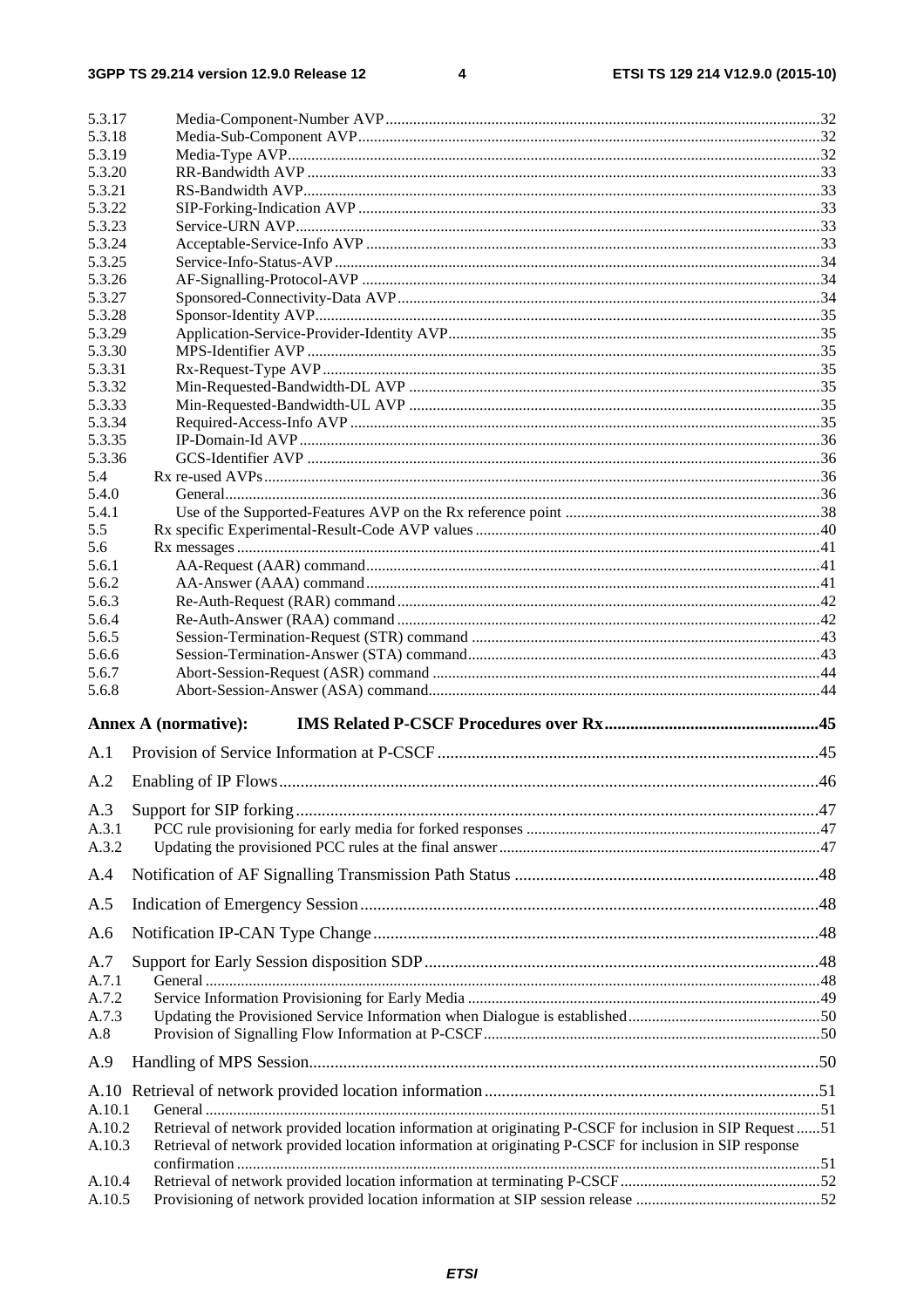$5\phantom{a}$ 

|                | <b>Annex B</b> (normative):   |  |
|----------------|-------------------------------|--|
| B.1            |                               |  |
| B.1.1          |                               |  |
| <b>B.1.2</b>   |                               |  |
| <b>B.1.2.1</b> |                               |  |
| <b>B.1.2.2</b> |                               |  |
| B.2            |                               |  |
| B.3            |                               |  |
| B.4            |                               |  |
| B.5            |                               |  |
|                | <b>Annex C</b> (informative): |  |
|                | <b>Annex D</b> (informative): |  |
|                |                               |  |
|                |                               |  |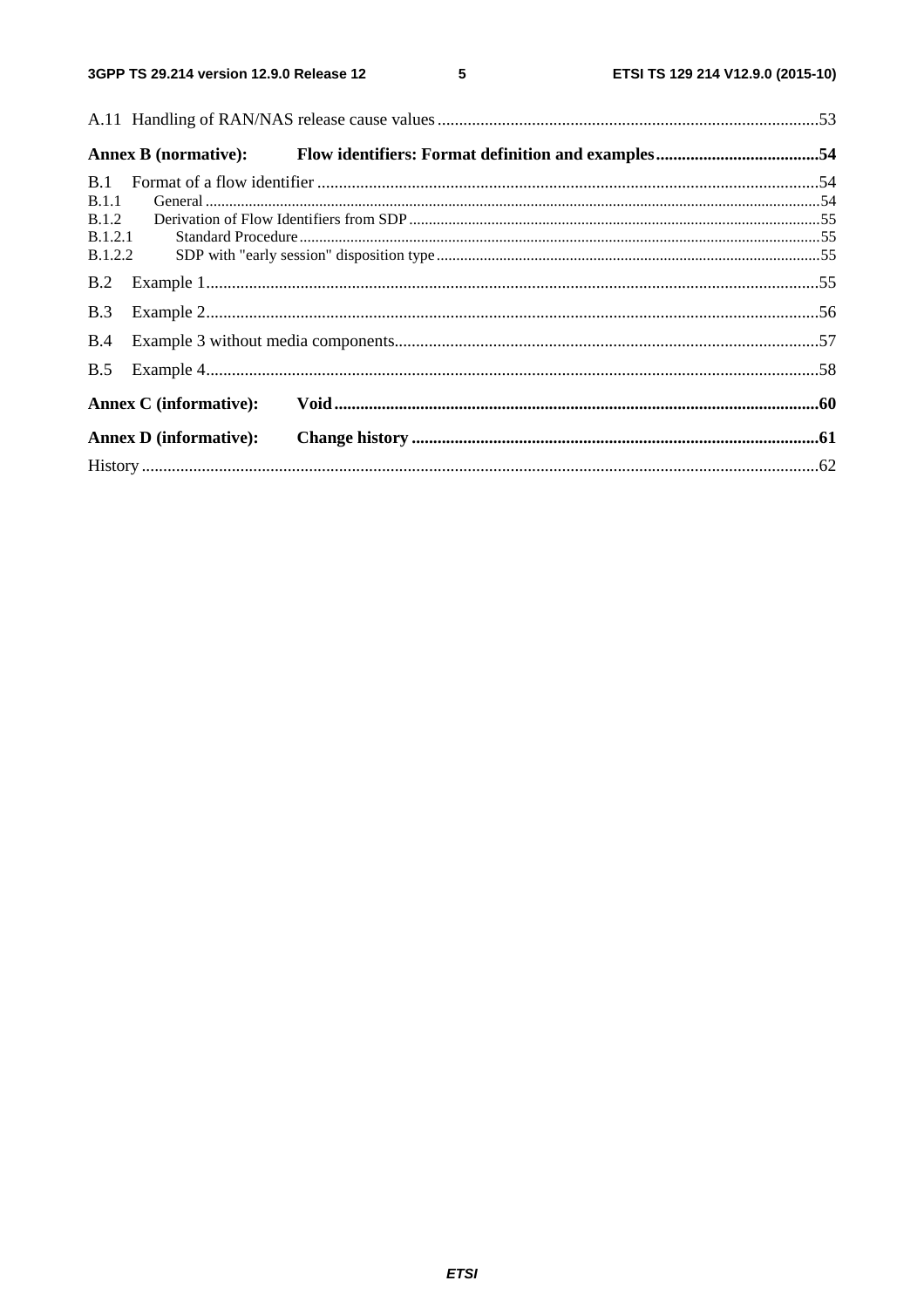## Foreword

This Technical Specification has been produced by the 3rd Generation Partnership Project (3GPP).

The contents of the present document are subject to continuing work within the TSG and may change following formal TSG approval. Should the TSG modify the contents of the present document, it will be re-released by the TSG with an identifying change of release date and an increase in version number as follows:

Version x.y.z

where:

- x the first digit:
	- 1 presented to TSG for information;
	- 2 presented to TSG for approval;
	- 3 or greater indicates TSG approved document under change control.
- Y the second digit is incremented for all changes of substance, i.e. technical enhancements, corrections, updates, etc.
- z the third digit is incremented when editorial only changes have been incorporated in the document.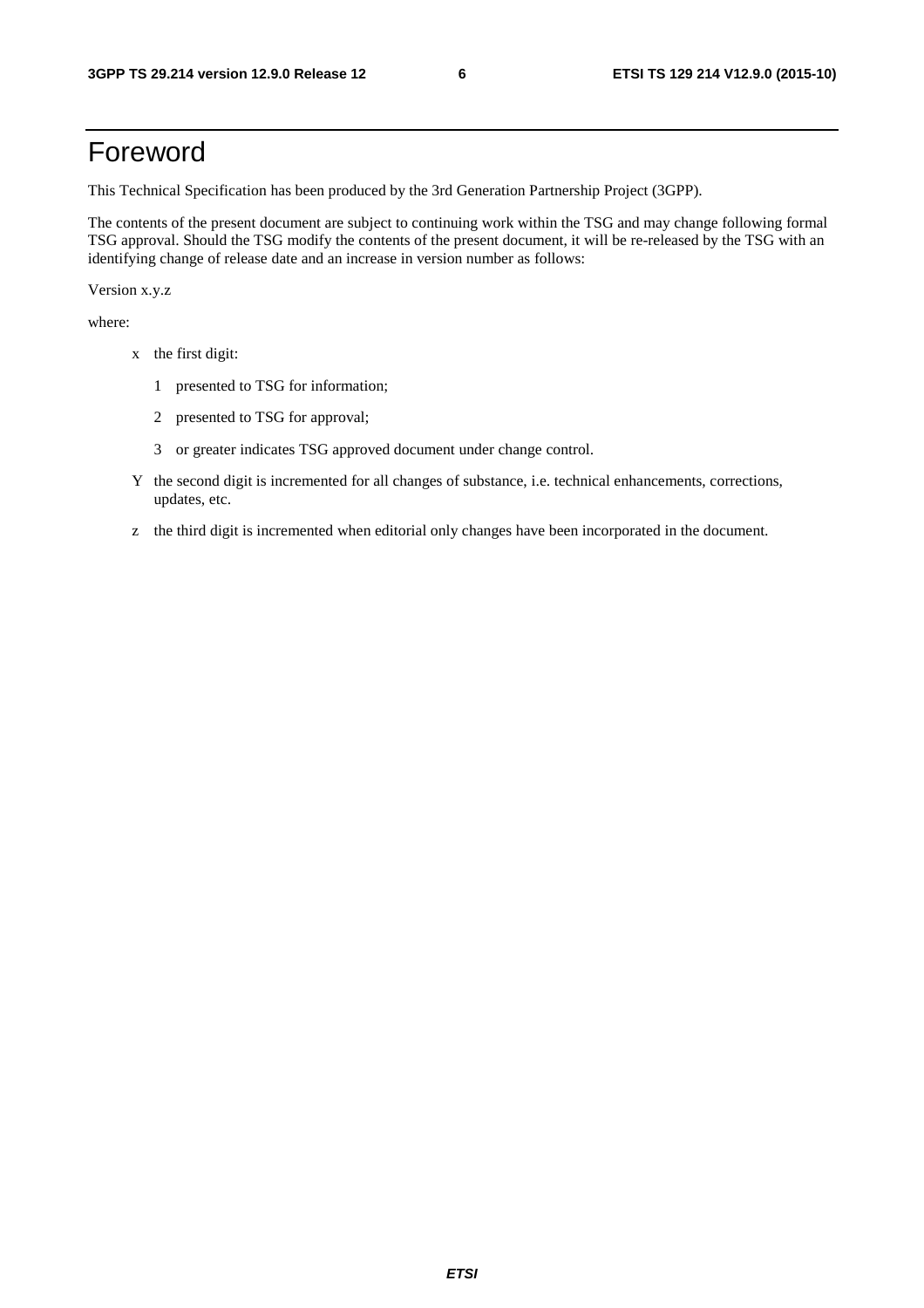## 1 Scope

The present document provides the stage 3 specification of the Rx reference point for the present release. The functional requirements and the stage 2 specifications of the Rx reference point are contained in 3GPP TS 23.203 [2]. The Rx reference point lies between the Application Function and the Policy and Charging Rule Function. The Rx interface which is based on RESTful HTTP and XML is specified in 3GPP TS 29.201 [37].

Whenever it is possible the present document specifies the requirements for the protocol by reference to specifications produced by the IETF within the scope of Diameter. Where this is not possible, extensions to Diameter are defined within the present document.

## 2 References

The following documents contain provisions which, through reference in this text, constitute provisions of the present document.

- References are either specific (identified by date of publication and/or edition number or version number) or non-specific.
- For a specific reference, subsequent revisions do not apply.
- For a non-specific reference, the latest version applies. In the case of a reference to a 3GPP document (including a GSM document), a non-specific reference implicitly refers to the latest version of that document *in the same Release as the present document*.
- [1] 3GPP TR 21.905: "Vocabulary for 3GPP Specifications".
- [2] 3GPP TS 23.203: "Policy and Charging Control architecture".
- [3] void
- [4] void
- [5] 3GPP TS 29.209: "Policy control over Gq interface", latest Rel-6 version.
- [6] void
- [7] 3GPP TS 29.211: "Rx Interface and Rx/Gx signalling flows", latest Rel-6 version.
- [8] 3GPP TS 29.212: "Policy and Charging Control (PCC); Reference points".
- [9] 3GPP TS 29.213: "Policy and Charging Control signalling flows and QoS parameter mapping".
- [10] IETF RFC 3588: "Diameter Base Protocol".
- [11] IETF RFC 3556: "Session Description Protocol (SDP) Bandwidth Modifiers for RTP Control Protocol (RTCP) Bandwidth".
- [12] IETF RFC 4005: "Diameter Network Access Server Application".
- [13] IETF RFC 4566 : "SDP : Session Description Protocol".
- [14] IETF RFC 4006: "Diameter Credit Control Application".
- [15] ETSI TS 183 017 v3.2.1: "Telecommunications and Internet Converged Services and Protocols for Advanced Networking (TISPAN); Resource and Admission Control: DIAMETER protocol for session based policy set-up information exchange between the Application Function (AF) and the Service Policy Decision Function (SPDF); Protocol specification".
- [16] 3GPP TS 23.228: "IP Multimedia Subsystem (IMS); Stage 2".
- [17] 3GPP TS 24.229: "IP Multimedia Call Control Protocol based on SIP and SDP; Stage 3".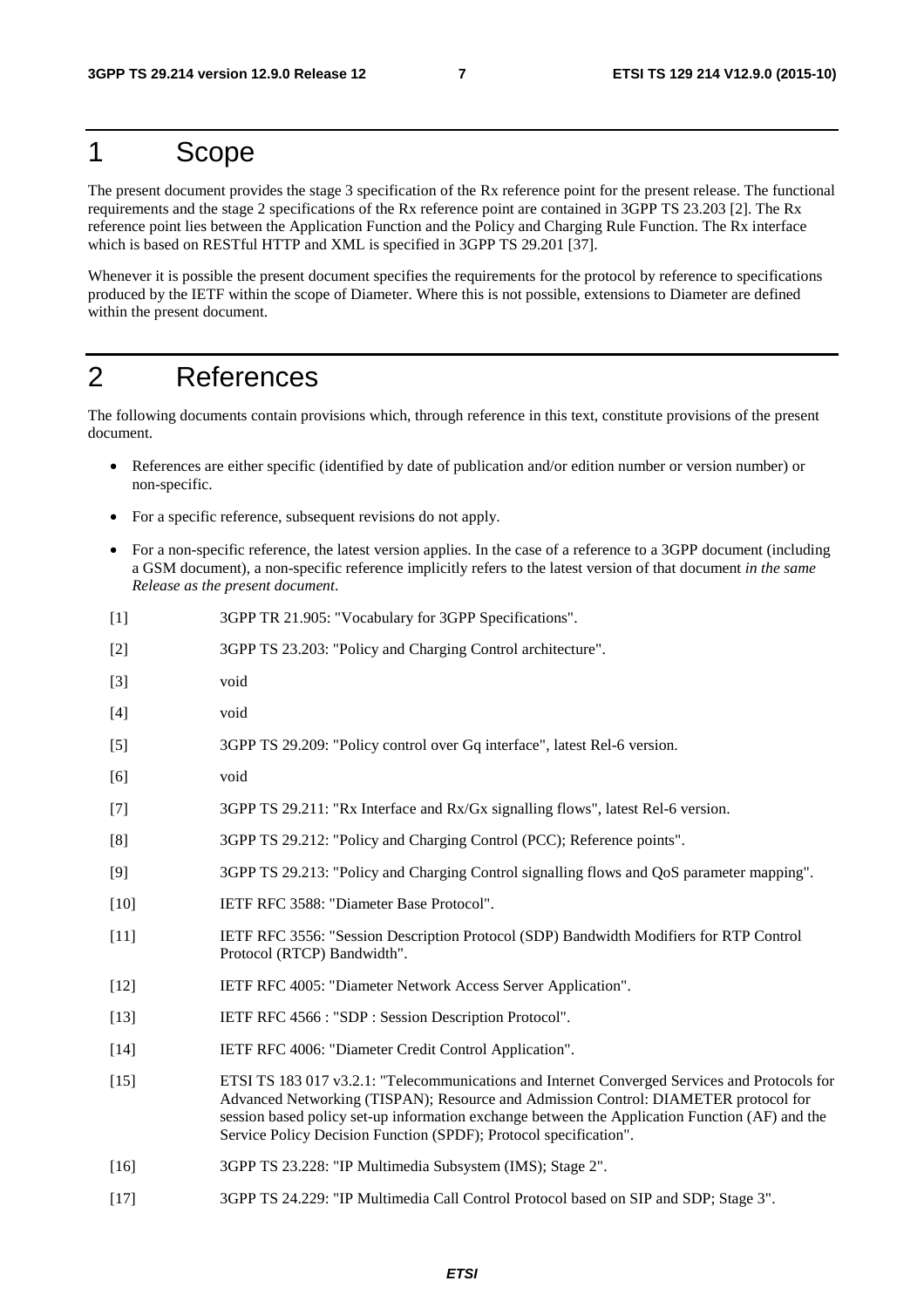| $[18]$ | IETF RFC 3264: "An Offer/Answer Model with the Session Description Protocol (SDP)".                                                              |
|--------|--------------------------------------------------------------------------------------------------------------------------------------------------|
| $[19]$ | Void                                                                                                                                             |
| $[20]$ | IETF RFC 3162: "Radius and Ipv6".                                                                                                                |
| $[21]$ | IETF RFC 5031: "A Uniform Resource Name (URN) for Emergency and Other Well-Known<br>Services".                                                   |
| $[22]$ | Void                                                                                                                                             |
| $[23]$ | 3GPP TS 32.240: "Telecommunication management; Charging management; Charging<br>architecture and principles".                                    |
| $[24]$ | 3GPP TS 32.299: "Telecommunication management; Charging management; Diameter charging<br>applications".                                          |
| $[25]$ | 3GPP TS 29.229: "Cx and Dx interfaces based on the Diameter protocol; Protocol details"                                                          |
| $[26]$ | 3GPP TS 24.292: "IP Multimedia (IM) Core Network (CN) subsystem Centralized Services (ICS);<br>Stage 3".                                         |
| $[27]$ | IETF RFC 3959 (December 2004): "The Early Session Disposition Type for the Session Initiation<br>Protocol (SIP)".                                |
| $[28]$ | 3GPP TS 23.380: "IMS Restoration Procedures".                                                                                                    |
| $[29]$ | 3GPP TS 23.335: "User Data Convergence (UDC); Technical realization and information flows;<br>Stage 2".                                          |
| $[30]$ | 3GPP TS 29.335: "User Data Convergence (UDC); User Data Repository Access Protocol over the<br>Ud interface; Stage 3".                           |
| $[31]$ | 3GPP TS 22.153: "Multimedia Priority Service".                                                                                                   |
| $[32]$ | Void                                                                                                                                             |
| $[33]$ | 3GPP TS 29.274: "3GPP Evolved Packet System. Evolved GPRS Tunnelling Protocol for EPS<br>$(GTPv2)$ ".                                            |
| $[34]$ | 3GPP TS 29.061: "Interworking between the Public Land Mobile Network (PLMN) supporting<br>packet based services and Packet Data Networks (PDN)". |
| $[35]$ | IETF draft-ietf-dime-ovli-02: "Diameter Overload Indication Conveyance".                                                                         |
|        | Editor's note: The above document cannot be formally referenced until it is published as an RFC                                                  |
| $[36]$ | 3GPP TS 23.468: "Group Services and System Aspects; Group Communication System Enablers<br>for LTE (GCSE LTE) "                                  |
| $[37]$ | 3GPP TS 29.201: "Representational State Transfer (REST) reference point between Application<br>Function (AF) and Protocol Converter (PC)"        |

## 3 Definitions and abbreviations

## 3.1 Definitions

For the purposes of the present document, the terms and definitions given in 3GPP TR 21.905 [1] and the following apply:

**Application Function (AF):** element offering application(s) that use IP bearer resources

NOTE: One example of an AF is the P-CSCF of the IM CN subsystem.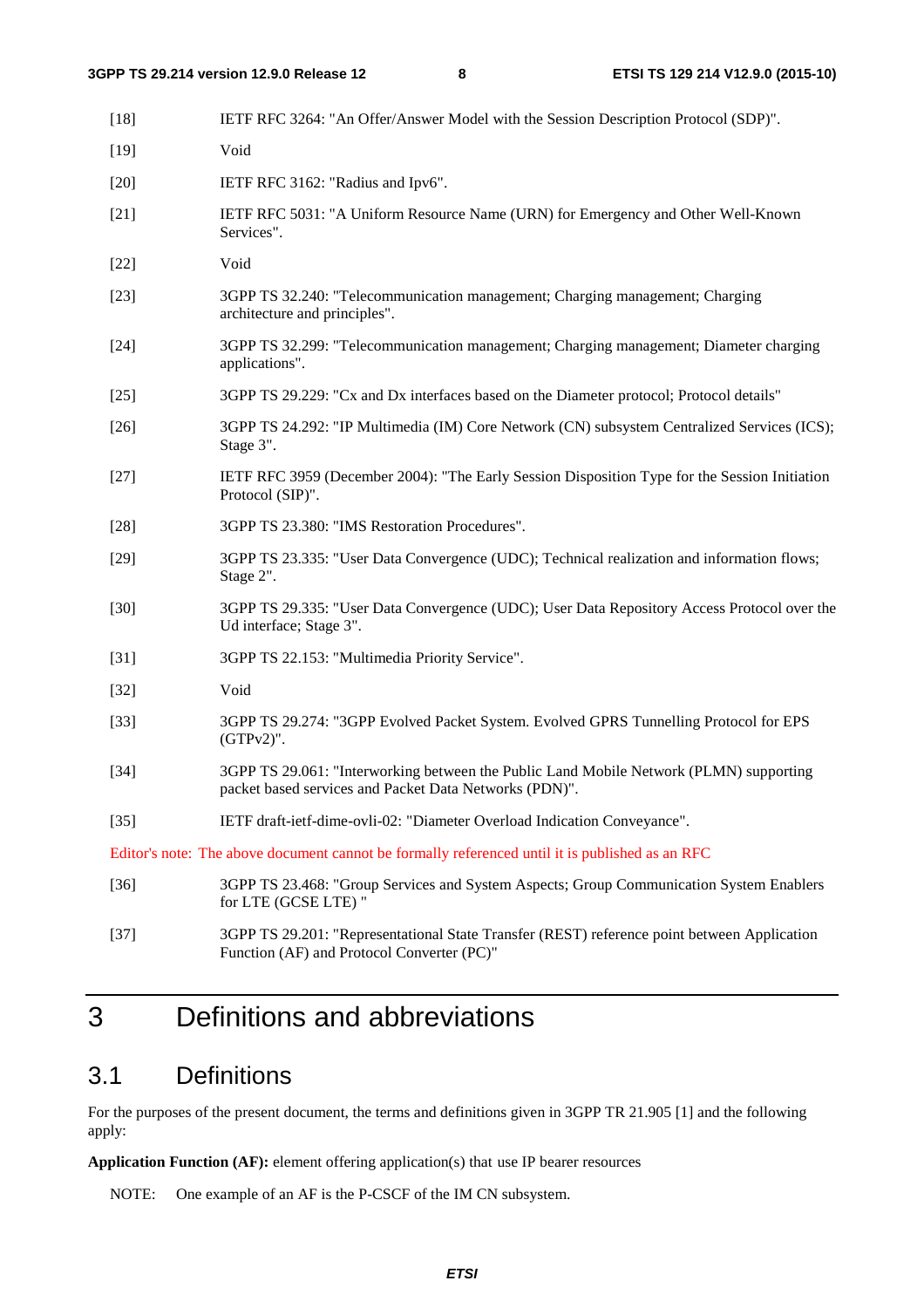**AF Session:** application level session established by an application level signalling protocol offered by the AF that requires a session set-up with explicit session description before the use of the service.

NOTE: One example of an application session is an IMS session.

**Attribute-Value Pair (AVP):** See RFC 3588 [10], corresponds to an Information Element in a Diameter message.

**Binding:** PCRF process of associating IP flows described in AF Service Information with IP-CAN bearers.

**IP-CAN bearer:** IP transmission path of defined capacity, delay and bit error rate, etc. See 3GPP TR 21.905 [1] for the definition of bearer.

**IP-CAN session:** association between a UE and an IP network (for GPRS, APN).

The association is identified by one UE Ipv4 address and/or one Ipv6 prefix together with a UE identity information, if available, and a PDN represented by a PDN ID (e.g. an APN). An IP-CAN session incorporates one or more IP-CAN bearers. Support for multiple IP-CAN bearers per IP-CAN session is IP-CAN specific. An IP-CAN session exists as long as the related UE Ipv4 address and/or Ipv6 prefix are assigned and announced to the IP network.

**IP flow:** unidirectional flow of IP packets with the same source IP address and port number and the same destination IP address and port number and the same transport protocol Port numbers are only applicable if used by the transport protocol.

**MPS session:** A session for which priority treatment is applied for allocating and maintaining radio and network resources to support the Multimedia Priority Service (MPS). MPS is defined in 3GPP TS 22.153 [31].

**Packet flow:** A specific user data flow carried through the PCEF. A packet flow can be an IP flow.

**PCC rule:** set of information enabling the detection of a service data flow and providing parameters for policy control and/or charging control

**RESTful HTTP:** is an architectural style consisting of a coordinated set of architectural constraints applied to components, connectors, and data elements, within a distributed hypermedia system applied to the development of web services

**service information:** set of information conveyed from the AF to the PCRF over the Rx interface to be used as a basis for PCC decisions at the PCRF, including information about the AF session (e.g. application identifier, type of media, bandwidth, IP address and port number)

**service data flow:** An aggregate set of packet flows.

### 3.2 Abbreviations

For the purpose of the present document, the abbreviations given in 3GPP TR 21.905 [1] and the following apply:

| <b>ADC</b>    | Application Detection and Control              |
|---------------|------------------------------------------------|
| AF            | <b>Application Function</b>                    |
| ASP           | <b>Application Service Provider</b>            |
| <b>AVP</b>    | Attribute Value Pair                           |
| <b>CRF</b>    | <b>Charging Rules Function</b>                 |
| <b>GCS</b>    | Group Communication Service                    |
| GCS AS        | Group Communication Service Application Server |
| <b>IP-CAN</b> | <b>IP Connectivity Access Network</b>          |
| <b>MPS</b>    | Multimedia Priority Service                    |
| <b>PCC</b>    | Policy and Charging Control                    |
| <b>PCEF</b>   | Policy and Charging Enforcement Function       |
| <b>PCRF</b>   | Policy and Charging Rule Function              |
| PDF           | <b>Policy Decision Function</b>                |
| P-CSCF        | Proxy-Call Session Control Function            |
| QoS           | <b>Quality of Service</b>                      |
| <b>SDF</b>    | Service Data Flow                              |
| <b>SPR</b>    | <b>Subscriber Profile Repository</b>           |
| TDF           | <b>Traffic Detection Function</b>              |
| <b>UDC</b>    | User Data Convergence                          |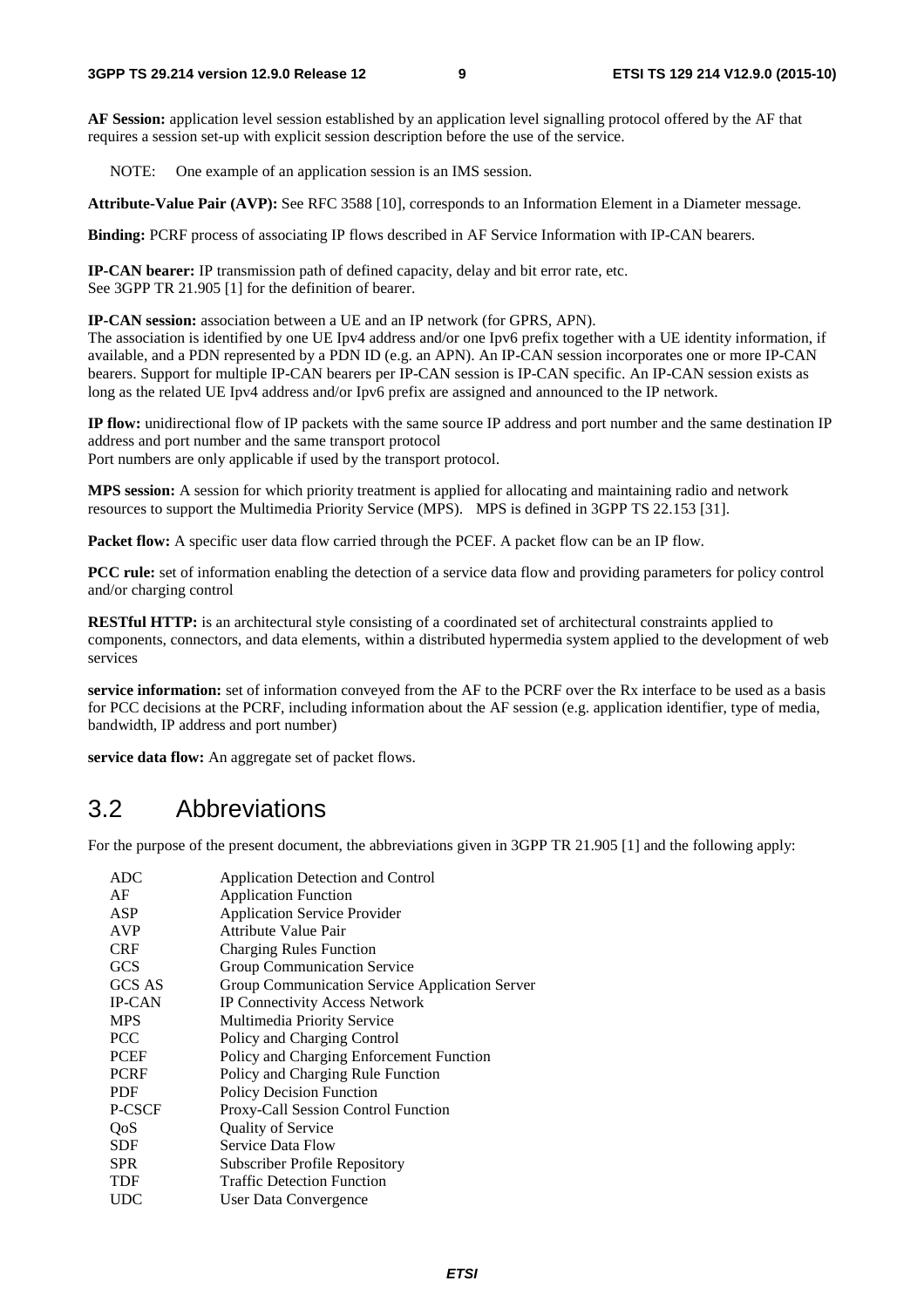| UE         | User Equipment             |
|------------|----------------------------|
| <b>UDR</b> | User Data Repository       |
| XML        | Extensible Markup Language |

## 4 Rx reference point

### 4.1 Overview

The Rx reference point is used to exchange application level session information between the Policy and Charging Rules Function (PCRF) and the Application Function (AF). As defined in the stage 2 specifications (3GPP TS 23.203 [2]), this information is part of the input used by the PCRF for the Policy and Charging Control (PCC) decisions. The PCRF exchanges the PCC rules with the Policy and Charging Enforcement Function (PCEF) and QoS rules with the Bearer Binding and Event Reporting Function (BBERF) as specified in 3GPP TS 29.212 [8].

Signalling flows related to the both Rx and Gx interfaces are specified in 3GPP TS 29.213 [9].

Refer to Annex G of 3GPP TS 29.213 [9] for Diameter overload control procedures over the Rx interface.

## 4.2 Rx reference model

The Rx reference point is defined between the PCRF and the AF. The relationships between the different functional entities involved are depicted in figure 4.1. and 4.2.



#### **Figure 4.1: Rx reference point at the Policy and Charging Control (PCC) architecture with SPR**

NOTE 1: The PCEF may support Application Detection and Control feature.

With the UDC-based architecture, as defined in 3GPP TS 23.335 [29] and applied in 3GPP TS 23.203 [2], the UDR replaces SPR and the Ud reference point provides access to the subscription data in the UDR. The Ud interface as defined in 3GPP TS 29.335 [30] is the interface between the PCRF and the UDR.The relationships between the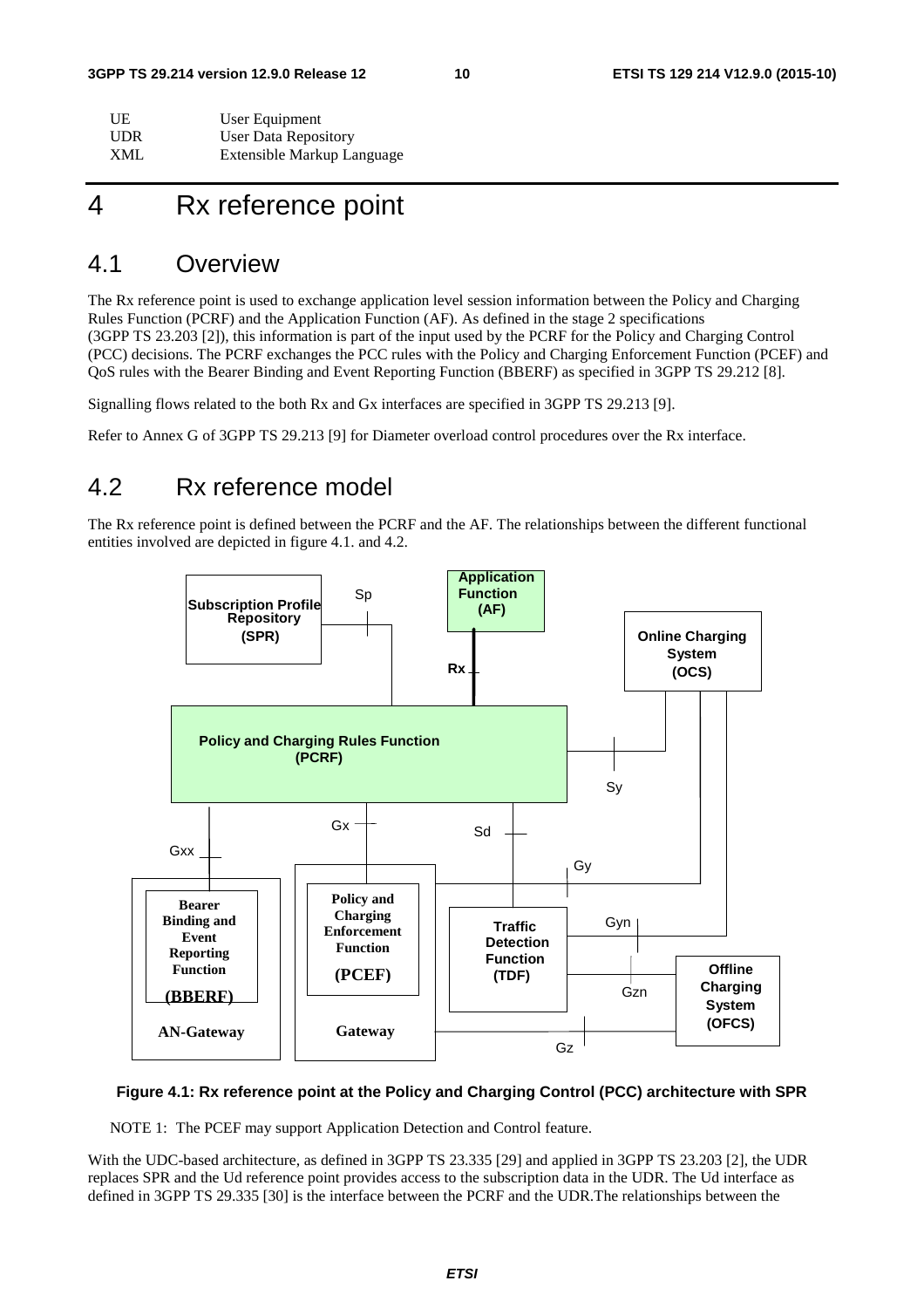different functional elements are depicted in figure 4.2. When UDC architecture is used, SPR and Sp, whenever mentioned in this document, are replaced by UDR and Ud.



#### **Figure 4.2: Rx reference point at the Policy and Charging Control (PCC) architecture with UDR**

- NOTE 2: The details associated with the Sp reference point are not specified in this Release. The SPR's relation to existing subscriber databases is not specified in this Release.
- NOTE 3: The UDC Application Informational Model related to the PCRF is not specified in this Release.
- NOTE 4: The PCEF may support Application Detection and Control feature.
- NOTE 5: PCEF is located in the Gateway node implementing the IP access to the PDN. Refer to Annexes of 3GPP TS 23.203 [2] for application to specific IP-CAN types.
- NOTE 6: Refer to Annexes A.5 and H.2 of 3GPP TS 23.203 [2] for application of AN-Gateways.

### 4.3 Functional elements

### 4.3.1 AF

The AF is an element offering applications that require the Policy and Charging Control of traffic plane resources (e.g. UM3GPP TS PS domain/GPRS domain resources). One example of an application function is the P-CSCF. The AF shall use the Rx reference point to provide session information to the PCRF.

NOTE: The Afs may be deployed by the same operator offering the IP-CAN or may be provided by external third party service provider.

#### 4.3.2 PCRF

The PCRF (Policy Control and Charging Rules Function) is a functional element that encompasses policy control decision and flow based charging control functionalities. These 2 functionalities are the heritage of the release 6 logical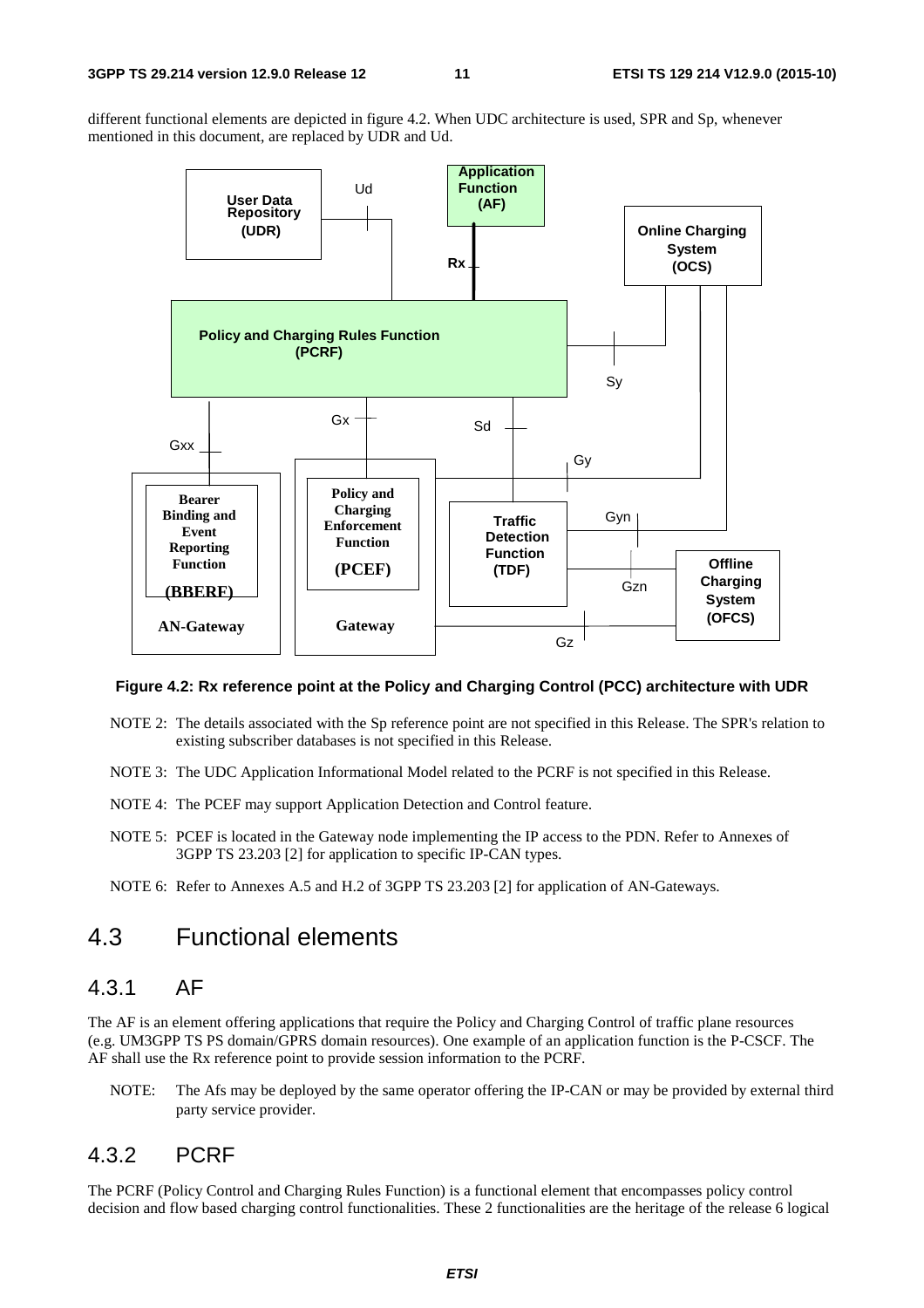entities PDF and CRF respectively. The PCRF provides network control regarding the service data flow detection, gating, QoS and flow based charging (except credit management) towards the PCEF. The PCRF receives session and media related information from the AF and informs AF of traffic plane events.

The PCRF may check that the service information provided by the AF is consistent with the operator defined policy rules before storing the service information. The service information shall be used to derive the QoS for the service. The PCRF may reject the request received from the AF and as a result the PCRF shall indicate, in the response to the AF, the service information that can be accepted by the PCRF.

The PCRF may use the subscription information as basis for the policy and charging control decisions. The subscription information may apply for both session based and non-session based services. The subscription specific information for each service may contain e.g. max QoS class and max bit rate.

If the AF requests it, the PCRF shall report IP-CAN session events (including bearer events and events on AF signalling transport) to the AF via the Rx reference point.

The PCRF PCC/QoS Rule decisions may be based on one or more of the following:

- the session and media related information obtained from the AF via the Rx reference point;
- the bearer and subscriber related information obtained from the PCEF over the Gx reference point;
- the bearer and subscriber related information obtained from the BBERF over the Gxx reference point;
- subscriber and service related data the PCRF may be aware of by configuration or through the Sp reference point;
- pre-configured information in the PCRF.
- NOTE: The details associated with the Sp reference point are not specified in this Release. The SPR's relation to existing subscriber databases is not specified in this Release.

The PCRF shall provision PCC/QoS Rules to the PCEF/BBERF via the Gx/Gxx reference point.

### 4.4 PCC procedures over Rx reference point

### 4.4.1 Initial Provisioning of Session Information

When a new AF session is being established and media information for this AF session is available at the AF and the related media require PCC supervision, the AF shall open an Rx Diameter session with the PCRF for the AF session using an AA-Request command, unless an Rx session has already been established for the AF session (e.g. as per subclause 4.4.6.7). If an Rx Diameter session already exists for the AF session, the AF uses the existing Rx Diameter session. The AF shall provide the full IP address of the UE using either Framed-IP-Address AVP or Framed-Ipv6- Prefix AVP, and the corresponding Service Information within Media-Component-Description AVP(s). The AF shall not include circuit-switched bearer related media in the service information sent to the PCRF. The AF shall indicate to the PCRF as part of the Media-Component-Description whether the media IP flow(s) should be enabled or disabled with the Flow-Status AVP.

- NOTE 1: The AF does not need to open an Rx Diameter session with the PCRF, if the SDP payload is only proposing to use a circuit-switched bearer (i.e. "c=" line set to "PSTN" and an "m=" line set to "PSTN", refer to 3GPP TS 24.292 [26]).
- NOTE 2: The Rx Diameter session used for an AF session is different from the Rx Diameter session possibly used for the notifications of the status of the AF signalling transmission path. A new Rx Diameter session is established for each new AF session.

The AF may include the AF-Application-Identifier AVP into the AA-Request in order to indicate the particular service that the AF session belongs to. This AVP can be provided at both AF session level, and Media-Component-Description level. When provided at both levels, the AF-Application Identifier provided within the Media-Component-Description AVP will have precedence.

The AF may include the AF-Charging-Identifier AVP into the AA-Request for charging correlation purposes. The AF may also include the Specific-Action AVP to request notification for certain user plane events, e.g. bearer termination.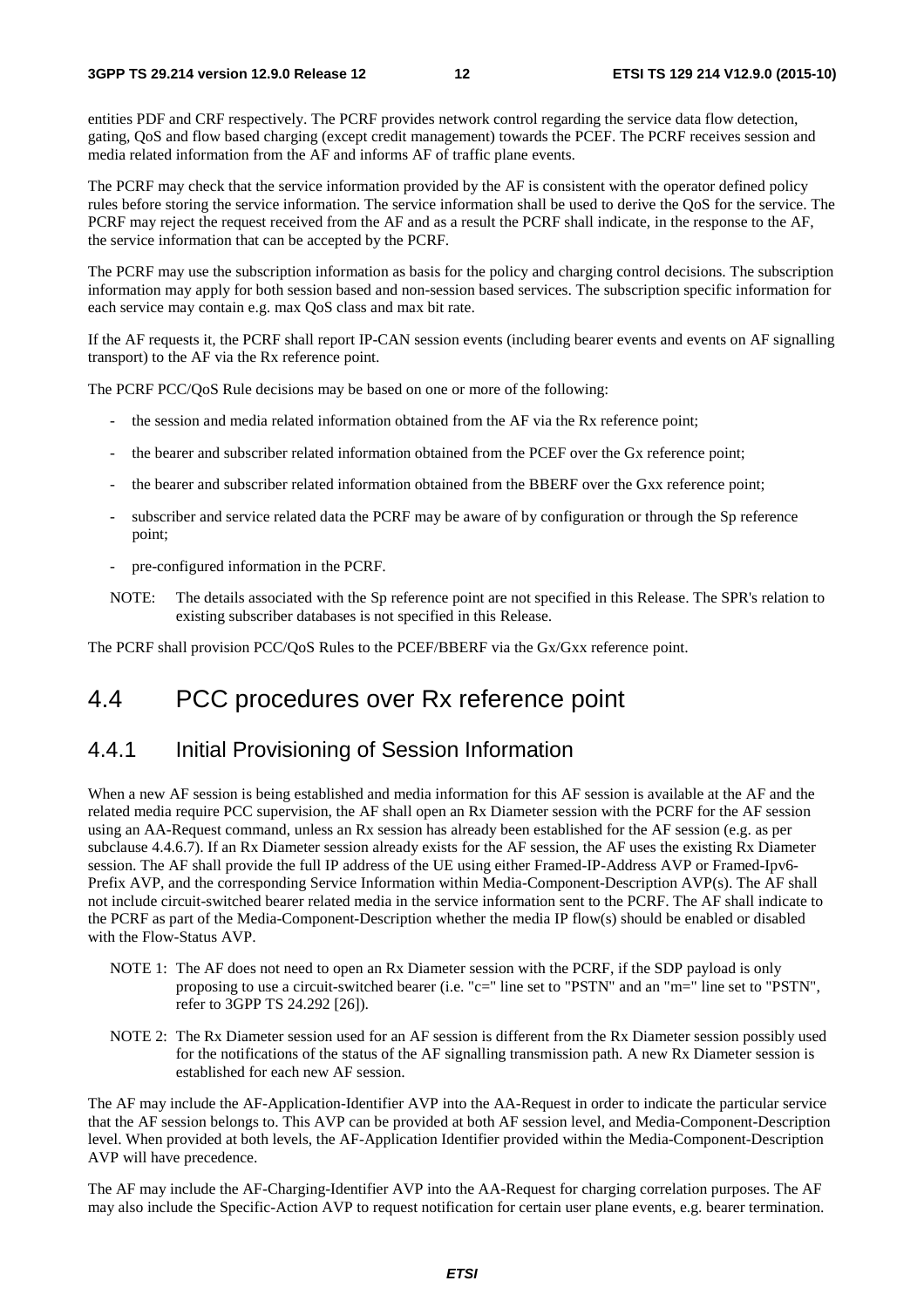#### **3GPP TS 29.214 version 12.9.0 Release 12 13 ETSI TS 129 214 V12.9.0 (2015-10)**

The AF may include the Service-URN AVP in order to indicate that the new AF session relates to emergency traffic. If the PCRF receives the Service-URN AVP indicating an emergency session, the PCRF may apply special policies, for instance prioritising service flows relating to the new AF session or allowing these service flows free of charge.

The AF may include the MPS-Identifier AVP in order to indicate that the new AF session relates to an MPS session. If the PCRF receives the MPS-Identifier AVP indicating an MPS session, the PCRF may take specific actions on the corresponding IP-CAN to ensure that the MPS session is prioritized as specified in 3GPP TS 29.212 [8]. For Multimedia Priority Sevice handling, see Annex A.9.

When the AF is a GCS AS, it may include the GCS-Identifier AVP at command level and Reservation-Priority AVP at command level or media component level in order to indicate that the new AF session relates to a prioritized Group Communication session. Based on this information, the PCRF may take specific actions on the corresponding IP-CAN to ensure that the Group Communication session is prioritized as specified in 3GPP TS 29.212 [8].

If the AF provides service information that has been fully negotiated (e.g. based on the SDP answer), the AF may include the Service-Info-Status AVP set to FINAL\_SERVICE\_INFORMATION. In this case the PCRF shall authorize the session and provision the corresponding PCC/QoS rules to the PCEF/BBERF.

The AF may additionally provide preliminary service information not fully negotiated yet (e.g. based on the SDP offer) at an earlier stage. To do so, the AF shall include the Service-Info-Status AVP with the value set to PRELIMINARY SERVICE INFORMATION. Upon receipt of such preliminary service information, the PCRF shall perform an early authorization check of the service information. For GPRS, the PCRF shall not provision PCC rules towards the PCEF unsolicitedly. However, the PCRF may authorize a PCC/QoS rule request received from the PCEF/BBERF as per 3GPP TS 29.212 [8]. Further, if the AF requests the PCRF to report the access network information together with preliminary service information, the PCRF shall immediately configure the PCEF (or BBERF) to provide the access network information.

For sponsored data connectivity, the AF shall provide the application service provider identity and the sponsor identity to the PCRF byincluding the Application-Service-Provider-Identity AVP and the Sponsor-Identity AVP in the Sponsored-Connectivity-Data AVP in the AA-Request.

NOTE 3: The relationship between the AF and Sponsor is out of scope of this specification. A single AF can serve multiple ASPs and multiple sponsors, An ASP can also be a sponsor.

To support the usage monitoring of sponsored data connectivity, the AF may also include the Granted-Service-Unit AVP in the Sponsored-Connectivity-Data AVP and the Specific-Action AVP set to the value USAGE\_REPORT in the AA-Request to request notification when the usage threshold has been reached.

NOTE 4: If the AF is in the user plane, the AF can handle the usage monitoring and therefore it is not required to provide a usage threshold to the PCRF as part of the sponsored data connectivity information.

If the UE is roaming with the visited access case and the AF is located in the HPLMN or roaming with the home routed case and operator policies do not allow accessing the sponsored data connectivity with this roaming case, the H-PCRF shall reject the service request indicating UNAUTHORIZED\_SPONSORED\_DATA\_CONNECTIVITY to the AF.

If the UE is roaming with the visited access case and the AF is located in the VPLMN, the V-PCRF shall reject the service request indicating UNAUTHORIZED\_SPONSORED\_DATA\_CONNECTIVITY to the AF.

- If the UE is in the non-roaming case or roaming with the home routed case and the operator policies allow accessing the sponsored data connectivity with this roaming case, the following procedures apply:
	- If the PCEF does not support sponsored connectivity and the required reporting level for that service indicates a sponsored connectivity level according to 3GPP TS 29.212 [8], subclause 4.5.20, then the PCRF shall reject the request indicating REQUESTED\_SERVICE\_NOT\_AUTHORIZED.
	- If the PCEF supports sponsored data connectivity feature or the required reporting level is different from sponsored connectivity level as described in 3GPP TS 29.212 [8], then the PCRF, based on operator policies, shall check whether it is required to validate the sponsored connectivity data. If it is required, it shall perform the authorizations based on sponsored data connectivity profiles. If the authorization fails, the PCRF responds to the AF with an AA-Answer including the Experimental-Result-Code AVP set to the value UNAUTHORIZED\_SPONSORED\_DATA\_CONNECTIVITY. The profile may include a list of Application Service Providers and their applications per sponsor.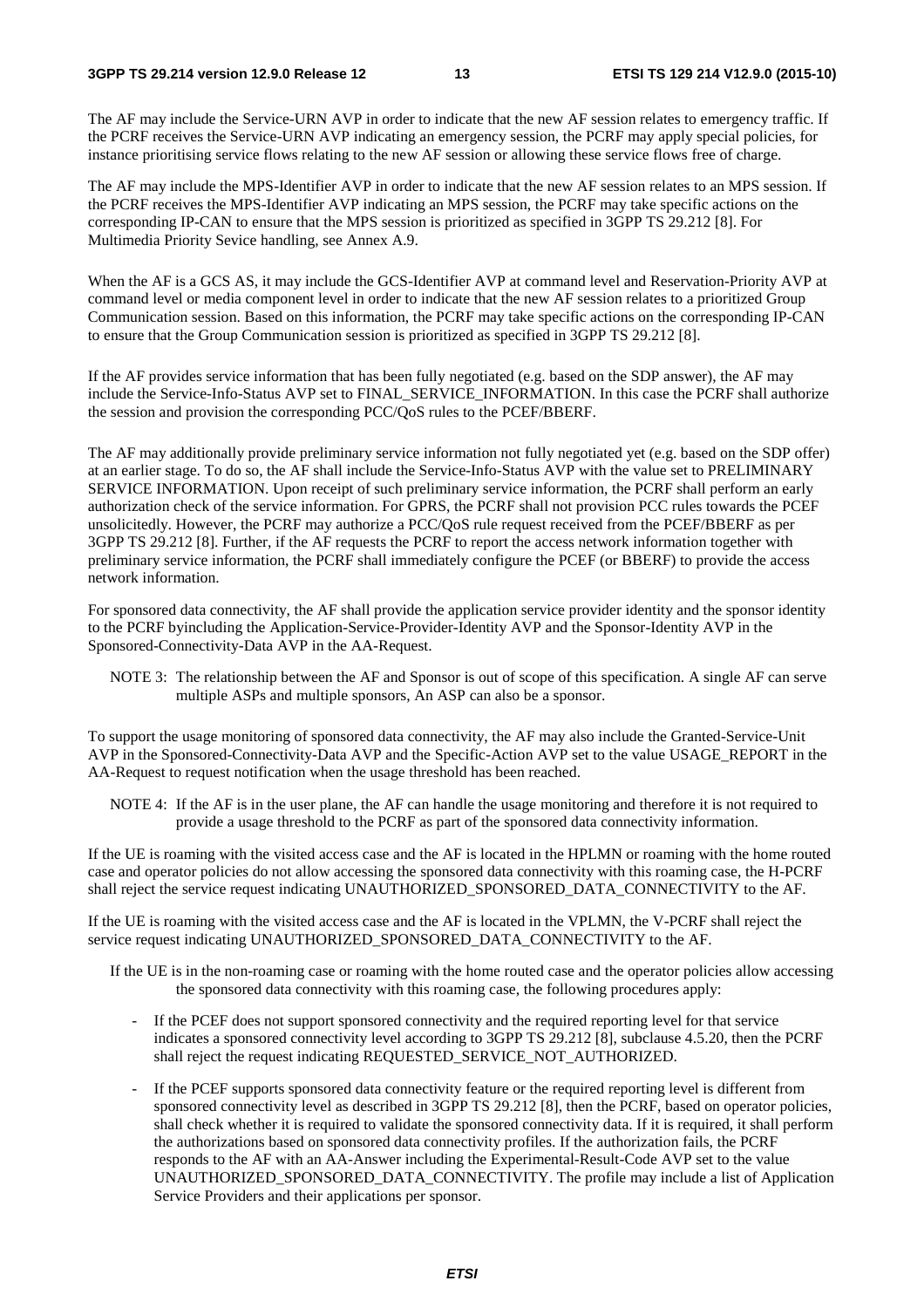NOTE 5: If the AF is in the operator's network and is based on the OSA/Parlay-X GW, the PCRF is not required to verify that a trust relationship exists between the operator and the sponsors.

When the PCRF receives an initial AA-Request from the AF, the PCRF shall perform session binding as described in 3GPP TS 29.213 [9]. To allow the PCRF to identify the IP-CAN session for which this request applies, the AF shall provide either the Framed-IP-Address or the Framed-Ipv6-Prefix containing the full IP address applicable to an IP flow or IP flows towards the UE. In case of private IP address being used, the AF may provide PDN information if available in the Called-Station-Id AVP for session binding. The AF may provide the domain identity in the IP-Domain-Id AVP for session binding.

- NOTE 6: The IP-Domain-Id AVP is helpful in the following scenario: Within a PLMN, there are several separate IP address domains, with PCEF(s) that allocate Ipv4 IP addresses out of the same private address range to Ues. The same IP address can thus be allocated to Ues served by PCEFs in different address domains. If one PCRF controls several PCEFs in different IP address domains, the UE IP address is thus not sufficient for the session binding. An AF can serve Ues in different IP address domains, either by having direct IP interfaces to those domains, or by having interconnections via NATs in the user plane between PCEFs and the AF. If a NAT is used, the AF obtains the IP address allocated to the UE via application level signalling and supplies it for the session binding as Framed-IP-Address to the PCRF. The AF supplies an IP-Domain-Id value denoting the IP address domain behind the NAT in addition. The AF can derive the appropriate value from the source address (allocated by the NAT) of incoming user plane packets.
- NOTE 7: When the scenario described in NOTE 6 applies and the AF is a P-CSCF it is assumed that the P-CSCF has direct IP interfaces to the different IP address domains and that no NAT is located between P-GW and P-CSCF. How a non-IMS AF obtains the UE private IP address to be provided to the PCRF is out of scope of the present release; it is unspecified how to support applications that use a protocol that does not retain the original UE's private IP address.

If the PCRF fails in executing session binding, the PCRF responds to the AF with an AA-Answer including the Experimental-Result-Code AVP set to the value IP-CAN\_SESSION\_NOT\_AVAILABLE. Further details on how the PCRF identifies suitable IP-CAN sessions can be found in the binding mechanism described in 3GPP TS 29.213 [9].

If the request contains Media-Component-Description Attribute-Value Pair(s) (AVP(s)) the PCRF shall store the received Service Information. The PCRF shall process the received Service Information according to the operator policy and may decide whether the request is accepted or not. The PCRF may take the priority information within the Reservation-Priority AVP into account when making this decision. If the service information provided in the AA-Request command is rejected (e.g. the subscribed guaranteed bandwidth for a particular user is exceeded), the PCRF shall indicate in the AA-Answer the cause for the rejection with the Experimental-Result-Code AVP set to the value REQUESTED\_SERVICE\_NOT\_AUTHORIZED. The PCRF may additionally provide the acceptable bandwidth within the Acceptable-Service-Info AVP.

To allow the PCRF and PCEF to perform PCC rule authorization and bearer binding for the described service IP flows, the AF shall supply both source and destination IP addresses and port numbers within the Flow-Description AVP, if such information is available.

NOTE: In SDP source port information is usually not available.

The AF may specify the Reservation-Priority AVP at request level in the AA-Request in order to assign a priority to the AF Session as well as specify the Reservation-Priority AVP at the media-component-description AVP level to assign a priority to the IP flow. The presence of the Reservation-Priority in both levels does not constitute a conflict as they each represent different types of priority. Specifically the Reservation-Priority at the AA-Request level provides the relative priority for a session while the Reservation-Priority at the media-component-description level provides the relative priority for an IP flow within a session. If the Reservation-Priority AVP is not specified the requested priority is DEFAULT (0).

The AF may request notifications of specific IP-CAN session events through the usage of the Specific-Action AVP in the AA-Request command. The PCRF shall make sure to inform the AF of the requested notifications in the event that they take place.

The AF may include the Rx-Request-Type AVP set to INITIAL\_REQUEST in the AAR.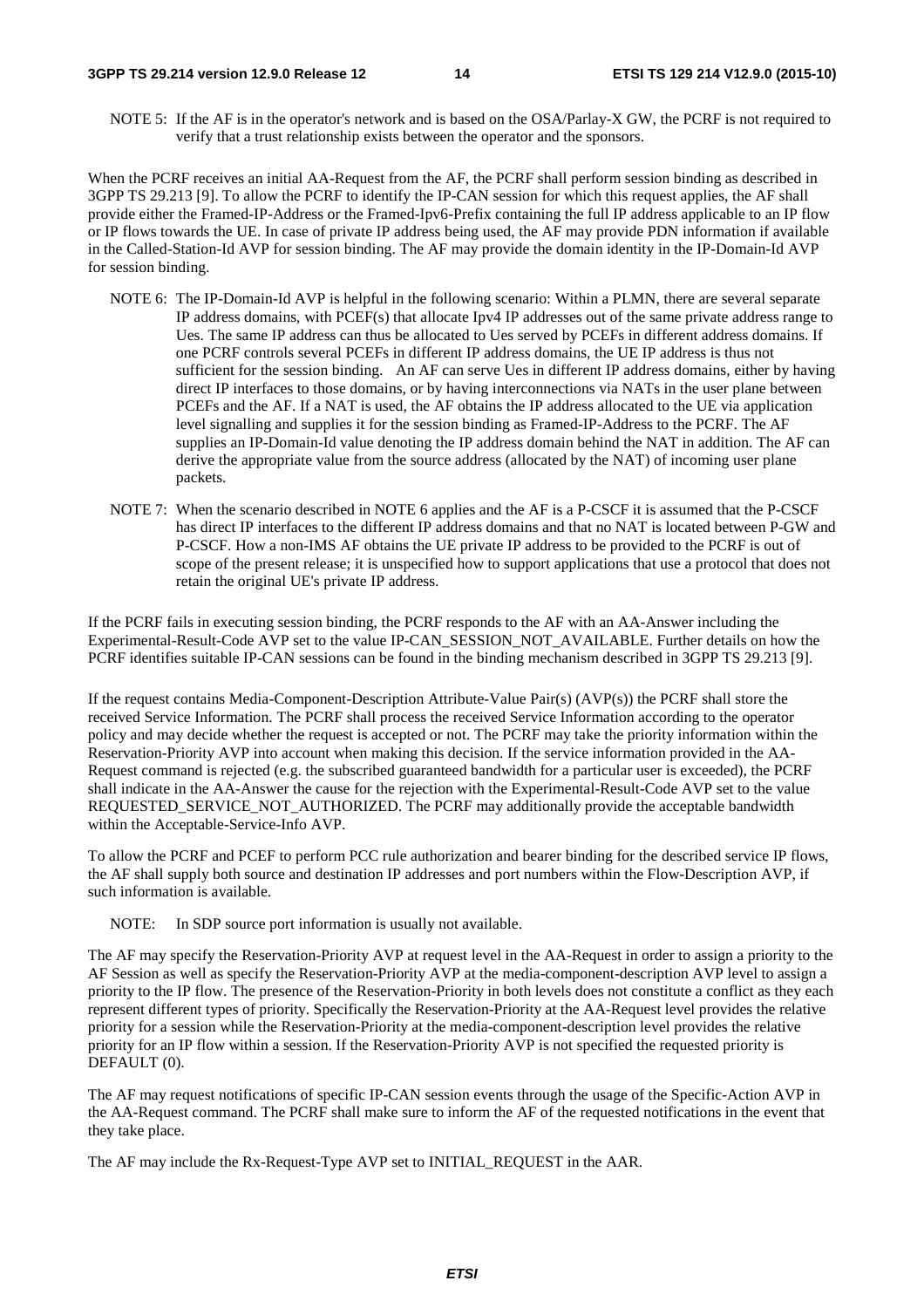The PCRF shall check whether the received Service Information requires PCC/QoS Rules to be created and provisioned and/or authorized QoS to be provisioned. Provisioning of PCC/QoS Rules and Authorized QoS to the PCEF/BBERF shall be carried out as specified at 3GPP TS 29.212 [8].

The PCRF shall reply with an AA-Answer to the AF. The acknowledgement towards the AF should take place before or in parallel with any required PCC Rule provisioning towards the PCEF and shall include the Access-Network-Charging-Identifier(s) and may include the Access-Network-Charging-Address AVP, if they are available. The AA-Answer message shall also include the IP-CAN-Type AVP, if such information is available. In that case, the AA-Answer message shall also include the RAT-Type AVP when applicable for the specific IP-CAN Type (e.g. 3GPP IP-CAN Type). In addition, if IP flow mobility applies to service data flows as specified in 3GPP TS 29.212 [8], such that a subset of the flows within the AF session are affected, the PCRF shall also include IP-CAN-type and RAT-type information (if applicable) to IP flow mobility related flows, if such information is available. The IP flow mobility affected service data flows are included within the Flows AVP at command level. If the PCRF needs to terminate the Rx session before it has sent the AA Answer, the PCRF shall send the AA Answer immediately and before the AS Request.

The behaviour when the AF does not receive the AA Answer, or when it arrives after the internal timer waiting for it has expired, or when it arrives with an indication different than DIAMETER\_SUCCESS, are outside the scope of this specification and based on operator policy.

If the PCRF fails in installing PCC/QoS rules based on the provided service information due to resource allocation failure as specified in 3GPP TS 29.212 [8] and if requested by the AF, the PCRF shall send an RAR command to the AF with the Specific-Action AVP set to the value INDICATION OF FAILED RESOURCES ALLOCATION to report the resource allocation failure. The AF shall send an RAA command to acknowledge the RAR command

### 4.4.2 Modification of Session Information

The AF may modify the session information at any time (e.g. due to an AF session modification or internal AF trigger) by sending an AA-Request command to the PCRF containing the Media-Component-Description AVP(s) with the updated Service Information. The AF shall send an AA-Request command to the PCRF, only after the previous AA-Request has been acknowledged.

If the AF provides service information that has been fully negotiated (e.g. based on the SDP answer), the AF may include the Service-Info-Status AVP set to FINAL\_SERVICE\_INFORMATION. In this case the PCRF shall authorize the session and provision the corresponding PCC rules to the PCEF.

The AF may additionally provide preliminary service information not fully negotiated yet (e.g. based on the SDP offer) at an earlier stage. To do so, the AF shall include the Service-Info-Status AVP with the value set to PRELIMINARY SERVICE INFORMATION. Upon receipt of such preliminary service information, the PCRF shall perform an early authorization check of the service information. For GPRS, the PCRF shall not provision PCC rules towards the PCEF unsolicitedly. However, the PCRF may authorize a PCC/QoS rule request received from the PCEF/BBERF as per 3GPP TS 29.212 [8]. Further, if the AF requests the PCRF to report the access network information together with preliminary service information, the PCRF shall immediately configure the PCEF (or BBERF) to provide the access network information.

The AF may include the Rx-Request-Type AVP set to UPDATE\_REQUEST in the AAR.

The AF may include the MPS-Identifier AVP in order to indicate that the modified AF session relates to an MPS session. If the PCRF receives the MPS-Identifier AVP, it may take specific actions on the corresponding IP-CAN to ensure that the MPS session is prioritized as defined in 3GPP TS 29.212 [8]. For Multimedia Priority Sevice handling, see Annex A.9.

When the AF is a GCS AS, it may include the GCS-Identifier AVP at command level and Reservation-Priority AVP at command level or media component level in order to modify the priority of an AF session that relates to a prioritized Group Communication session. Based on this information, the PCRF may take specific actions on the corresponding IP-CAN to ensure that the Group Communication session is prioritized as specified in 3GPP TS 29.212 [8].

For sponsored data connectivity, the AF shall provide the application service provider identity and the sponsor identity to the PCRF by including Application-Service-Provider-Identity AVP and the Sponsor-Identity AVP in the Sponsored-Connectivity-Data AVP in the AA-Request.

To support the usage monitoring of sponsored data connectivity, the AF may also include the Granted-Service-Unit AVP in the Sponsored-Connectivity-Data AVP in the AA-Request.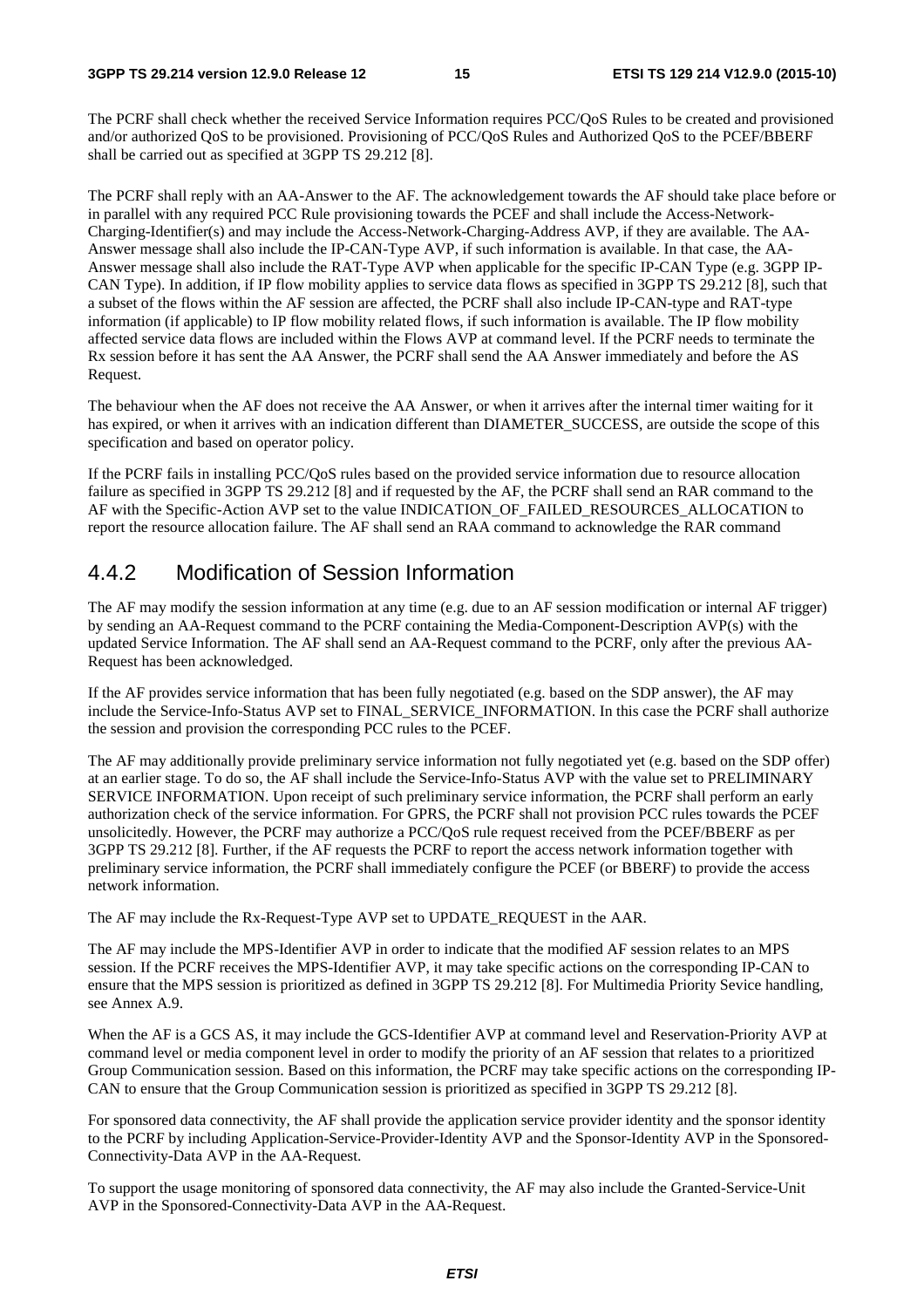#### **3GPP TS 29.214 version 12.9.0 Release 12 16 ETSI TS 129 214 V12.9.0 (2015-10)**

NOTE: If the AF is in the user plane, the AF can handle the usage monitoring and therefore it is not required to provide a usage threshold to the PCRF as part of the sponsored data connectivity information.

The PCRF shall process the received Service Information according the operator policy and may decide whether the request is accepted or not. If the updated Service Information is not acceptable (e.g. subscribed guaranteed bandwidth for a particular user is exceeded), the PCRF shall indicate in the AA-Answer the cause for the rejection with the Experimental-Result-Code AVP set to the value REQUESTED\_SERVICE\_NOT\_AUTHORIZED. The PCRF may additionally provide the acceptable bandwidth within the Acceptable-Service-Info AVP.

If accepted, the PCRF shall update the Service Information with the new information received. Due to the updated Service Information, the PCRF may need to create, modify or delete the related PCC rules and provide the updated information towards the PCEF following the corresponding procedures specified at 3GPP TS 29.212 [8]. The procedures to update the Authorized QoS for the affected IP-CAN bearer are also specified at 3GPP TS 29.212 [8].

The PCRF shall reply with an AA-Answer to the AF. The acknowledgement towards the AF should take place before or in parallel with any required PCC Rule provisioning towards the PCEF and shall include the Access-Network-Charging-Identifier(s) and may include the Access-Network-Charging-Address AVP, if they are available at this moment and have not been yet supplied earlier to the AF. The AA-Answer message shall include the IP-CAN-Type AVP if such information is available and has not yet been supplied earlier to the AF. In that case, the AA-Answer message shall also include the RAT-Type AVP when applicable for the specific IP-CAN Type (e.g. 3GPP IP-CAN Type). In addition, if IP flow mobility applies to service data flows as specified in 3GPP TS 29.212 [8], such that a subset of the flows within the AF session are affected, the PCRF shall also include IP-CAN-type and RAT-type information (if applicable) to IP flow mobility related flows, if such information is available and has not yet been supplied earlier to the AF. The IP flow mobility affected service data flows are included within the Flows AVP at command level. If the PCRF needs to terminate the Rx session before it has sent the AA Answer, the PCRF shall send the AA Answer immediately and before the AS Request. If the PCRF does not have an existing session for the Rx session being modified (such as after a PCRF failure), the PCRF may reject the request with an AA-Answer with the result code set to DIAMETER\_UNKNOWN\_SESSION\_ID.

If the PCRF modifies existing PCC/QoS rules based on the updated service information and the modification fails due to resource allocation failure as specified in 3GPP TS 29.212 [8] and if requested by the AF, the PCRF shall send an RAR command to the AF with the Specific-Action AVP set to the value

INDICATION OF FAILED RESOURCES ALLOCATION to report the modification failure. The AF shall send an RAA command to acknowledge the RAR command.

### 4.4.3 Gate Related Procedures

Depending on the application, in the Service Information provision, the AF may instruct the PCRF when the IP flow(s) are to be enabled or disabled to pass through the IP-CAN. The AF does this by sending the AA-Request message containing the Media-Component- Description AVP(s) that contains the flow status information (in the Flow-Status AVP) for the flows to be enabled or disabled.

In response to this action the PCRF shall set the appropriate gate status for the corresponding active PCC rule(s).

If a Media-Sub-Component AVP under a Media-Component-Description AVP contains a Flow-Usage AVP with the value RTCP, then the corresponding RTCP IP Flows in both directions shall be enabled even if the Flow-Status AVP under the Media-Sub-Component AVP is set to ENABLED-UPLINK, ENABLED-DOWNLINK, ENABLED, or DISABLED.

The PCRF shall reply with an AA-Answer and shall include the Access-Network-Charging-Identifier(s) available at this moment. The PCRF forwards the AF decision to enable or disable the authorized IP flows.

The behaviour when the AF does not receive the AAA, or when it arrives after the internal timer waiting for it has expired, or when it arrives with an indication different than DIAMETER\_SUCCESS, are outside the scope of this specification and based on operator policy.

## 4.4.4 AF Session Termination

When an AF session is terminated, if the AF had received a successful AA-Answer for the initial AA-Request, the AF shall send a Session-Termination-Request command to the PCRF. Otherwise, the AF shall wait for the initial AA-Answer to be received prior to sending the Session-Termination-Request command to the PCRF.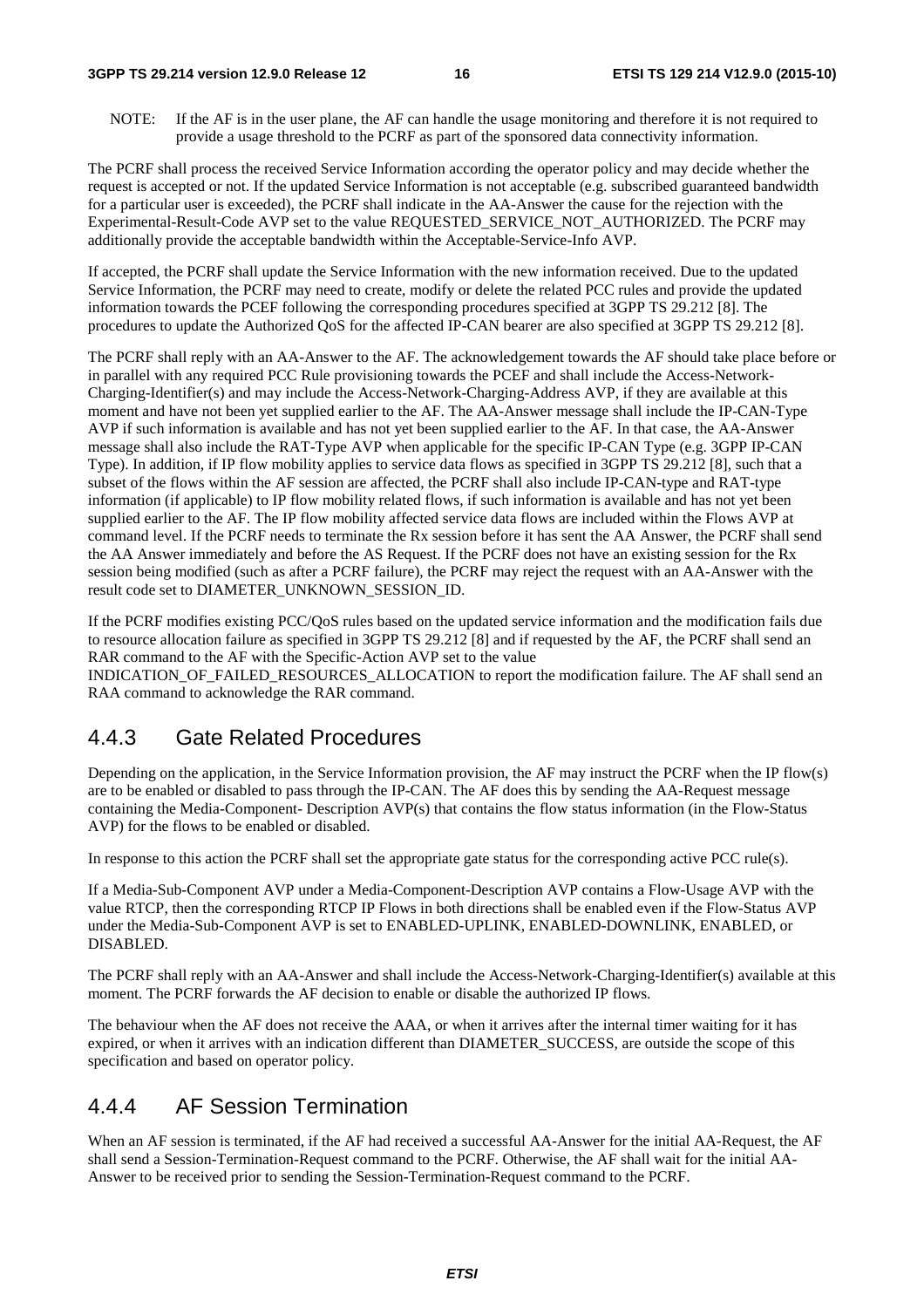When the PCRF receives a ST-Request from the AF, indicating an AF session termination, it shall acknowledge that request by sending a ST-Answer to the AF. Afterwards, it shall free the resources allocated for the corresponding Service Data Flow(s). In order to do that, the PCRF shall initiate the request for the removal of any related PCC/QoS rules from the PCEF/BBERF and for the update of the Authorized QoS for the affected IP-CAN bearer following the corresponding procedures specified at 3GPP TS 29.212 [8]. However, if the AF requests the reporting of access network information within the ST-Request or if the AF provided a threshold for the sponsored data connectivity, the PCRF shall defer sending the ST-Answer as described below.

If the AF session being terminated corresponds to an MPS session, the PCRF may revoke the actions related to the prioritization of the MPS session in the corresponding IP-CAN as defined in 3GPP TS 29.212 [8]. For Multimedia Priority Service handling, see Annex A.9.

If the AF session being terminated corresponds to the last Group Communication session for the IP-CAN session, the PCRF may revoke the actions related to the prioritization of the Group Communication session as specified in 3GPP TS 29.212 [8].

For sponsored data connectivity, and if a volume threshold was provided for the sponsored data connection at initial provisioning of session information (subclause 4.4.1) or modification of session information (subclause 4.4.2) procedures, the PCRF shall provide the volume consumed to the AF. For such purpose, the PCRF shall initiate the IP-CAN session modification procedure according 3GPP TS 29.212 [8] in order to obtain the consumed volume. The PCRF shall send then the ST-Answer to the AF including the Used-Service-Unit AVP for reporting accumulated usage within the Sponsored-Connectivity-Data AVP.

If the AF requires access network information at this step, the AF shall include the Required-Access-Info AVP within the ST-Request command, indicating the required information. In this case, the PCRF shall initiate the IP-CAN session modification procedure according to 3GPP TS 29.212 [8]. The PCRF shall send then the ST-Answer to the AF including the required data within the 3GPP-User-Location-Info AVP (if available), TWAN-Identifier AVP (if available), User-Location-Info-Time AVP (if available), 3GPP-SGSN-MCC-MNC AVP (if location info is not available) and/or 3GPP-MS-TimeZone AVP (if available).

If the RAN-NAS-Cause feature is supported, upon reception of the ST-Request command, the PCRF shall initiate the IP-CAN session modification procedure according to 3GPP TS 29.212 [8]. The PCRF shall send the ST-Answer to the AF including the access network information within the 3GPP-User-Location-Info AVP (if available), TWAN-Identifier (if available and Netloc-Trusted-WLAN feature is supported) User-Location-Info-Time AVP (if available), 3GPP-SGSN-MCC-MNC AVP (if location info is not available) and/or 3GPP-MS-TimeZone AVP (if available). Additionally, if the PCRF received from the PCEF the RAN cause and/or NAS cause due to IP-CAN session/bearer termination, the PCRF shall provide the received cause(s) in the RAN-NAS-Release-Cause AVP in the ST-Answer command.

### 4.4.5 Subscription to Notification of Signalling Path Status

An AF may subscribe to notifications of the status of the AF Signalling transmission path. To do so, the AF shall open an Rx Diameter session with the PCRF for the AF signalling using an AA-Request command. The AF shall provide the UE's IP address (using either the Framed-IP-Address AVP or the Framed-Ipv6-Prefix AVP) and the Specific-Action AVP requesting the subscription to "INDICATION\_OF\_LOSS\_OF BEARER" and/or

"INDICATION\_OF\_RELEASE\_OF\_BEARER". The AF shall additionally provide a Media-Component-Description AVP including a single Media-Sub-Component AVP with the Flow-Usage AVP set to the value "AF\_SIGNALLING". The Media-Component-Description AVP shall contain the Media-Component-Number AVP set to "0".

If the procedures in Clause 4.4.5a are not applied, the Media-Sub-Component AVP shall contain the Flow-Number AVP set to "0", and the rest of AVPs within the Media-Component-Description and Media-Sub-Component AVPs shall not be used in this case.

When the PCRF receives an AA-Request as described in the preceding paragraph from the AF, the PCRF shall perform session binding as described in 3GPP TS 29.213 [9] and acknowledges the AAR command by sending an AA-Answer command to the AF.

PCC/QoS Rules related to AF Signalling IP Flows should be provisioned to PCEF/BBERF using the corresponding procedures specified at 3GPP TS 29.212 [8] at an earlier stage (e.g. typically at the establishment of the IP-CAN bearer dedicated for AF Signalling IP Flows). The PCRF may install the corresponding dynamic PCC/QoS rule for the AF signalling IP flows if none has been installed before.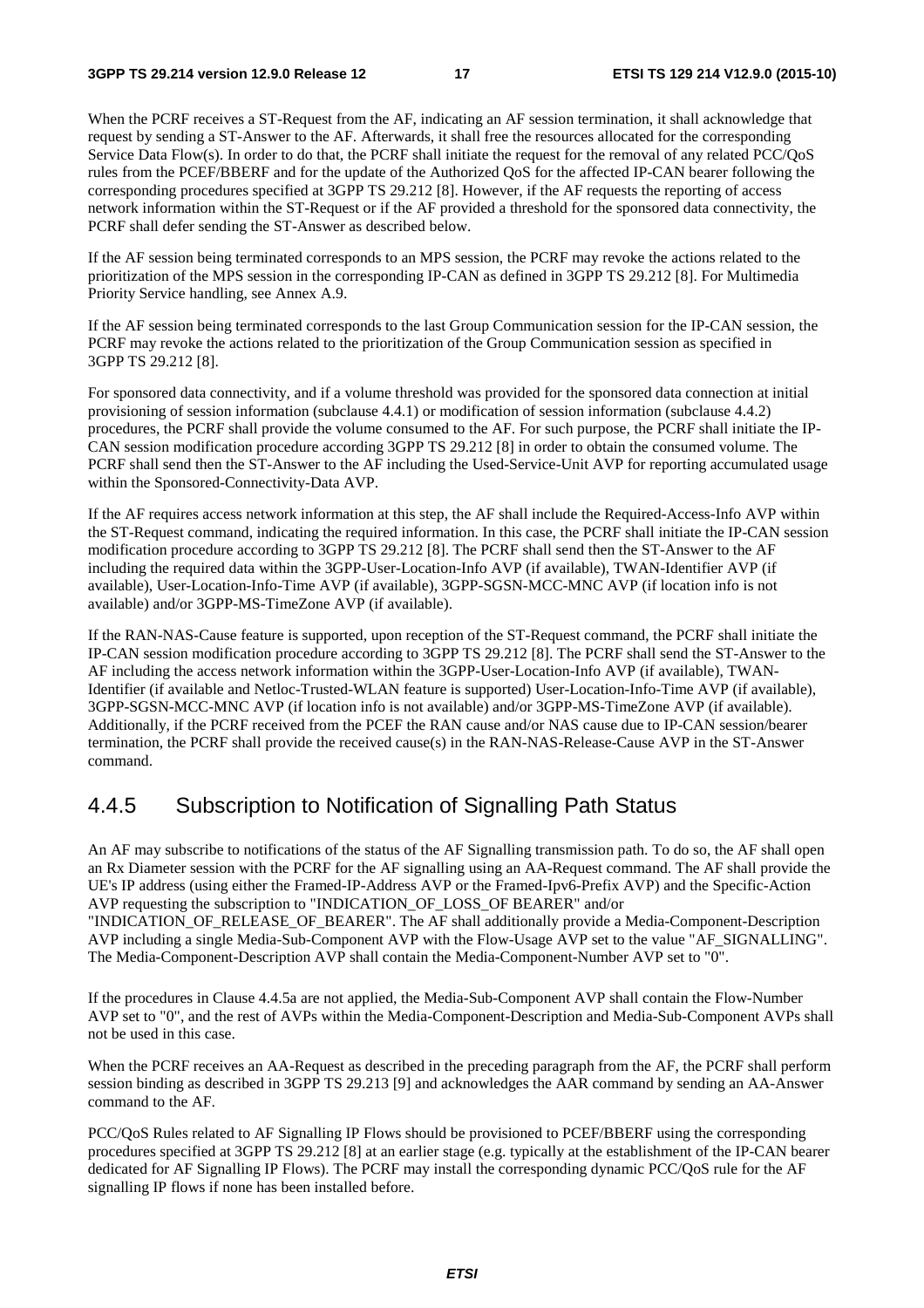NOTE 1: Well-known ports (e.g. 3GPP TS 24.229 [17] for SIP) or wildcard ports can be used by PCRF to derive the dynamic PCC/QoS rule for the AF signalling IP flows.

If the Rx Diameter Session is only used for subscription to Notification of Signalling Path Status, the AF may cancel the subscription to notifications of the status of the AF Signalling transmission path. In that case, the AF shall use a Session-Termination-Request (STR) command to the PCRF, which shall be acknowledged with a Session-Termination-Answer (STA) command.

NOTE 2: The Rx Diameter Session created for the AF signalling can also be used when the AF requests notifications of IP-CAN type change and/or when the AF provisions AF Signalling Flow Information.

## 4.4.5a Provisioning of AF Signalling Flow Information

This sub-clause is applicable when IMS restoration is supported according to supported feature ProvAFsignalFlow as described in sub-clause 5.4.1.

An AF may provision information about the AF signalling IP flows between the UE and the AF. To do so, the AF shall make use of an Rx Diameter session already opened with the PCRF if an Rx Diameter session related to the AF signalling is already established. The AF may modify an already open Rx Diameter session related to the AF signalling (e.g. an Rx Diameter session established for the purpose of subscription to notification of signalling path status as described in 4.4.5) or it may open a new Rx Diameter session related to the AF signalling if none exists.

To provision the AF signalling flow information the AF shall provide the UE's IP address using either Framed-IP-Address AVP or Framed-Ipv6-Prefix AVP. The AF shall additionally provide a Media-Component-Description AVP including one or more Media-Sub-Component AVP(s) representing the AF signalling IP flows. The Media-Component-Description AVP shall contain the Media-Component-Number AVP set to "0". Each Media-Sub-Component AVP representing an AF signalling IP flow shall contain the Flow-Number AVP set according to the rules described in Annex B and one or two Flow-Description AVP(s) set to the IP flows of the AF signalling. Additionally, the Media-Sub-Component AVP shall include the Flow-Usage AVP set to the value "AF\_SIGNALLING", the Flow-Status AVP set to "ENABLED" and the AF-Signalling-Protocol AVP set to the value corresponding to the signalling protocol used between the UE and the AF.

When the PCRF receives from the AF an AA-Request as described in the preceding paragraph, the PCRF shall perform session binding as described in 3GPP TS 29.213 [9] and shall acknowledge the AAR command by sending an AA-Answer command to the AF.

PCC/QoS Rules related to the AF signalling IP flows could have been provisioned to PCEF/BBERF using the corresponding procedures specified in 3GPP TS 29.212 [8] at an earlier stage (e.g. typically at the establishment of the IP-CAN bearer dedicated for AF Signalling IP Flows). The PCRF shall install the corresponding dynamic PCC/QoS rule for the AF signalling IP flows.

The AF may de-provision the information about the AF signalling IP flows at any time. To do that, if the Rx Diameter session is only used to provide information about the AF Signalling IP flows, the AF shall close the Rx Diameter session by sending a Session-Termination-Request (STR) command to the PCRF, which shall be acknowledged with a Session-Termination-Answer (STA) command. Otherwise, the AF shall remove the IP flows within the Media-Sub-Component AVP by supplying the Flow-Status AVP with value "REMOVED". In both cases, the PCRF shall remove the corresponding dynamic PCC/QoS rule for the AF signalling IP flows.

### 4.4.6 Traffic Plane Events

### 4.4.6.1 IP-CAN Session Termination

When an IP-CAN session is terminated, the PCRF shall inform the AF about the IP-CAN session termination by sending an ASR (abort session request) command to the AF on each active Rx Diameter session.

When the AF receives the ASR command, it shall acknowledge the command by sending an ASA (abort session answer) command to the PCRF and indicate the termination of the session by sending an S3GPP TR (session termination request) command to the PCRF. The PCRF shall acknowledge the termination of the session by sending an STA (session termination answer) command to the AF.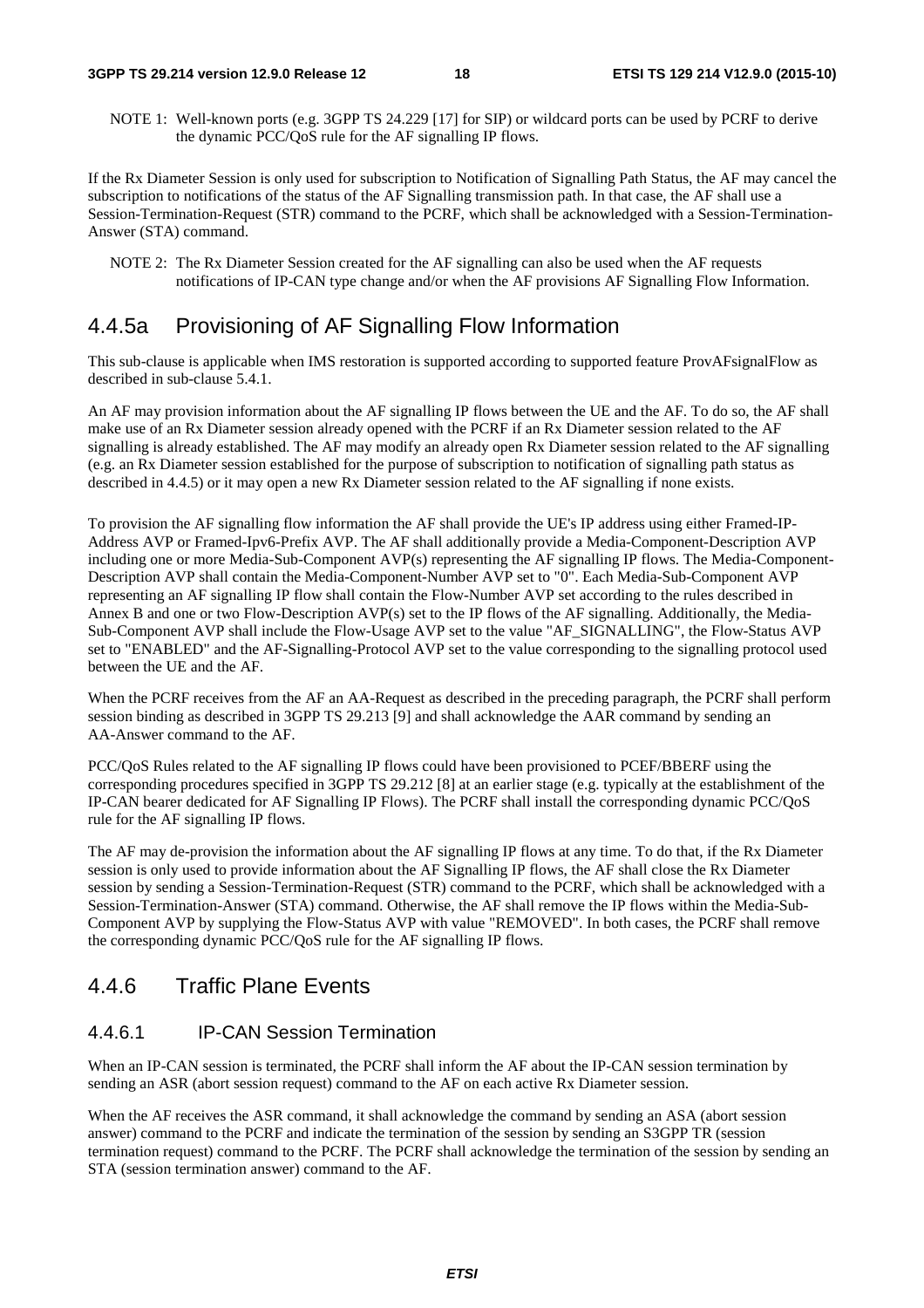If the RAN-NAS-Cause feature is supported the PCRF shall include in the STA command the access network information within the 3GPP-User-Location-Info AVP (if available), TWAN-Identifier (if available and Netloc-Trusted-WLAN feature is supported) User-Location-Info-Time AVP (if available), 3GPP-SGSN-MCC-MNC AVP (if location info is not available) and/or 3GPP-MS-TimeZone AVP (if available). Additionally, if the PCRF received from the PCEF the RAN cause and/or NAS cause due to IP-CAN session termination, the PCRF shall provide the received cause(s) in the RAN-NAS-Release-Cause AVP in the ST-Answer command.

Signalling flows for IP-CAN session termination cases are presented in 3GPP TS 29.213 [9].

#### 4.4.6.2 Service Data Flow Deactivation

It may happen that one or more PCC/QoS Rules (i.e. Service Data Flows) are deactivated at the PCEF/BBERF at a certain time, either permanently or temporarily. When the PCRF gets the knowledge that one or more SDFs have been deactivated, (e.g. due to a bearer release or loss of bearer or out of credit condition), the PCRF shall inform the AF accordingly if the AF has previously subscribed using the Specific-Action AVP in the AAR command.

When not all the service data flows within the AF session are affected, the PCRF shall inform the AF by sending an RAR (re-authorization request) command. The RAR command shall include the deactivated IP Flows encoded in the Flows AVP and the cause encoded in the Specific-Action AVP.

If the RAN-NAS-Cause feature is supported and the PCRF received the access network information from the PCEF/BBERF due to bearer termination, the PCRF shall include in the RAR command the access network information within the 3GPP-User-Location-Info AVP (if available), TWAN-Identifier (if available and Netloc-Trusted-WLAN feature is supported) User-Location-Info-Time AVP (if available), 3GPP-SGSN-MCC-MNC AVP (if location info is not available) and/or 3GPP-MS-TimeZone AVP (if available). Additionally, if the PCRF received from the PCEF the RAN cause and/or NAS cause due to bearer termination, the PCRF shall provide the received cause(s) in the RAN-NAS-Release-Cause AVP in the RAR command.

When the AF receives the RAR command, it shall acknowledge the command by sending an RAA (re-authorization answer) command to the PCRF. The AF may also update the session information by sending an AAR (AA-request) command to the PCRF.

If the PCRF receives the AAR command, it shall acknowledge the command by sending an AAA (AA-answer) command to the AF.

When all the service data flows within the AF session are affected, the PCRF shall inform the AF by sending an ASR command on the Rx Diameter session related to the AF session. When the AF receives the ASR command, it shall acknowledge the command by sending an ASA (abort session answer) command to the PCRF. After that the AF shall initiate an AF session termination procedure as defined in clause 4.4.4.

Signalling flows for Service Data Flow Deactivation cases are presented in 3GPP TS 29.213 [9].

#### 4.4.6.3 Notification of Signalling Path Status

In the event that the PCRF is notified of the loss or release of resources associated to the PCC/QoS Rules corresponding with AF Signalling IP Flows, the PCRF shall inform the AF about the Loss of the Signalling Transmission path by sending a Re-Authorization Request (RAR) command to the AF. The RAR shall include the Specific-Action AVP set to the value "INDICATION\_OF\_LOSS\_OF\_BEARER" or "INDICATION\_OF\_RELEASE\_OF\_BEARER" and the deactivated IP Flow encoded in the Flows AVP.

NOTE: According to the standardized QCI characteristics as defined in 3GPP TS 23.203 [2], the IMS signalling specific PCC rules include a QCI corresponding to a non-GBR bearer. When these guidelines are followed, the INDICATION\_OF\_LOSS\_OF\_BEARER will not be reported.

If the RAN-NAS-Cause feature is supported and the PCRF received the access network information from the PCEF/BBERF due to bearer termination, the PCRF shall include in the RAR command the access network information within the 3GPP-User-Location-Info AVP (if available), TWAN-Identifier (if available and Netloc-Trusted-WLAN feature is supported) User-Location-Info-Time AVP (if available), 3GPP-SGSN-MCC-MNC AVP (if location info is not available) and/or 3GPP-MS-TimeZone AVP (if available). Additionally, if the PCRF received from the PCEF the RAN cause and/or NAS cause due to bearer termination, the PCRF shall provide the received cause(s) in the RAN-NAS-Release-Cause AVP in the RAR command.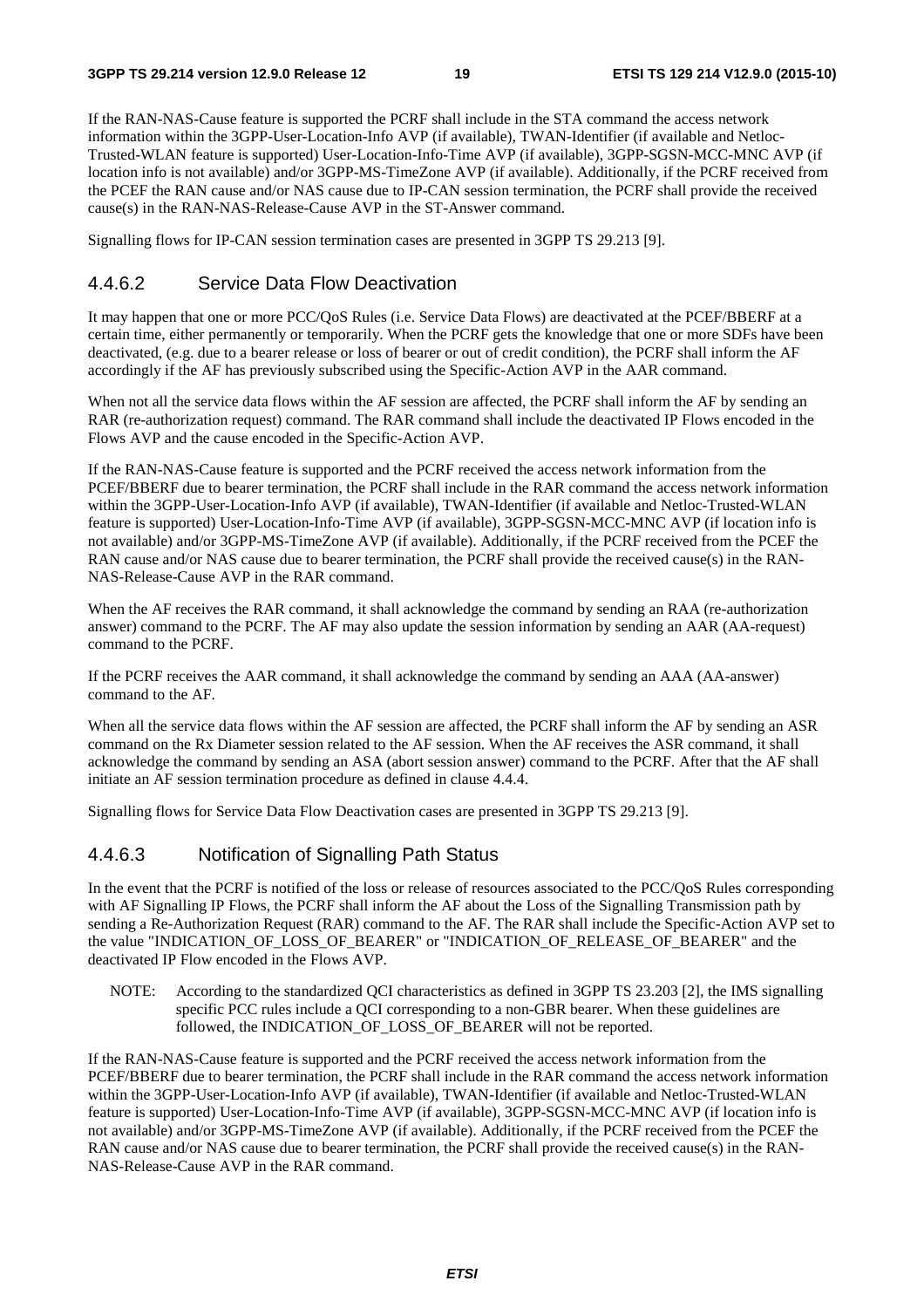When the AF receives the RAR command, it shall acknowledge the command by sending an RAA command to the PCRF.

The AF may then decide to terminate the Rx Diameter session used for the notification of the status of the AF Signalling transmission path. The AF may also decide to terminate any other active Rx Diameter session with the PCRF related to the AF Signalling which is not available any longer. In that case, the AF shall then initiate the AF Termination procedure towards the PCRF as defined in clause 4.4.4.

#### 4.4.6.4 IP-CAN type change Notification

If the AF has successfully subscribed to change notifications in UE's IP-CAN type and RAT type, the PCRF shall provide the UE's IP-CAN type and RAT type in the AA-Answer if already known by the PCRF. The PCRF shall also send an RAR command when a corresponding event occurs, i.e. when the UE's IP-CAN type or RAT type (if the IP-CAN type is GPRS), changes or becomes available. In this case the RAR from the PCRF shall include the Specific-Action AVP for the subscribed event and include the IP-CAN-Type AVP and RAT-Type AVP (in case of 3GPP IP-CAN) for the UE's new IP-CAN/RAT. If the PCRF is informed of an IP-CAN type change due to IP flow mobility as specified in 3GPP TS 29.212 [8], where a subset the flows within the AF session are affected, the PCRF shall include IP-CAN-type and RAT-type information (if applicable) to IP flow mobility affected service data flows. The IP flow mobility affected service data flows are included within the Flows AVP at command level.

NOTE: The RAT type event is only applicable for IP-CAN type GPRS, the PCRF will provide the RAT type information to the AF not only in case of GPRS IP-CAN type, but also in case of other 3GPP IP-CAN types.

#### 4.4.6.5 Access Network Charging Information Notification

If the AF has subscribed to a notification about Access Network Charging Information, the PCRF shall provide the Access Network Charging Information in the response, if already known by the PCRF. If not available, the PCRF shall provide the Access Network Charging Information by sending a Re-Authorization-Request (RAR) command when the Access Network Charging Information is received from the PCEF. If different Access Network Charging Information is applicable to the IP-CAN session, the PCRF shall notify the AF about the Access Network Charging Information that applies to each authorized flow. The RAR shall include the Specific-Action AVP set to the value

"CHARGING\_CORRELATION\_EXCHANGE" and shall include the assigned Access-Network-Charging-Identifier(s) and may include the Access-Network-Charging-Address AVP.

#### 4.4.6.6 Reporting Usage for Sponsored Data Connectivity

 When the AF session is associated with a sponsor and the AF provided usage monitoring thresholds for such sponsor to the PCRF when the Rx Diameter session was established or modified, the PCRF shall report accumulated usage to the AF, when

- the PCRF detects that the usage threshold provided by the AF has been reached; or
- the AF session is terminated by the AF ; or
- the AF session is terminated by the PCRF due to the IP-CAN session termination, the termination of all the service data flows of the AF session or the home operator policy disallowing the UE accessing the sponsored data connectivity in the roaming case.

When the PCRF detects that the usage threshold has been reached, the PCRF shall report the accumulated usage as provided by the PCEF to the AF in a RA-Request (RAR) command with the Specific-Action AVP set to the value USAGE\_REPORT Otherwise, when the AF session is terminated by the AF or the PCRF, the PCRF shall report the accumulated usage as provided by the PCEF to the AF in ST-Answer (STA) command.

The accumulated usage shall be reported in the Used-Service-Unit AVP within the Sponsored-Connectivity-Data AVP.

If the AF receives a RAR command indicating the usage threshold is reached, the AF may terminate the AF session or provide a new usage threshold in the Granted-Service-Unit AVP within the Sponsored-Connectivity-Data AVP to the PCRF in the AAR command. Alternatively, the AF may allow the session to continue without providing new usage threshold in the AAR command.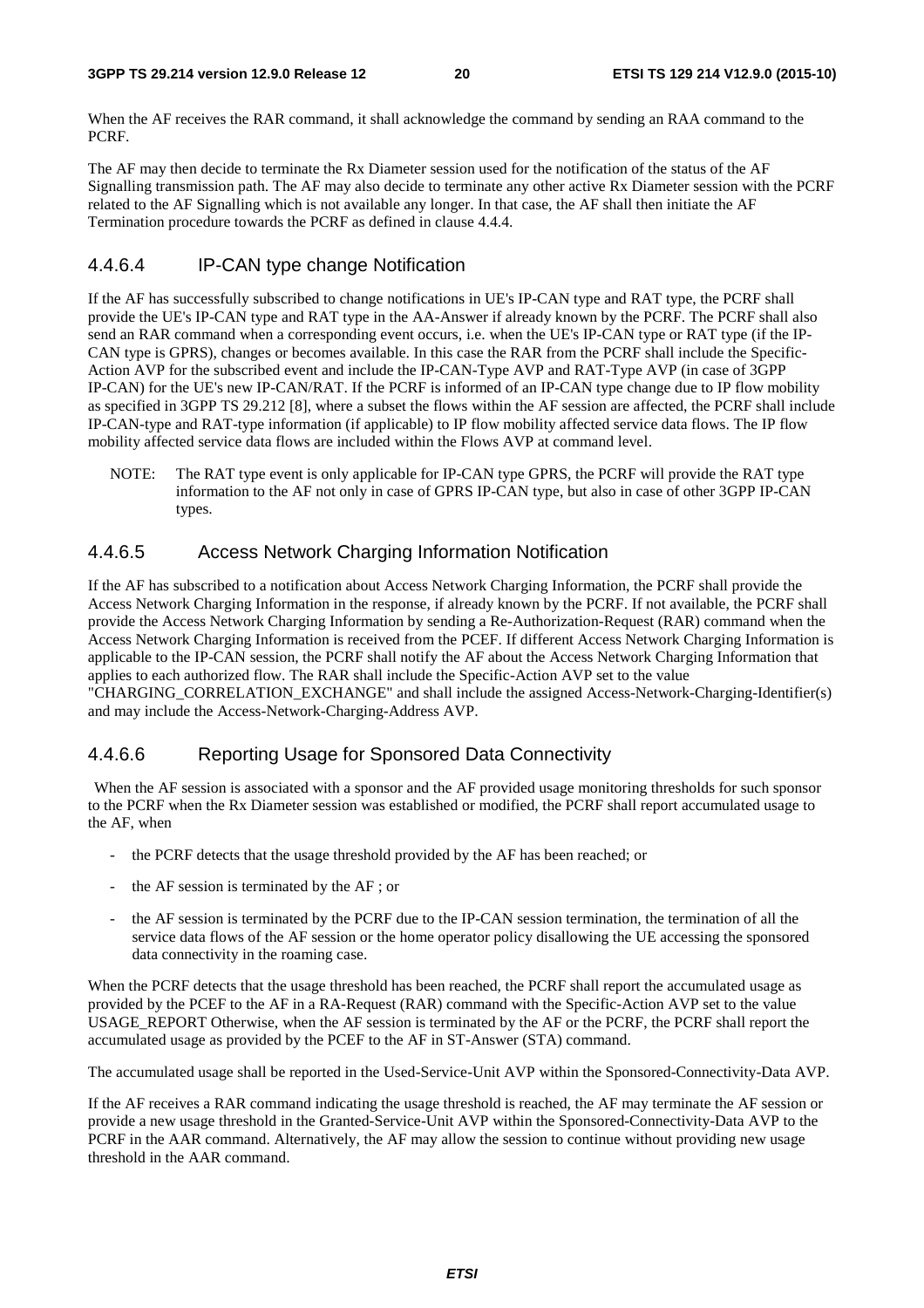#### **3GPP TS 29.214 version 12.9.0 Release 12 21 ETSI TS 129 214 V12.9.0 (2015-10)**

NOTE: After the PCRF reports the accumulated usage to the AF, the AF can provide a new usage threshold to the PCRF. The monitoring will not start until the PCRF receives the new threshold from the AF and provide it to the PCEF

#### 4.4.6.7 Reporting Access Network Information

If the AF requests the PCRF to report the access network information (e.g. user location and/or user timezone information), the AF shall subscribe to the "ACCESS\_NETWORK\_INFO\_REPORT" within the Specific-Action AVP and shall include the required access network information within the Required-Access-Info AVP. The AF may request the PCRF to report the access network information in conjunction with providing the PCRF with the AF session information, refer to subclause 4.4.1. Optionally, the AF may request the PCRF to report the access network information without providing service information (see subclause A.10.2). In the latter case the AF establishes an Rx session for the AF session upon requesting the access network information from the PCRF with an AA-Request command, containing information required for the session binding in the Framed-IP-Address AVP, the Framed-Ipv6- Prefix AVP Subscription-Id AVP, the Called-Station-Id AVP and/or the IP-Domain-Id AVP.

The AF may also request the PCRF to report the access network information at Rx session termination. To do so, the AF shall include the required access network information within the Required-Access-Info AVP in the corresponding ST-Request.

When the PCRF receives a request to report the access network information from the AF in an AAR command or in an S3GPP TR command triggered by the AF, if the PCRF determines that the access network does not support the access network information reporting based on the currently used IP-CAN type or the values of RAT-Type AVP and AN-Trusted AVP or the PCEF/BBERF does not support the access network information reporting based on the Supported-Feature AVP, the PCRF shall respond to AF with an AAA or STA command including the NetLoc-Access-Surpport AVP set to the value of 0 (NETLOC ACCESS NOT SUPPORTED); otherwise, it shall immediately configure the PCEF or BBERF to provide such access network information.

 When the PCRF then receives the access network information from the PCEF/BBERF, the PCRF shall provide the corresponding access network information to the AF within the 3GPP-User-Location-Info AVP (if available), TWAN-Identifier AVP (if available), User-Location-Info-Time AVP (if available), 3GPP-SGSN-MCC-MNC AVP (if location info is not available) and/or 3GPP-MS-TimeZone AVP in the RAR command if the Rx session is not being terminated or in the STA command if the Rx session is being terminated. If the information is provided in the RAR command, PCRF shall also provide the ACCESS\_NETWORK\_INFO\_REPORT within Specific-Action AVP.

NOTE 1: The PCRF receives the access network information from the PCEF/BBERF if it is requested by the AF previously or the IP-CAN bearer/IP-CAN session is terminated.

When the PCRF receives the NetLoc-Access-Support AVP set to the value of 0

(NETLOC ACCESS NOT SUPPORTED) from the PCEF/BBERF, the PCRF shall send a RAR command including the Specific-Action AVP set to INDICATION\_OF\_ACCESS\_NETWORK\_INFO\_REPORTING\_FAILURE and the NetLoc-Access-Support AVP set to the value of 0 (NETLOC\_ACCESS\_NOT\_SUPPORTED) if the AF requested the access network information in an AAR command or send an STA command including the NetLoc-Access-Support AVP set to the value of 0 (NETLOC\_ACCESS\_NOT\_SUPPORTED) if the AF requested the access network information in an S3GPP TR command.

NOTE 2: The 3GPP GPRS, 3GPP EPS and Trusted WLAN support access network information reporting in this release.

The PCRF shall not send an RAR command with the ACCESS\_NETWORK\_INFO\_REPORT value within a Specific-Action AVP to report any subsequently received access network information to the AF, unless the AF sends a new request for access network information.

#### 4.4.6.8 Temporary Network Failure handling

If the PCRF detects that a temporary network failure has occurred (e.g. the SGW has failed for 3GPP-EPS access as defined in subclause B.3.14 of 3GPP TS 29.212 [8]) and the AF requests an AF session establishment or modification in an AA-Request command, the PCRF shall respond to the AF with an AA-Answer including the Experimental-Result-Code AVP set to the value TEMPORARY\_NETWORK\_FAILURE.

If the PCRF detects that a temporary network failure has occurred (e.g. the SGW has failed for 3GPP-EPS access) and the AF requests an AF session termination in a ST-Request command, the PCRF shall respond with successful Result-Code AVP to the AF.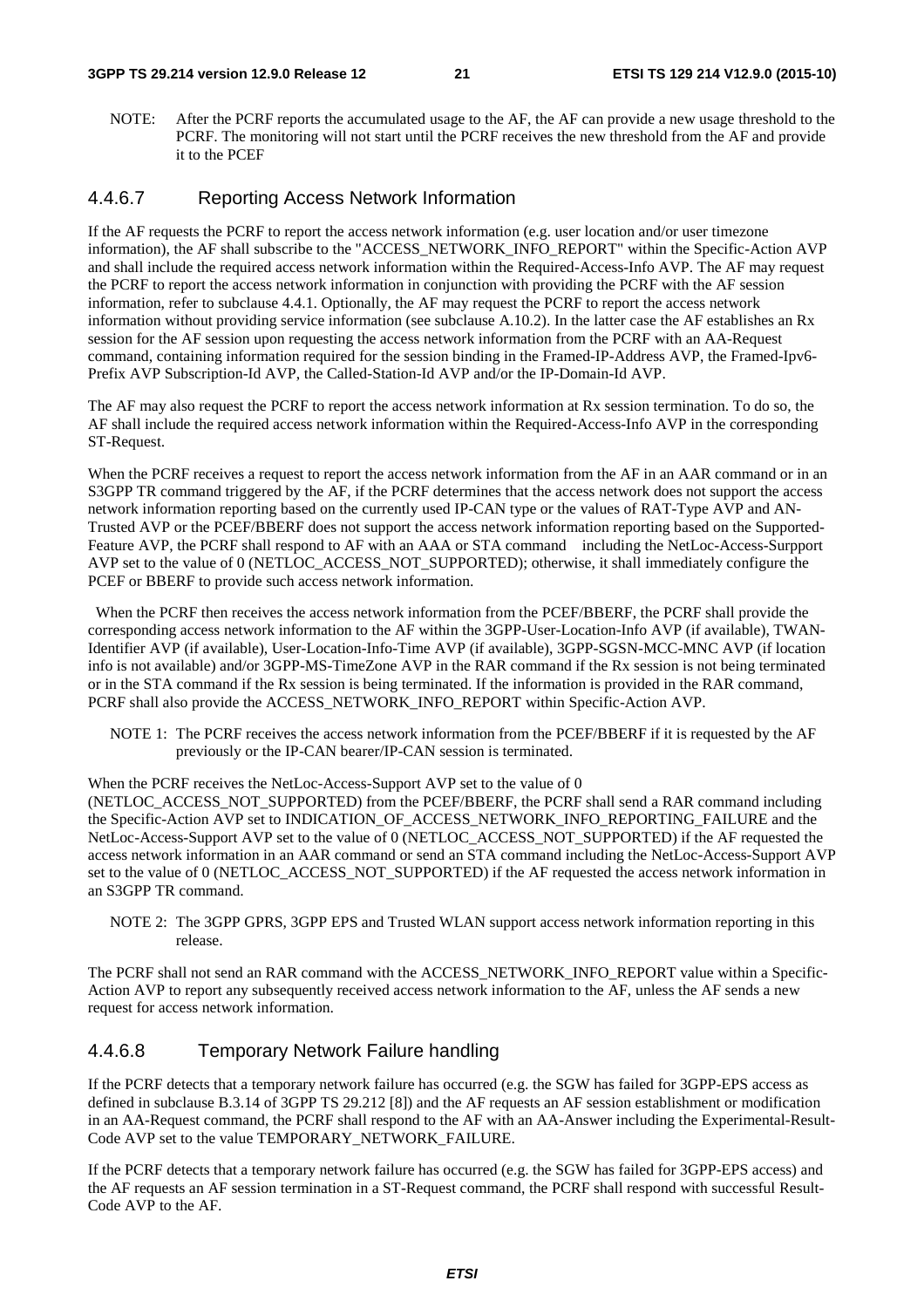NOTE 1: Actions over Gx/Gxx reference point when there is a temporary network failure are described in 3GPP TS 29.212 [8]. For example, for S-GW Restoration procedures the PCRF will wait for the SGW recovery before deleting the corresponding PCC/QoS rules,according to subclause B.3.14 in that specification.

If the PCRF detects that the PCC/QoS rules related to an AF session cannot be installed or modified because there is a temporary network failure (e.g. SGW failed according to subclause B.3.14 in 3GPP TS 29.212 [8]) and if requested by the AF, the PCRF shall send a RA-Request command to the AF with the Specific-Action AVP set to INDICATION\_OF\_FAILED\_RESOURCES\_ALLOCATION.

### 4.4.7 P-CSCF Restoration Enhancement Support

This section is applicable when the PCRF-based P-CSCF Restoration Enhancement, as defined in 3GPP TS 23.380 [28], is supported by both P-CSCF and PCRF.

The P-CSCF acting as AF shall send an AAR command including the Rx-Request-Type AVP set to the value PCSCF\_RESTORATION (2) to the PCRF in the case P-CSCF Restoration needs to be performed. This AAR shall include the following information required by the DRA or PCRF to find the corresponding IP-CAN session:

- The UE's IP address as applicable in the Framed-IP-Address AVP or in the Framed-Ipv6-Prefix AVP. If the IP address is not unique (e.g. private IPv4 case), the P-CSCF shall also include the IP-Domain-ID AVP if available.
- If the IP address is not available or if the IP address is not unique and the IP-Domain-ID is not available, the P-CSCF shall include the IMSI in the Subscription-Id AVP and the APN in the Called-Station-Id AVP.

The AF shall also include the Auth-Session-State AVP set to the value NO\_STATE\_MAINTAINED (1) in the AAR command, as described in IETF RFC 3588 [10]. As a consequence, the PCRF shall not maintain any state information about this session.

The PCRF shall acknowledge the AAR command by sending an AAA command to the P-CSCF acting as AF and shall include the Auth-Session-State AVP set to NO\_STATE\_MAINTAINED (1). The PCRF shall send a request for P-CSCF Restoration to the PCEF for the corresponding IP-CAN session.

## 5 Rx protocol

## 5.1 Protocol support

The Rx interface in the present release is based on Rx and Gq protocols defined for Release 6 as specified in 3GPP TS 29.211 [7] and 3GPP TS 29.209 [5] respectively. However, to be able to separate the policy and charging rules function (PCRF) of the present release from the policy decision function (PDF) and charging rules function (CRF) of Release 6, the Rx application in the present release has an own vendor specific Diameter application.

The Rx application is defined as an IETF vendor specific Diameter application, where the vendor is 3GPP and the Application-ID for the Rx application in the present release is 16777236. The vendor identifier assigned by IANA to 3GPP ([http://www.iana.org/assignments/enterprise-numbers\)](http://www.iana.org/assignments/enterprise-numbers) is 10415.

NOTE: A route entry can have a different destination based on the application identification AVP of the message. Therefore, Diameter agents (relay, proxy, redirection, translation agents) must be configured appropriately to identify the 3GPP Rx application within the Auth-Application-Id AVP in order to create suitable routeing tables.

Due to the definition of the commands used in Rx protocol, there is no possibility to skip the Auth-Application-Id AVP and use the Vendor-Specific-Application-Id AVP instead. Therefore the Rx application identification shall be included in the Auth-Application-Id AVP.

With regard to the Diameter protocol defined over the Rx reference point, the PCRF acts as a Diameter server, in the sense that it is the network element that handles AF session authorization requests for a particular realm. The AF acts as the Diameter client, in the sense that is the network element requesting the authorization of resources for an AF session.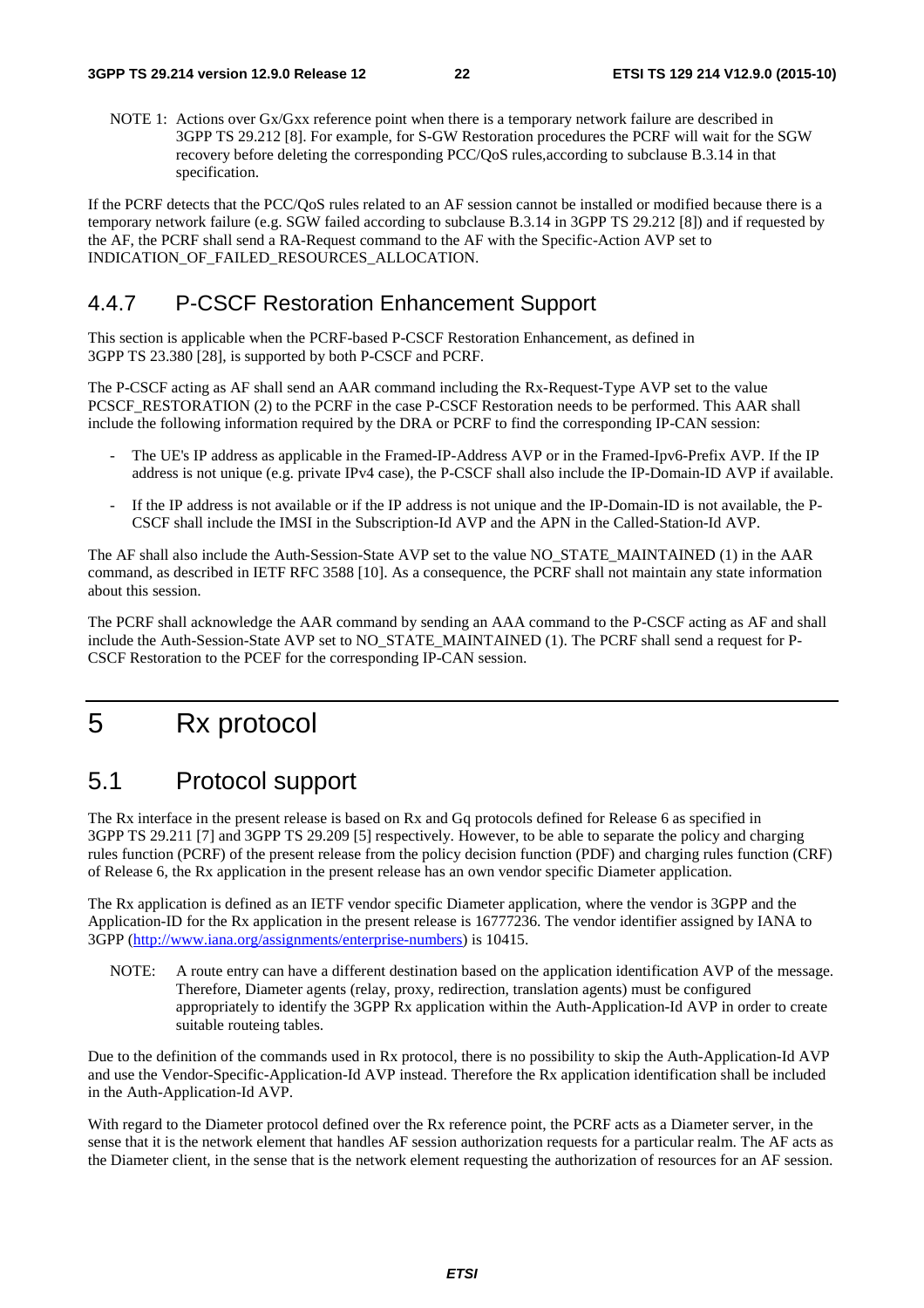## 5.2 Initialization, maintenance and termination of connection and session

The initialization and maintenance of the connection between each AF and PCRF pair is defined by the underlying protocol. Establishment and maintenance of connections between Diameter nodes is described in RFC 3588 [10].

After establishing the transport connection, the PCRF and the AF shall advertise the support of the Rx specific Application by including the value of the application identifier in the Auth-Application-Id AVP and the value of the 3GPP (10415) in the Vendor-Id AVP of the Vendor-Specific-Application-Id AVP contained in the Capabilities-Exchange-Request and Capabilities-Exchange-Answer commands. The Capabilities-Exchange-Request and Capabilities-Exchange-Answer commands are specified in the Diameter Base Protocol (RFC 3588 [10]).

The termination of the Diameter user session is specified in RFC 3588 [10] in clauses 8.4 and 8.5. The description of how to use of these termination procedures in the normal cases is embedded in the procedures description (clause 4.4).

### 5.3 Rx specific AVPs

Table 5.3.1 describes the Diameter AVPs defined for the Rx interface protocol, their AVP Code values, types, possible flag values, whether or not the AVP may be encrypted and which supported feature the AVP is applicable to. The Vendor-Id header of all AVPs defined in the present document shall be set to 3GPP (10415).

NOTE: Most of these AVPs have already been defined in 3GPP TS 29.209 [5] for Rel-6. Their definition is based on the one used for Rel-6 with some possible modifications to be applied to the Rel-7 protocols.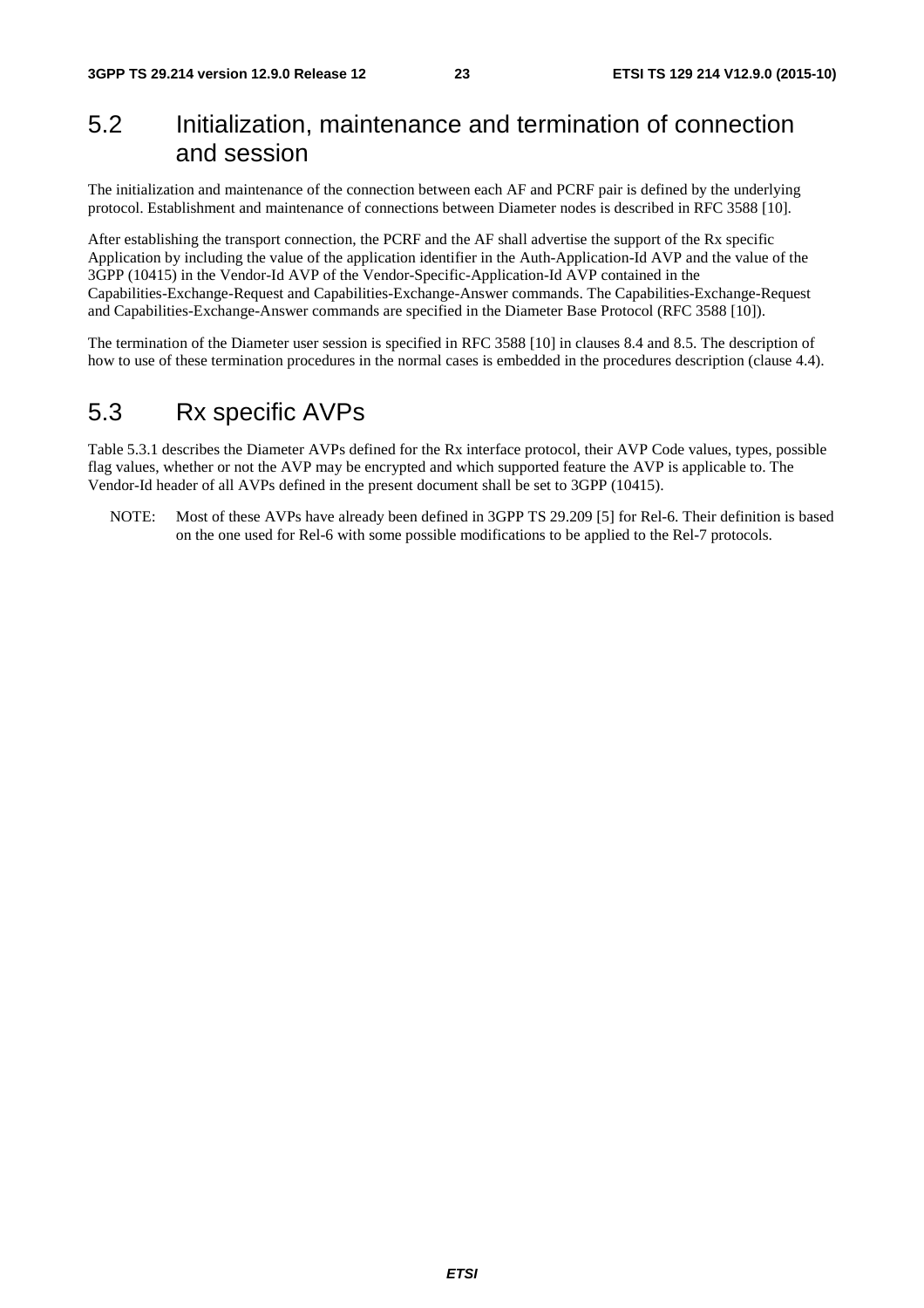|                                                                                                                 |            |                     |                         |        |                         | <b>AVP Flag rules (Note 1)</b> |   |           |                       |
|-----------------------------------------------------------------------------------------------------------------|------------|---------------------|-------------------------|--------|-------------------------|--------------------------------|---|-----------|-----------------------|
| <b>Attribute Name</b>                                                                                           | <b>AVP</b> |                     | Clause Value Type       |        |                         | Must May Should Must May       |   |           | <b>Applicability</b>  |
|                                                                                                                 | Code       | defined             | (Note 2)                |        |                         | not                            |   | not Encr. | (Note 3)              |
| Abort-Cause                                                                                                     | 500        | $5.\overline{3}.1$  | Enumerated              | M, V   | $\overline{P}$          |                                |   | Y         |                       |
| Access-Network-Charging-                                                                                        | 501        | 5.3.2               | Address                 | M.V    | P                       |                                |   | Y         |                       |
| <b>Address</b>                                                                                                  |            |                     |                         |        |                         |                                |   |           |                       |
| Access-Network-Charging-                                                                                        | 502        | 5.3.3               | Grouped                 | M, V   | $\mathsf{P}$            |                                |   | Y         |                       |
| Identifier                                                                                                      |            |                     |                         |        |                         |                                |   |           |                       |
| Access-Network-Charging-                                                                                        | 503        | 5.3.4               | OctetString             | M, V   | $\overline{P}$          |                                |   | Υ         |                       |
| Identifier-Value                                                                                                |            |                     |                         |        |                         |                                |   |           |                       |
| Acceptable-Service-Info                                                                                         | 526        | 5.3.24              | Grouped                 | M, V   | P                       |                                |   | Υ         |                       |
| AF-Application-Identifier                                                                                       | 504        | 5.3.5               | OctetString             | M, V   | P                       |                                |   | Ϋ         |                       |
| AF-Charging-Identifier                                                                                          | 505        | 5.3.6               | OctetString             | M, V   | $\mathsf{P}$            |                                |   | Y         |                       |
| Application-Service-Provider-                                                                                   | 532        | 5.3.29              | UTF8String              | IV.    | $\overline{P}$          |                                | M | Y         | SponsoredConnectivity |
| Identity                                                                                                        |            |                     |                         |        |                         |                                |   |           |                       |
| Codec-Data                                                                                                      | 524        | 5.3.7               | OctetString             | M, V   | P                       |                                |   | Υ         |                       |
| Flow-Description                                                                                                | 507        | 5.3.8               | <b>IPFilterRule</b>     | M, V   | P                       |                                |   | Υ         |                       |
| Flow-Number                                                                                                     | 509        | 5.3.9               | Unsigned32              | M, V   | ۱                       |                                |   | Υ         |                       |
| <b>Flows</b>                                                                                                    | 510        | 5.3.10              | Grouped                 | M, V   | $\overline{\mathsf{P}}$ |                                |   | Υ         |                       |
| Flow-Status                                                                                                     | 511        | 5.3.11              | Enumerated M, V         |        | $\overline{P}$          |                                |   | Y         |                       |
| Flow-Usage                                                                                                      | 512        | 5.3.12              | Enumerated M, V         |        | $\overline{P}$          |                                |   | Ϋ         |                       |
| <b>GCS-Identifier</b>                                                                                           | 538        | 5.3.36              | OctetString             | V      | $\overline{P}$          |                                | M | Y         | GroupComService       |
| Service-URN                                                                                                     | 525        | 5.3.23              | OctetString             | M, V   | $\overline{P}$          |                                |   | Y         |                       |
| Specific-Action                                                                                                 | 513        | 5.3.13              | Enumerated M, V         |        | $\overline{P}$          |                                |   | Υ         |                       |
| Max-Requested-Bandwidth-                                                                                        | 515        | 5.3.14              | Unsigned32 M, V         |        | P                       |                                |   | Y         |                       |
| DL                                                                                                              |            |                     |                         |        |                         |                                |   |           |                       |
| Max-Requested-Bandwidth-                                                                                        | 516        | 5.3.15              | Unsigned32 M,V          |        | $\overline{\mathsf{P}}$ |                                |   | Ÿ         |                       |
| UL                                                                                                              |            |                     |                         |        |                         |                                |   |           |                       |
| Media-Component-<br>Ŀ<br>5.3.16<br>Grouped<br>M, V<br>Υ<br>517                                                  |            |                     |                         |        |                         |                                |   |           |                       |
| Description                                                                                                     |            |                     |                         |        |                         |                                |   |           |                       |
| Media-Component-Number                                                                                          | 518        | 5.3.17              | Unsigned32 M,V          |        | $\overline{P}$          |                                |   | Υ         |                       |
| Media-Sub-Component                                                                                             | 519        | 5.3.18              | Grouped                 | M, V   | $\overline{\mathsf{P}}$ |                                |   | Y         |                       |
| Media-Type                                                                                                      | 520        | 5.3.19              | Enumerated M, V         |        | $\overline{P}$          |                                |   | Y         |                       |
| MPS-Identifier                                                                                                  | 528        | 5.3.30              | OctetString             | V      | $\overline{P}$          |                                | M | Y         | Rel10                 |
| Min-Requested-Bandwidth-DL                                                                                      | 534        | 5.3.32              | Unsigned32              | V      | P                       |                                | M | Υ         | Rel10                 |
| Min-Requested-Bandwidth-UL                                                                                      | 535        | 5.3.33              | Unsigned32 <sup>V</sup> |        | P                       |                                | M | Υ         | Rel10                 |
| RR-Bandwidth                                                                                                    | 521        | 5.3.20              | Unsigned32 M, V         |        | $\overline{P}$          |                                |   | Υ         |                       |
| RS-Bandwidth                                                                                                    | 522        | 5.3.21              | Unsigned32 M, V         |        | $\overline{P}$          |                                |   | Y         |                       |
| Service-Info-Status                                                                                             | 527        | 5.3.25              | Enumerated M, V         |        | $\overline{P}$          |                                |   | Y         |                       |
| SIP-Forking-Indication                                                                                          | 523        | 5.3.22              | Enumerated M, V         |        | Δ                       |                                |   | Y         |                       |
| Sponsor-Identity                                                                                                | 531        | $\overline{5.3.28}$ | UTF8String              | $\vee$ | $\overline{\mathsf{P}}$ |                                | M | Υ         | SponsoredConnectivity |
| Sponsored-Connectivity-Data                                                                                     | 530        |                     | 5.3.27 Grouped          | V      | $\overline{P}$          |                                | M | Υ         | SponsoredConnectivity |
| (NOTE 4)                                                                                                        |            |                     |                         |        |                         |                                |   |           | SCTimeBasedUM         |
| AF-Signalling-Protocol                                                                                          | 529        | 5.3.26              | Enumerated V            |        | $\mathsf{P}$            |                                | M | Υ         | ProvAFsignalFlow      |
| Required-Access-Info                                                                                            | 536        | 5.3.34              | Enumerated V            |        | $\mathsf{P}$            |                                | M | Y         | NetLoc                |
| Rx-Request-Type                                                                                                 | 533        | 5.3.31              | Enumerated   V          |        | P                       |                                | M | Υ         |                       |
| IP-Domain-Id                                                                                                    | 537        | 5.3.35              | OctetString             |        | P                       |                                | М | Υ         |                       |
| NOTE 1: The AVP header bit denoted as 'M', indicates whether support of the AVP is required. The AVP header bit |            |                     |                         |        |                         |                                |   |           |                       |
| denoted as 'V', indicates whether the optional Vendor-ID field is present in the AVP header. For further        |            |                     |                         |        |                         |                                |   |           |                       |
| details, see RFC 3588 [10].                                                                                     |            |                     |                         |        |                         |                                |   |           |                       |
| NOTE 2:<br>The value types are defined in RFC 3588 [10].                                                        |            |                     |                         |        |                         |                                |   |           |                       |
| NOTE 3: AVPs marked with a supported feature (e.g. "ProvAFsignalFlow", "SponsoredConnectivity", "Rel10" or      |            |                     |                         |        |                         |                                |   |           |                       |

#### **Table 5.3.1: Rx specific Diameter AVPs**

"NetLoc") are applicable as described in clause 5.4.1 NOTE 4: Volume Usage monitoring control functionality is applicable for SponsoredConnectivity supported feature. Time Based Usage monitoring control is applicable for SCTimeBasedUM supported feature.

The Abort-Cause AVP (AVP code 500) is of type Enumerated, and determines the cause of an abort session request (ASR) or of a RAR indicating a bearer release. The following values are defined:

#### BEARER\_RELEASED (0)

5.3.1 Abort-Cause AVP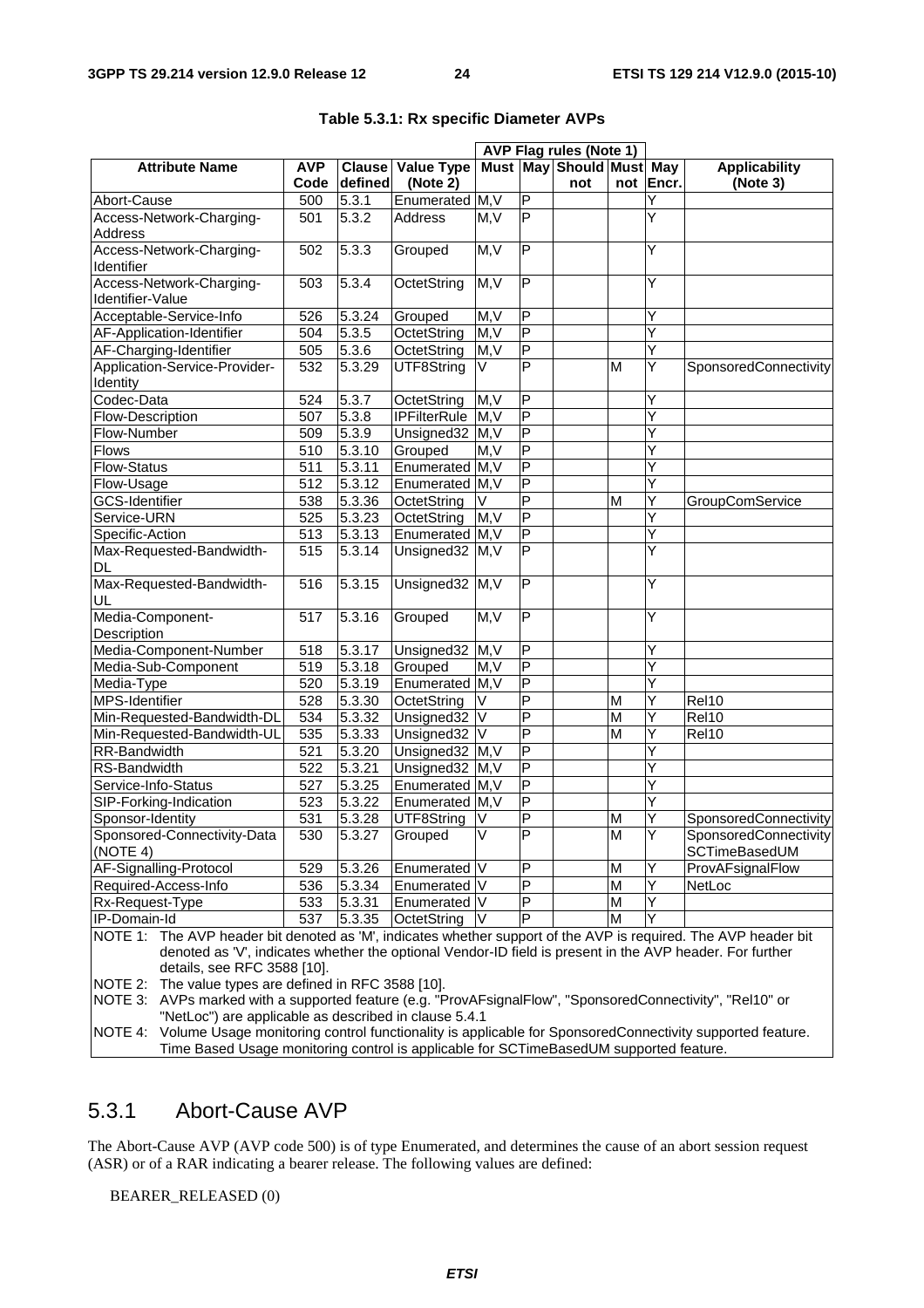This value is used when the bearer has been deactivated as a result from normal signalling handling. For GPRS the bearer refers to the PDP Context.

#### INSUFFICIENT\_SERVER\_RESOURCES (1)

This value is used to indicate that the server is overloaded and needs to abort the session.

#### INSUFFICIENT\_BEARER\_RESOURCES (2)

 This value is used when the bearer has been deactivated due to insufficient bearer resources at a transport gateway (e.g. GGSN for GPRS).

#### PS\_TO\_CS\_HANDOVER (3)

This value is used when the bearer has been deactivated due to PS to CS handover.

#### SPONSORED\_DATA\_CONNECTIVITY\_ DISALLOWED (4)

 This value is used in the ASR when the PCRF needs to initiates the AF session termination due to the operator policy (e.g. disallowing the UE accessing the sponsored data connectivity in the roaming case).

### 5.3.2 Access-Network-Charging-Address AVP

The Access-Network-Charging-Address AVP (AVP code 501) is of type Address, and it indicates the IP Address of the network entity within the access network performing charging (e.g. the GGSN IP address). The Access-Network-Charging-Address AVP should not be forwarded over an inter-operator interface.

### 5.3.3 Access-Network-Charging-Identifier AVP

The Access-Network-Charging-Identifier AVP (AVP code 502) is of type Grouped, and contains a charging identifier (e.g. GCID) within the Access-Network-Charging-Identifier-Value AVP along with information about the flows transported within the corresponding bearer within the Flows AVP. If no Flows AVP is provided, the Access-Network-Charging-Identifier-Value applies for all flows within the AF session.

The Access-Network-Charging-Identifier AVP can be sent from the PCRF to the AF. The AF may use this information for charging correlation with session layer.

AVP Format:

```
Access-Network-Charging-Identifier ::= < AVP Header: 502 > 
                        { Access-Network-Charging-Identifier-Value} 
                       *[ Flows ]
```
### 5.3.4 Access-Network-Charging-Identifier-Value AVP

The Access-Network-Charging-Identifier-Value AVP (AVP code 503) is of type OctetString, and contains a charging identifier (e.g. GCID).

### 5.3.5 AF-Application-Identifier AVP

The AF-Application-identifier AVP (AVP code 504) is of type OctetString, and it contains information that identifies the particular service that the AF service session belongs to. This information may be used by the PCRF to differentiate QoS for different application services.

For example the AF-Application-Identifier may be used as additional information together with the Media-Type AVP when the QoS class for the bearer authorization at the Gx interface is selected. The AF-Application-Identifier may be used also to complete the QoS authorization with application specific default settings in the PCRF if the AF does not provide full Session-Component-Description information.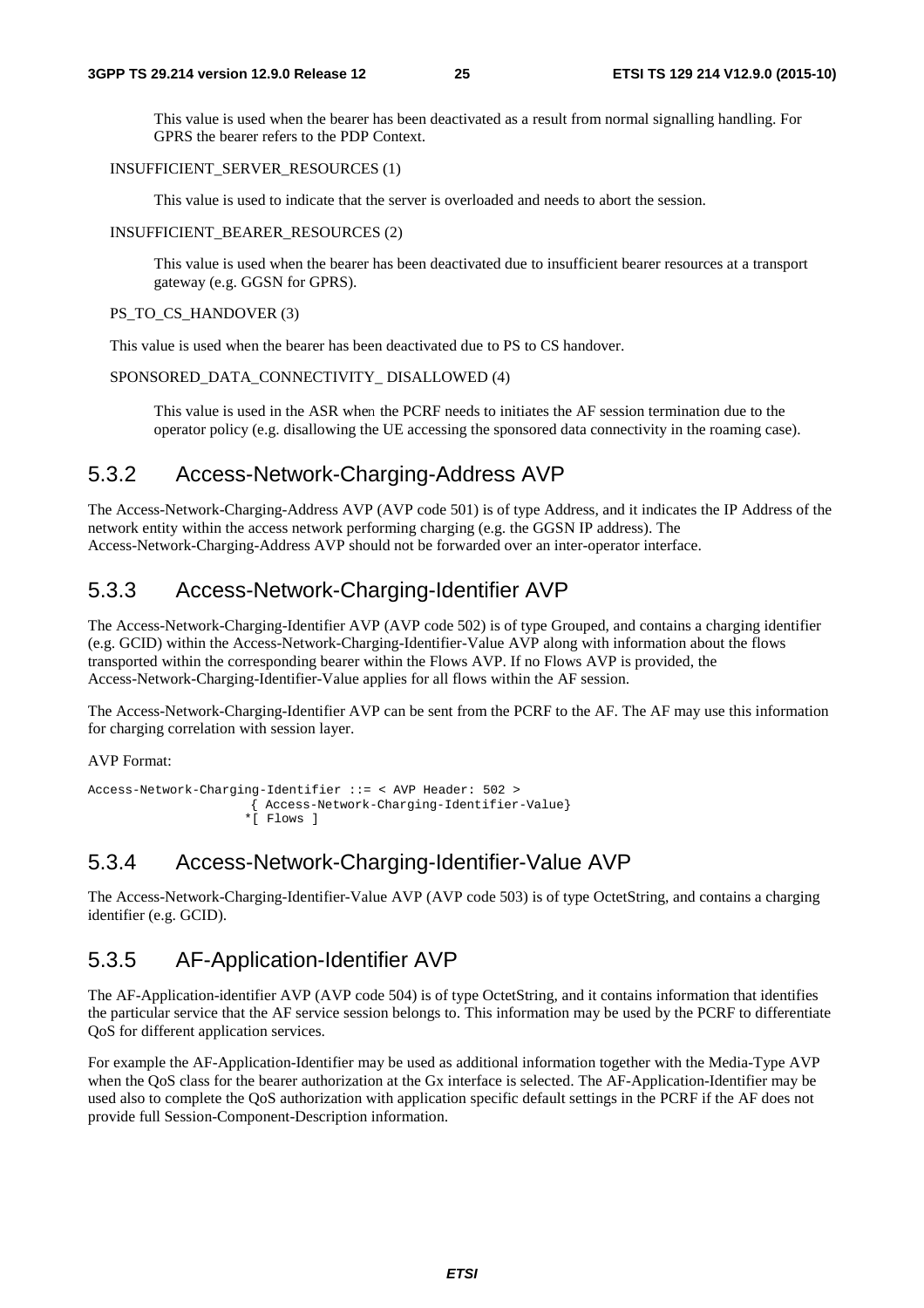### 5.3.6 AF-Charging-Identifier AVP

The AF-Charging-Identifier AVP (AVP code 505) is of type OctetString, contains the AF Charging Identifier that is sent by the AF. This information may be used for charging correlation with bearer layer.

### 5.3.7 Codec-Data AVP

The Codec-Data AVP (AVP code 524) is of type OctetString.

The Codec-Data AVP shall contain codec related information known at the AF. This information shall be encoded as follows:

- The first line of the value of the Codec-Data AVP shall consist of either the word "uplink" or the word "downlink" (in ASCII, without quotes) followed by a new-line character. The semantics of these words are the following:
	- "uplink" indicates that the SDP was received from the UE and sent to the network.
	- "downlink" indicates that the SDP was received from the network and sent to the UE.
- NOTE: The first line indicates the direction of the source of the SDP used to derive the information. The majority of the information within the Codec-Data AVP indicating "downlink" describes properties, for instance receiver capabilities, of the sender of the SDP, the network in this case and is therefore applicable for IP flows in the uplink direction. Similarly, the majority of the information within the Codec-Data AVP indicating "uplink" describes properties, for instance receiver capabilities, of the sender of the SDP, the UE in this case and is therefore applicable for IP flows in the downlink direction.
- The second line of the value of the Codec-Data AVP shall consist of either the word "offer" or the word "answer", or the word "description" (in ASCII, without quotes) followed by a new-line character. The semantics of these words are the following:
	- "offer" indicates that SDP lines from an SDP offer according to RFC 3264 [18] are being provisioned in the Codec-Data AVP;
	- "answer" indicates that SDP lines from an SDP answer according to RFC 3264 [18] are being provisioned in the Codec-Data AVP;
	- "description" indicates that SDP lines from a SDP session description in a scenario where the offer-answer mechanism of RFC 3264 [18] is not being applied are being provisioned in the Codec-Data AVP. For instance, SDP from an RTSP "Describe" reply may be provisioned.
- The rest of the value shall consist of SDP line(s) in ASCII encoding separated by new-line characters, as specified in IETF RFC 4566 [13]. The first of these line(s) shall be an "m" line. The remaining lines shall be any available SDP "a" and "b" lines related to that "m" line. However, to avoid duplication of information, the SDP "a=sendrecv", "a=recvonly ", "a=sendonly", "a=inactive", "b:AS", "b:RS" and "b:RR" lines do not need to be included.

## 5.3.8 Flow-Description AVP

The Flow-Description AVP (AVP code 507) is of type IPFilterRule, and defines a packet filter for an IP flow with the following information:

- Direction (in or out). The direction "in" refers to uplink IP flows, and the direction "out" refers to downlink IP flows.
- Source and destination IP address (possibly masked).
- Protocol.
- Source and destination port.

The IPFilterRule type shall be used over Rx interface with the following restrictions: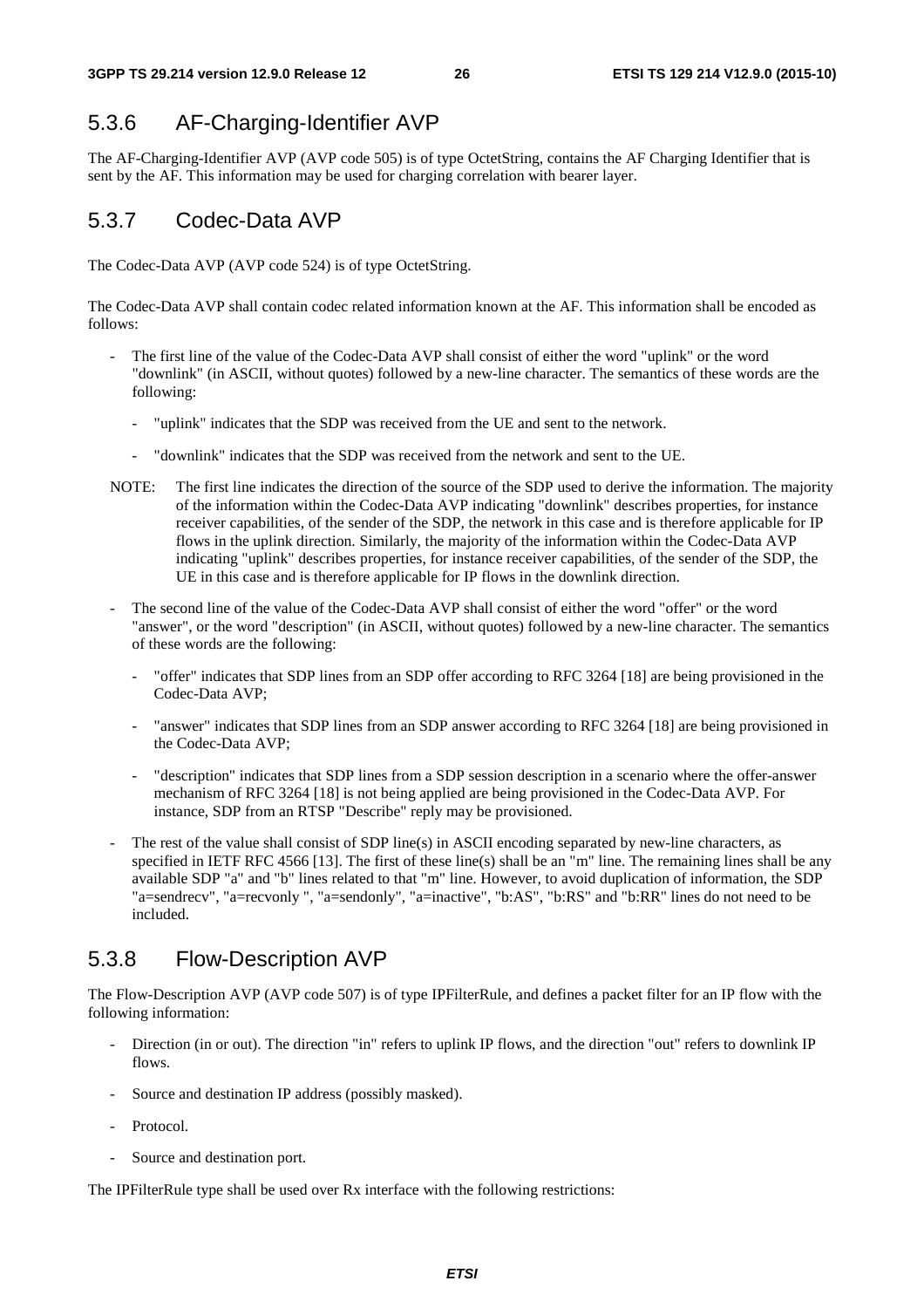- The Source Port may be omitted to indicate that any source port is allowed. Lists or ranges shall not be used.
- Only the Action "permit" shall be used.
- No "options" shall be used.
- The invert modifier "!" for addresses shall not be used.
- The keyword "assigned" shall not be used.

NOTE: For TCP protocol, destination port can also be omitted.

If any of these restrictions is not observed by the AF, the server shall send an error response to the AF containing the Experimental-Result-Code AVP with value FILTER\_RESTRICTIONS.

For the Rx interface, the Flow description AVP shall be used to describe a single IP flow.

### 5.3.9 Flow-Number AVP

The Flow-Number AVP (AVP code 509) is of type Unsigned32, and it contains the ordinal number of the IP flow(s), assigned according to the rules in Annex B.

### 5.3.10 Flows AVP

The Flows AVP (AVP code 510) is of type Grouped, and it indicates IP flows via their flow identifiers.

When reporting an out of credit condition, the Final-Unit-Action AVP indicates the termination action applied to the impacted flows.

If no Flow-Number AVP(s) are supplied, the Flows AVP refers to all Flows matching the media component number.

AVP Format:

```
 Flows::= < AVP Header: 510 > 
        {Media-Component-Number} 
        *[Flow-Number] 
        [Final-Unit-Action]
```
### 5.3.11 Flow-Status AVP

The Flow-Status AVP (AVP code 511) is of type Enumerated, and describes whether the IP flow(s) are enabled or disabled. The following values are defined:

ENABLED-UPLINK (0)

This value shall be used to enable associated uplink IP flow(s) and to disable associated downlink IP flow(s).

ENABLED-DOWNLINK (1)

This value shall be used to enable associated downlink IP flow(s) and to disable associated uplink IP flow(s).

ENABLED (2)

This value shall be used to enable all associated IP flow(s) in both directions.

#### DISABLED (3)

This value shall be used to disable all associated IP flow(s) in both directions.

#### REMOVED (4)

 This value shall be used to remove all associated IP flow(s). The IP Filters for the associated IP flow(s) shall be removed. The associated IP flows shall not be taken into account when deriving the authorized QoS.

NOTE: The interpretation of values for the RTCP flows in the Rx interface is described within the procedures in clause 4.4.3.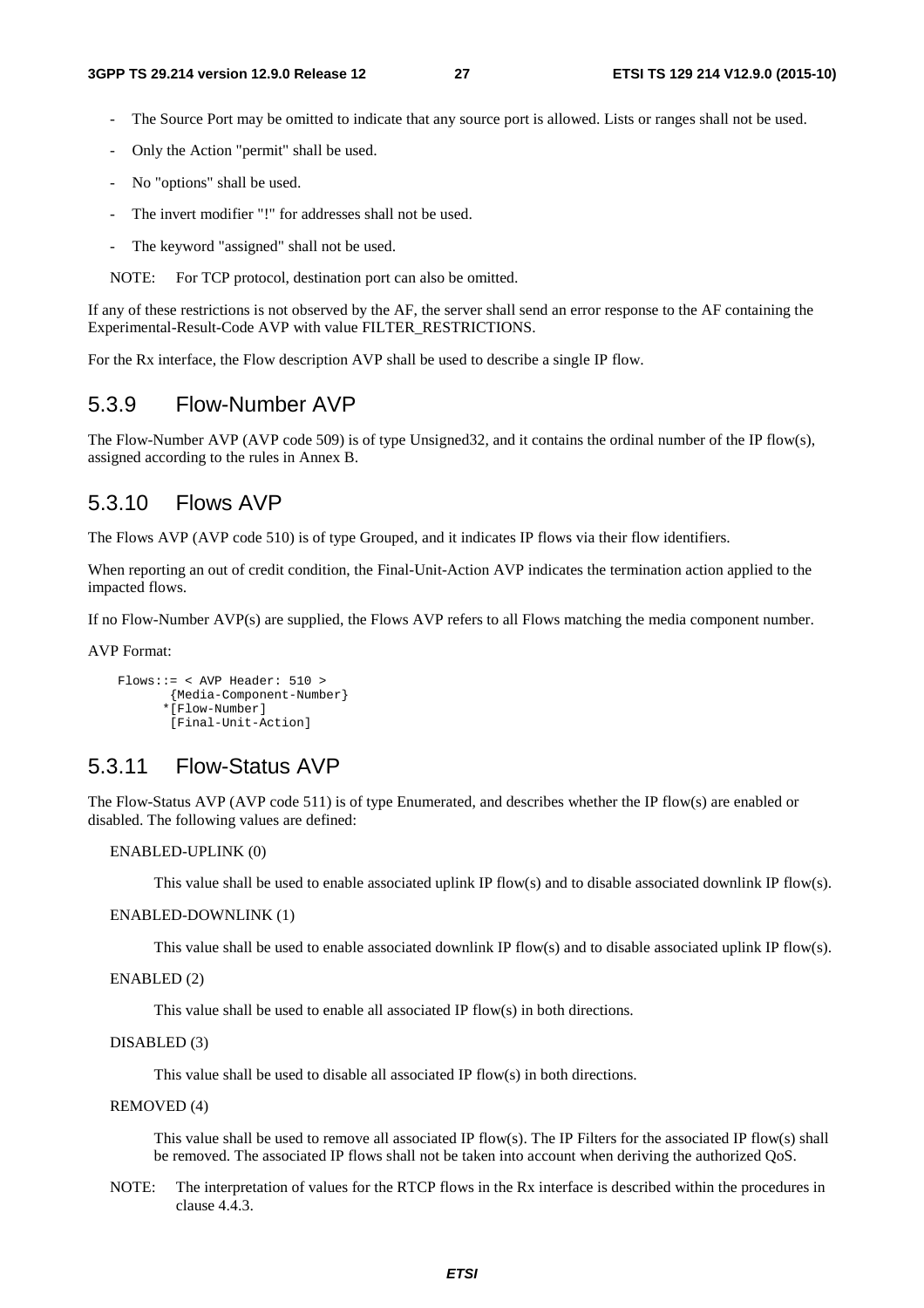### 5.3.12 Flow-Usage AVP

The Flow-Usage AVP (AVP code 512) is of type Enumerated, and provides information about the usage of IP Flows. The following values are defined:

NO\_INFORMATION (0)

This value is used to indicate that no information about the usage of the IP flow is being provided.

RTCP (1)

This value is used to indicate that an IP flow is used to transport RTCP.

AF\_SIGNALLING (2)

This value is used to indicate that the IP flow is used to transport AF Signalling Protocols (e.g. SIP/SDP).

NO\_INFORMATION is the default value.

NOTE: An AF may choose not to identify RTCP flows, e.g. in order to avoid that RTCP flows are always enabled by the server.

### 5.3.13 Specific-Action AVP

The Specific-Action AVP (AVP code 513) is of type Enumerated.

Within a PCRF initiated Re-Authorization Request, the Specific-Action AVP determines the type of the action.

Within an initial AA request the AF may use the Specific-Action AVP to request any specific actions from the server at the bearer events and to limit the contact to such bearer events where specific action is required. If the Specific-Action AVP is omitted within the initial AA request, no notification of any of the events defined below is requested at this time.

For one time specific actions, as identified in the value descriptions below, the AF may also provide the Specific-Action AVP with the applicable one-time-specific-action value(s) in subsequent AA-Requests. Non-one-time-specific-action value(s) may only be provided in the initial AA-Request and shall then be applicable for the entire lifetime of the Rx session.

- NOTE 1: One time specific actions are reported once the required action is fulfilled and are not reported again unless the AF sends a new request.
- NOTE 2: Unless otherwise stated in the definition of the specific action value, when the AF requests specific actions in the initial AA-Request, the PCRF reports that action whenever new related information is available during the lifetime of the Rx session.
- NOTE 2a: Whether the PCRF decides to report INDICATION OF RELEASE OF BEARER (4) or INDICATION\_OF\_FAILED\_RESOURCES\_ALLOCATION (9) upon receipt of a bearer failure from the PCEF is left to the implementation.

The following values are defined:

Void (0)

#### CHARGING\_CORRELATION\_EXCHANGE (1)

Within a RAR, this value shall be used when the server reports the access network charging identifier to the AF. The Access-Network-Charging-Identifier AVP shall be included within the request. In the AAR, this value indicates that the AF requests the server to provide the access network charging identifier to the AF for each authorized flow, when the access network charging identifier becomes known at the PCRF.

#### INDICATION\_OF\_LOSS\_OF\_BEARER (2)

 Within a RAR, this value shall be used when the server reports a loss of a bearer (in the case of GPRS PDP context bandwidth modification to 0 kbit for GBR bearers) to the AF. The SDFs that are deactivated as a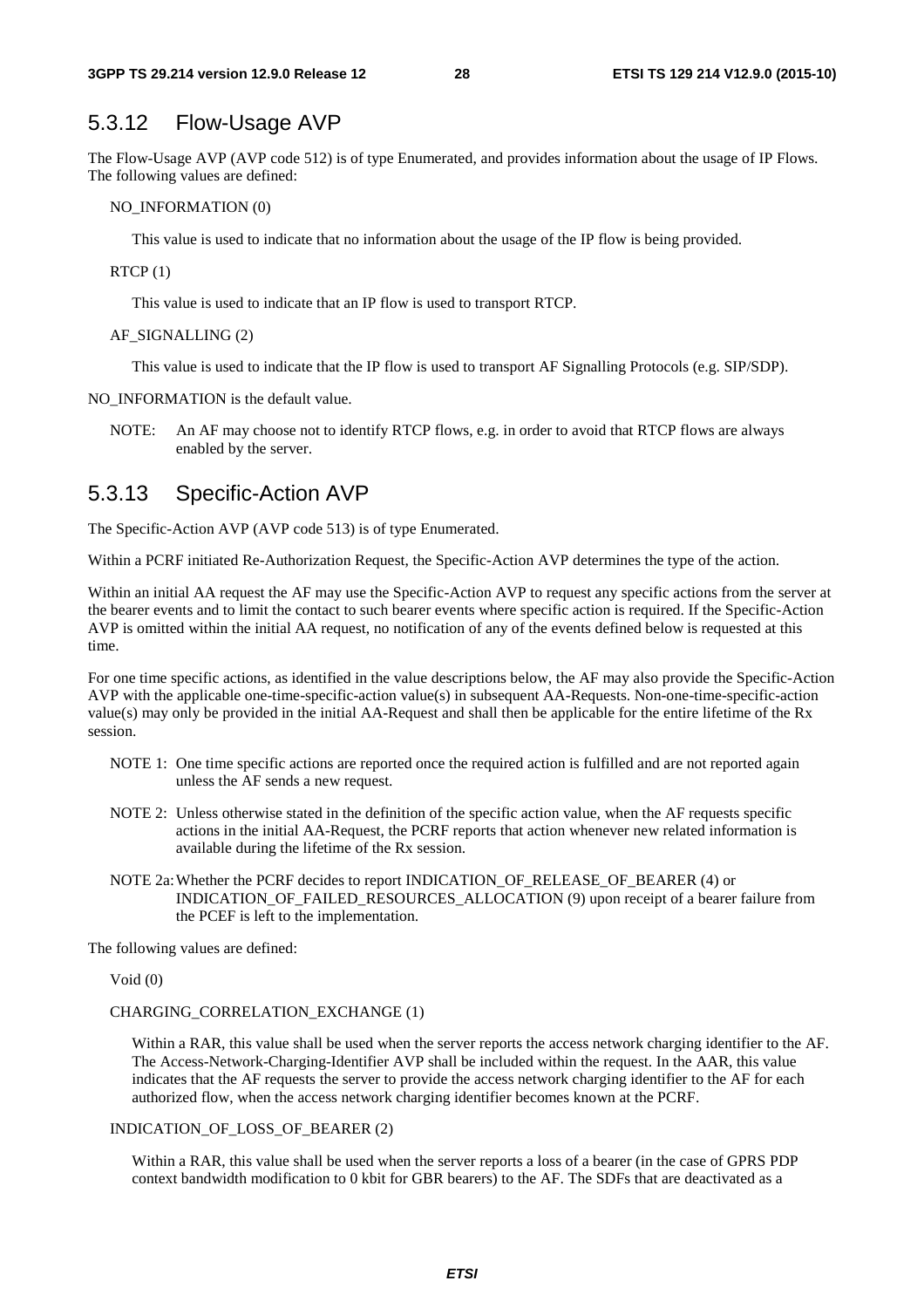consequence of this loss of bearer shall be provided within the Flows AVP. In the AAR, this value indicates that the AF requests the server to provide a notification at the loss of a bearer.

#### INDICATION OF RECOVERY OF BEARER (3)

 Within a RAR, this value shall be used when the server reports a recovery of a bearer (in the case of 3GPP-GPRS or 3GPP-EPS when PGW interoperates with a Gn/Gp SGSN, PDP context bandwidth modification from 0 kbit to another value for GBR bearers) to the AF. The SDFs that are re-activated as a consequence of the recovery of bearer shall be provided within the Flows AVP. In the AAR, this value indicates that the AF requests the server to provide a notification at the recovery of a bearer.

#### INDICATION OF RELEASE OF BEARER (4)

Within a RAR, this value shall be used when the server reports the release of a bearer (e.g. PDP context removal for 3GPP-GPRS or bearer/PDP context removal for 3GPP-EPS) to the AF. The SDFs that are deactivated as a consequence of this release of bearer shall be provided within the Flows AVP. In the AAR, this value indicates that the AF requests the server to provide a notification at the removal of a bearer.

#### Void (5)

#### IP-CAN\_CHANGE (6)

This value shall be used in RAR command by the PCRF to indicate a change in the IP-CAN type or RAT type (if the IP-CAN type is GPRS). When used in an AAR command, this value indicates that the AF is requesting subscription to IP-CAN change and RAT change notification. When used in RAR it indicates that the PCRF generated the request because of an IP-CAN or RAT change. IP-CAN-Type AVP and RAT-Type AVP (in case of 3GPP IP-CAN) shall be provided in the same request with the new/valid value(s).

If an IP-CAN type or RAT type change is due to IP flow mobility and a subset of the flows within the AF session is affected, the affected service data flows shall be provided in the same request.

#### INDICATION\_OF\_OUT\_OF\_CREDIT (7)

 Within a RAR, this value shall be used when the PCRF reports to the AF that SDFs have run out of credit, and that the termination action indicated by the corresponding Final-Unit-Action AVP applies (3GPP TS 32.240 [23] and 3GPP TS 32.299 [24]. The SDFs that are impacted as a consequence of the out of credit condition shall be provided within the Flows AVP. In the AAR, this value indicates that the AF requests the PCRF to provide a notification of SDFs for which credit is no longer available. Applicable to functionality introduced with the Rel8 feature as described in subclause 5.4.1.

#### INDICATION OF SUCCESSFUL RESOURCES ALLOCATION (8)

 Within a RAR, this value shall be used by the PCRF to indicate that the resources requested for particular service information have been successfully allocated. The SDFs corresponding to the resources successfully allocated shall be provided within the Flows AVP.

In the AAR, this value indicates that the AF requests the PCRF to provide a notification when the resources associated to the corresponding service information have been allocated.

Applicable to functionality introduced with the Rel8 feature as described in subclause 5.4.1.

NOTE 3: This value applies to applications for which the successful resource allocation notification is required for their operation since subscription to this value impacts the resource allocation signalling overhead towards the PCEF/BBERF.

#### INDICATION\_OF\_FAILED\_RESOURCES\_ALLOCATION (9)

 Within a RAR, this value shall be used by the PCRF to indicate that the resources requested for a particular service information cannot be successfully allocated. The SDFs corresponding to the resources that could not be allocated shall be provided within the Flows AVP.

In the AAR, this value indicates that the AF requests the PCRF to provide a notification when the resources associated to the corresponding service information cannot be allocated. Applicable to functionality introduced with the Rel8 feature as described in subclause 5.4.1.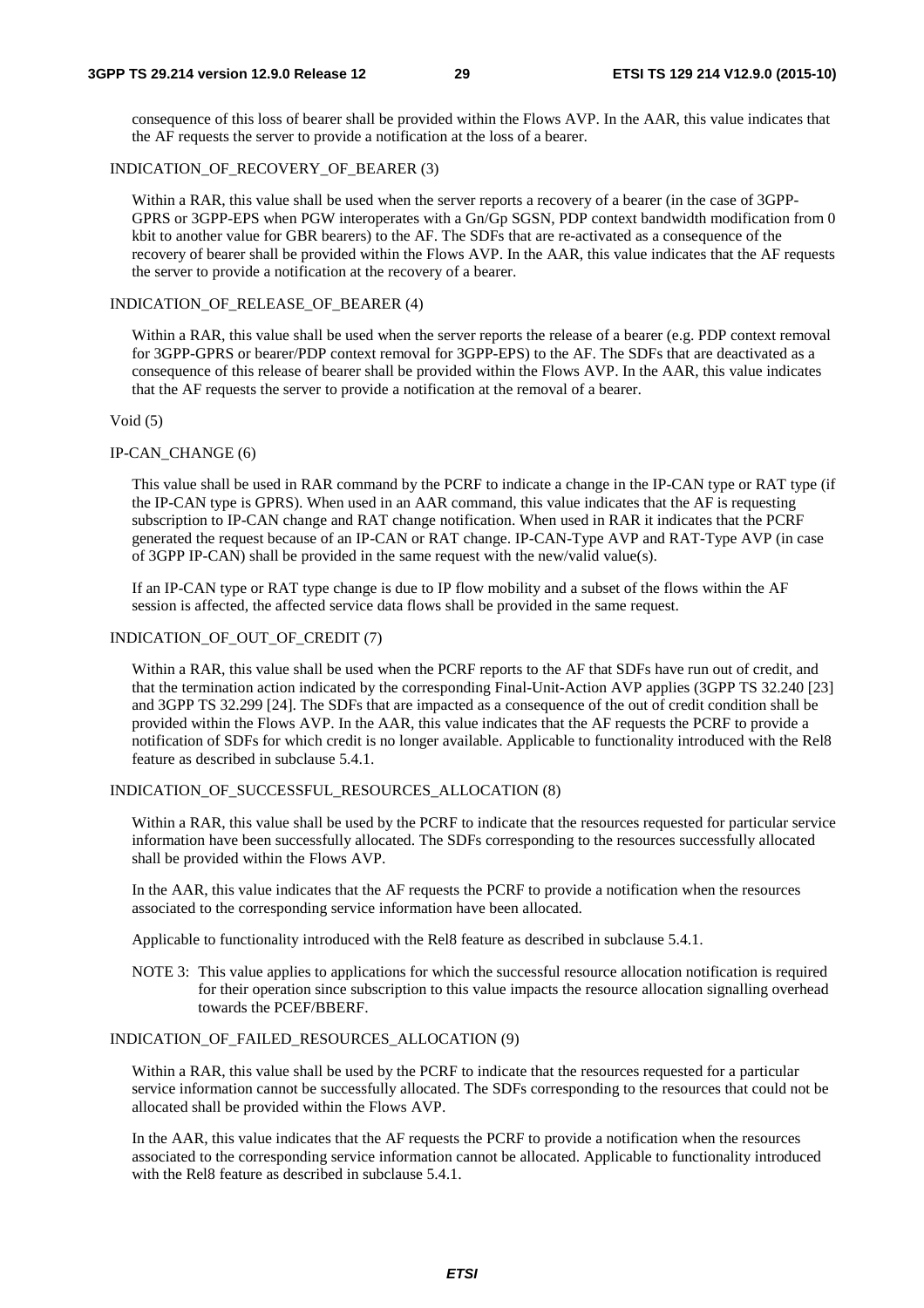NOTE 4: This value applies to applications for which the unsuccessful resource allocation notification is required for their operation since subscription to this value impacts the resource allocation signalling overhead towards the PCEF/BBERF.

#### INDICATION\_OF\_LIMITED\_PCC\_DEPLOYMENT (10)

 Within a RAR, this value shall be used when the PCRF reports the limited PCC deployment (i.e. dynamically allocated resources are not applicable) as specified at Annex K and Annex L in 3GPP TS 23.203 [2] to the AF. In the AAR, this value indicates that the AF requests the PCRF to provide a notification for the limited PCC deployment. Applicable to functionality introduced with the Rel8 feature as described in subclause 5.4.1.

#### USAGE\_REPORT (11)

In the RA-Request (RAR), this value shall be used by the PCRF to report accumulated usage volume and/or time of usage when the usage threshold provided by the AF has been reached.

 In the AA-Request (AAR), this value indicates that the AF requests PCRF to report accumulated usage volume and /or time of usage when it reaches the threshold.

Applicable to functionality introduced with the SponsoredConnectivity feature for volume usage reporting and with SCTimeBased UM feature for time usage reporting as described in subclause 5.4.1.

#### ACCESS\_NETWORK\_INFO\_REPORT (12)

In the RA-Request (RAR), this value shall be used by the PCRF to report access network information when the PCRF receiving an Access Network Information report corresponding to the AF session from the PCEF/BBERF.

In the AA-Request (AAR), this value indicates that the AF requests PCRF to report one time access network information when the PCRF receives the first Access Network Information report corresponding to the AF session from the PCEF/BBERF after the AF request for the access network information. The required access information is provided within the Required-Access-Info AVP. Applicable to functionality introduced with the NetLoc feature as described in subclause 5.4.1.

The Specific-Action AVP with this value indicates a one time specific action.

#### INDICATION\_OF\_RECOVERY\_FROM\_LIMITED\_PCC\_DEPLOYMENT (13)

Within a RAR, this value shall be used when the PCRF reports the recovery from limited PCC deployment (i.e. the UE moves from the VPLMN to the HPLMN as specified at Annex K in 3GPP TS 23.203 [2]) to the AF. In the AAR, this value indicates that the AF requests the PCRF to provide a notification for the recovery from limited PCC deployment. Applicable to functionality introduced with the Rel8 feature as described in subclause 5.4.1.

NOTE 5: This value is optional and only applicable to the scenario where PCC is deployed in the HPLMN but not in the VPLMN and dynamic policy provisioning only occurs in the home routed roaming cases if no BBERF is employed.

#### INDICATION\_OF\_ACCESS\_NETWORK\_INFO\_REPORTING\_FAILURE (14)

In the RAR, this value shall be used when the PCRF reports the access network information reporting failure. When applicable, the NetLoc-Access-Support AVP may be provided as well to indicate the reason for the access network information reporting failure. This specific action does not require to be provisioned by the AF. Applicable to functionality introduced with the NetLoc feature as described in subclause 5.4.1.

### 5.3.14 Max-Requested-Bandwidth-DL AVP

The Max-Requested-Bandwidth-DL AVP (AVP code 515) is of type Unsigned32, and it indicates the maximum bandwidth in bits per second for a downlink IP flow. The bandwidth contains all the overhead coming from the IP-layer and the layers above, e.g. IP, UDP, RTP and RTP payload.

When provided in an AA-Request, it indicates the maximum requested bandwidth. When provided in an AA-Answer, it indicates the maximum bandwidth acceptable by PCRF.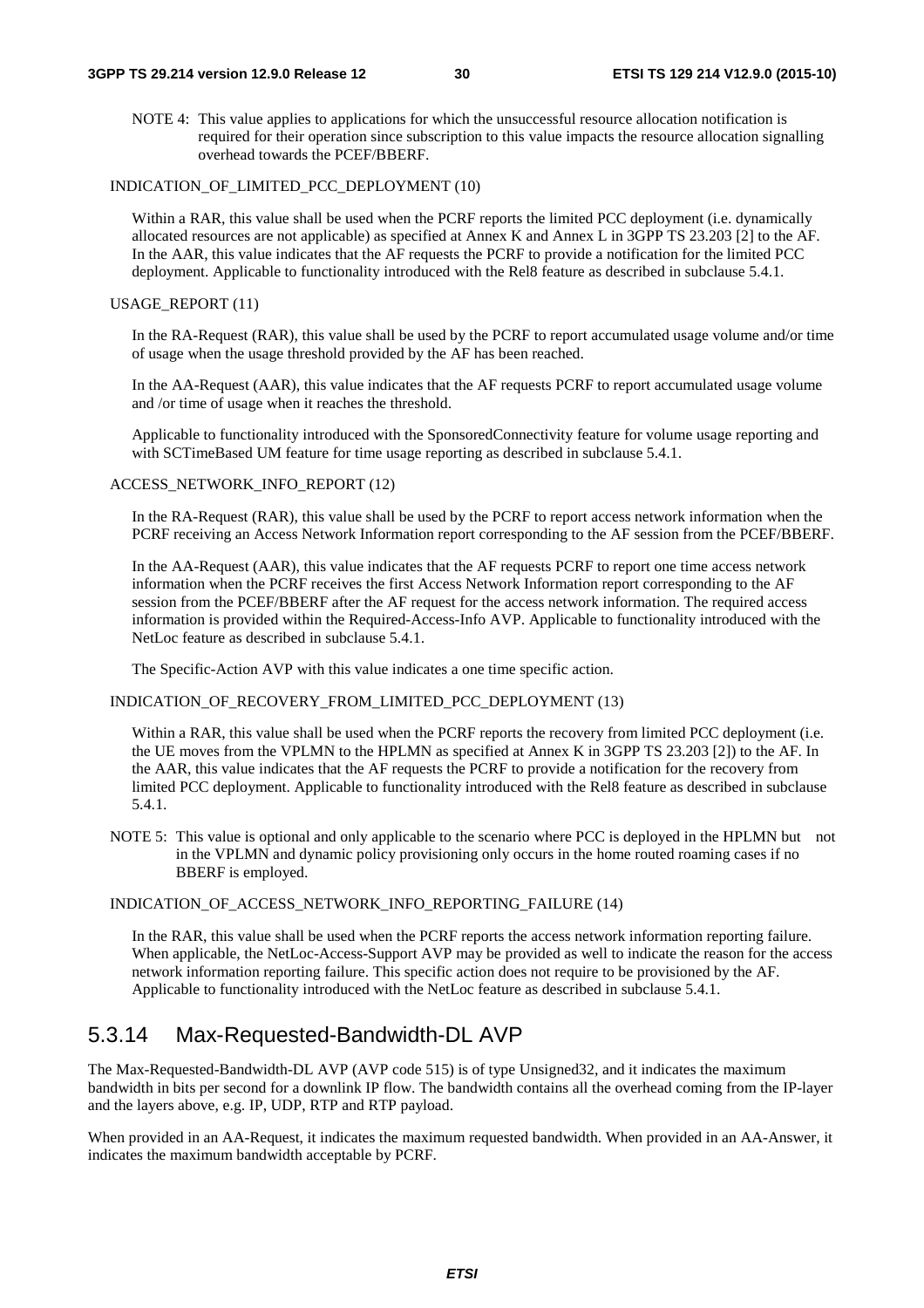### 5.3.15 Max-Requested-Bandwidth-UL AVP

The Max –Bandwidth-UL AVP (AVP code 516) is of type Unsigned32, and it indicates the maximum requested bandwidth in bits per second for an uplink IP flow. The bandwidth contains all the overhead coming from the IP-layer and the layers above, e.g. IP, UDP, RTP and RTP payload.

When provided in an AA-Request, it indicates the maximum requested bandwidth. When provided in an AA-Answer, it indicates the maximum bandwidth acceptable by PCRF.

### 5.3.16 Media-Component-Description AVP

The Media-Component-Description AVP (AVP code 517) is of type Grouped, and it contains service information for a single media component within an AF session or the AF signalling information. The service information may be based on the SDI exchanged between the AF and the AF session client in the UE. The information may be used by the PCRF to determine authorized QoS and IP flow classifiers for bearer authorization and PCC rule selection.

Within one Diameter message, a single IP flow shall not be described by more than one Media-Component-Description AVP.

Bandwidth information and Flow-Status information provided within the Media-Component-Description AVP applies to all those IP flows within the media component, for which no corresponding information is being provided within Media-Sub-Component AVP(s).

If a Media-Component-Description AVP is not supplied by the AF, or if optional AVP(s) within a Media-Component-Description AVP are omitted, but corresponding information has been provided in previous Diameter messages, the previous information for the corresponding IP flow(s) remains valid.

All IP flows within a Media-Component-Description AVP are permanently disabled by supplying a Flow Status AVP with value "REMOVED". The server may delete corresponding filters and state information.

Reservation-Priority provided within the Media-Component-Description AVP in the request from the AF applies to all those IP flows within the media component and describes the relative importance of the IP flow as compared to other IP flows. The PCRF may use this value to implement priority based admission. If the Reservation-Priority AVP is not specified the IP flow priority is DEFAULT (0).

Each Media-Component-Description AVP shall contain either zero, or one, or two Codec-Data AVPs. In the case of conflicts, information contained in other AVPs either within this Media-Component-Description AVP, or within the corresponding Media-Component-Description AVP in a previous message, shall take precedence over information within the Codec-Data AVP(s). The AF shall provision all the available information in other applicable AVPs in addition to the information in the Codec-Data AVP, if such other AVPs are specified.

If the SDP offer-answer procedures of IETF RFC 3264 [18] are applicable for the session negotiation between the two ends taking part in the communication (e.g. for IMS), the following applies:

- The AF shall provision information derived from an SDP answer and shall also provision information derived from the corresponding SDP offer.
- If the Media-Component-Description AVP contains two Codec-Data AVPs, one of them shall represent an SDP offer and the other one the corresponding SDP answer.
- If the Media-Component-Description AVP contains one Codec-Data AVP, and this AVP represents an SDP offer, the AF shall provision the corresponding SDP answer information in a Codec-Data AVP within a subsequent Rx message.
- NOTE: Some SDP parameters for the same codec in the SDP offer and answer are independent of each other and refer to IP flows in opposite directions, for instance some MIME parameters conveyed within "a=fmtp" SDP lines and the packetization time within the "a=ptime" line. Other parameters within the SDP answer take precedence over corresponding parameters within the SDP offer.

If SDP is applied without using the offer-answer procedures, zero or one Codec-Data AVP shall be provisioned.

The PCRF may provide the Media-Component-Description AVP(s) within the Acceptable-Service-Info AVP in the AA-Answer command if the service information received from the AF is rejected. For this usage, the Media-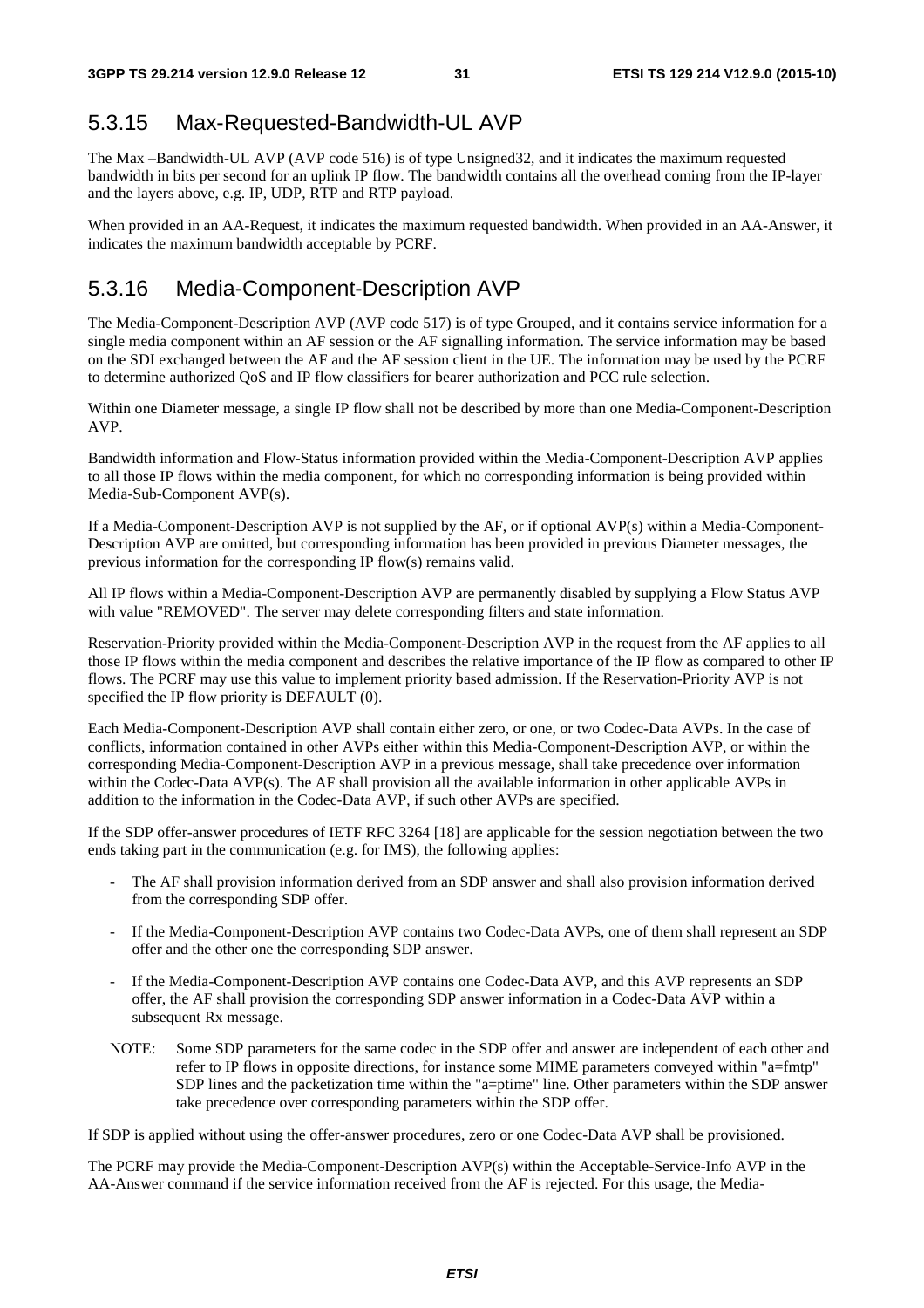Component-Description AVP shall only include the appropriate Media-Component-Number AVP and the Max-Requested-Bandwidth-UL and/or Max-Requested-Bandwidth-DL AVPs indicating the maximum acceptable bandwidth.

AVP format:

| Media-Component-Description ::= < AVP Header: $517$ > |                                                                     |
|-------------------------------------------------------|---------------------------------------------------------------------|
|                                                       | Media-Component-Number }<br>; Ordinal number of the media comp.     |
|                                                       | ; Set of flows for one flow identifier<br>* [ Media-Sub-Component ] |
|                                                       | [ AF-Application-Identifier ]                                       |
|                                                       | Media-Type                                                          |
|                                                       | [ Max-Requested-Bandwidth-UL ]                                      |
|                                                       | [ Max-Requested-Bandwidth-DL ]                                      |
|                                                       | [ Min-Requested-Bandwidth-UL ]                                      |
|                                                       | [ Min-Requested-Bandwidth-DL ]                                      |
|                                                       | [ Flow-Status ]                                                     |
|                                                       | [ Reservation-Priority ]                                            |
|                                                       | RS-Bandwidth l                                                      |
|                                                       | RR-Bandwidth l                                                      |
| $\star$ [                                             | Codec-Data                                                          |

### 5.3.17 Media-Component-Number AVP

The Media-Component-Number AVP (AVP code 518) is of type Unsigned32, and it contains the ordinal number of the media component, assigned according to the rules in Annex B.

When this AVP refers to AF signalling, this is indicated by using the value 0 according to the rules in Annex B.

### 5.3.18 Media-Sub-Component AVP

The Media-Sub-Component AVP (AVP code 519) is of type Grouped, and it contains the requested bitrate and filters for the set of IP flows identified by their common Flow-Identifier. The Flow-Identifier is defined in Annex B.

Possible Bandwidth information and Flow-Status information provided within the Media-Sub-Component AVP takes precedence over information within the encapsulating Media Component Description AVP. If a Media-Sub-Component- AVP is not supplied, or if optional AVP(s) within a Media-Sub-Component AVP are omitted, but corresponding information has been provided in previous Diameter messages, the previous information for the corresponding IP flow(s) remains valid, unless new information is provided within the encapsulating Media-Component-Description AVP. If Flow-Description AVP(s) are supplied, they replace all previous Flow-Description AVP(s), even if a new Flow-Description AVP has the opposite direction as the previous Flow-Description AVP.

The AF-Signalling-Protocol AVP may be included only if the Flow-Usage AVP has a value of 'AF\_SIGNALLING'.

All IP flows within a Media-Sub-Component- AVP are permanently disabled by supplying a Flow Status AVP with value "REMOVED". The server may delete corresponding filters and state information.

AVP format:

```
Media-Sub-Component ::= < AVP Header: 519 > 
                            { Flow-Number } ; Ordinal number of the IP flow 
                        0*2[ Flow-Description ] \qquad ; UL and/or DL
                             [ Flow-Status ] 
                            [ Flow-Usage ] 
                           [ Max-Requested-Bandwidth-UL ]
                            [ Max-Requested-Bandwidth-DL ] 
                            [ AF-Signalling-Protocol ] 
                            *[ AVP ]
```
### 5.3.19 Media-Type AVP

The Media-Type AVP (AVP code 520) is of type Enumerated, and it determines the media type of a session component. The media types indicate the type of media in the same way as the SDP media types with the same names defined in RFC 4566 [13]. The following values are defined:

- $-$  AUDIO  $(0)$
- $VIDEO(1)$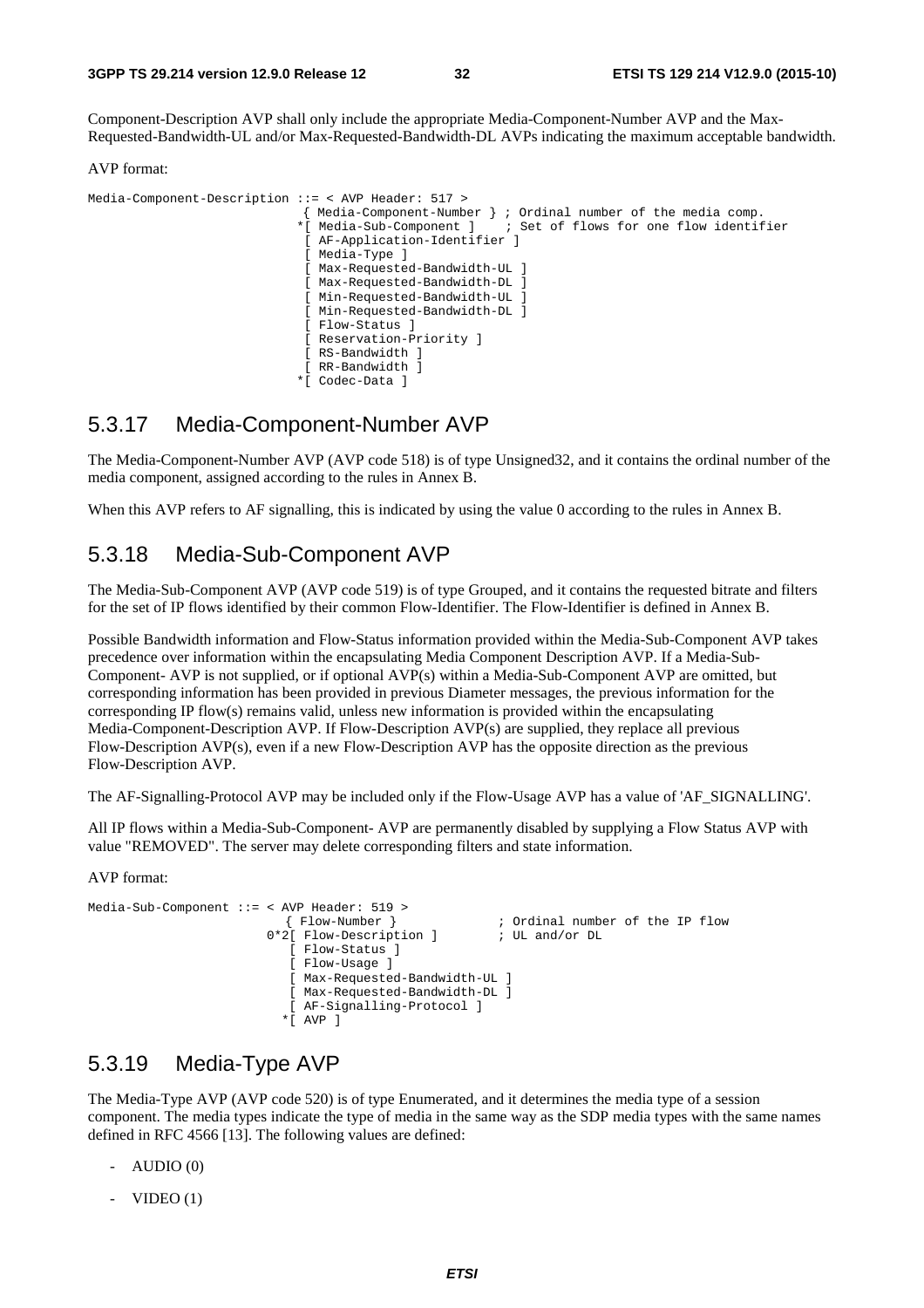- $DATA (2)$
- APPLICATION (3)
- CONTROL (4)
- $TEXT(5)$
- MESSAGE (6)
- OTHER (0xFFFFFFFFF)

### 5.3.20 RR-Bandwidth AVP

The RR-Bandwidth AVP (AVP code 521) is of type Unsigned32, and it indicates the maximum required bandwidth in bits per second for RTCP receiver reports within the session component, as specified in RFC 3556 [11]. The bandwidth contains all the overhead coming from the IP-layer and the layers above, i.e. IP, UDP and RTCP.

### 5.3.21 RS-Bandwidth AVP

The RS-Bandwidth AVP (AVP code 522) is of type Unsigned32, and it indicates the maximum required bandwidth in bits per second for RTCP sender reports within the session component, as specified in RFC 3556 [11]. The bandwidth contains all the overhead coming from the IP-layer and the layers above, i.e. IP, UDP and RTCP.

#### 5.3.22 SIP-Forking-Indication AVP

The SIP-Forking-Indication AVP (AVP code 523) is of type Enumerated, and describes if several SIP dialogues are related to one Diameter session:

#### SINGLE\_DIALOGUE (0)

 This value is used to indicate that the Diameter session relates to a single SIP dialogue. This is the default value applicable if the AVP is omitted.

#### SEVERAL\_DIALOGUES (1)

This value is used to indicate that the Diameter session relates to several SIP dialogues.

#### 5.3.23 Service-URN AVP

The Service-URN AVP (AVP code 525) is of type OctetString, and it indicates that an AF session is used for emergency traffic.

It contains values of the service URN including subservices, as defined in [21] or registered at IANA. The string "urn:service:" in the beginning of the URN shall be omitted in the AVP and all subsequent text shall be included. Examples of valid values of the AVP are "sos", "sos.fire", "sos.police" and "sos.ambulance".

### 5.3.24 Acceptable-Service-Info AVP

The Acceptable-Service-Info AVP (AVP code 526) is of type Grouped, and contains the maximum bandwidth for an AF session and/or for specific media components that will be authorized by the PCRF. The Max-Requested-Bandwidth-DL AVP and Max-Requested-Bandwidth-UL AVP directly within the Acceptable-Service-Info AVP indicate the acceptable bandwidth for the entire AF session. The Max-Requested-Bandwidth-DL AVP and Max-Requested-Bandwidth-UL AVP within a Media-Component-Description AVP included in the Acceptable-Service-Info AVP indicate the acceptable bandwidth for the corresponding media component.

If the acceptable bandwidth applies to one or more media components, only the Media-Component-Description AVP will be provided. If the acceptable bandwidth applies to the whole AF session, only the Max-Requested-Bandwidth-DL AVP and Max-Requested-Bandwidth-UL AVP will be included.

```
Acceptable-Service-Info::= < AVP Header: 526 > 
                          *[ Media-Component-Description]
```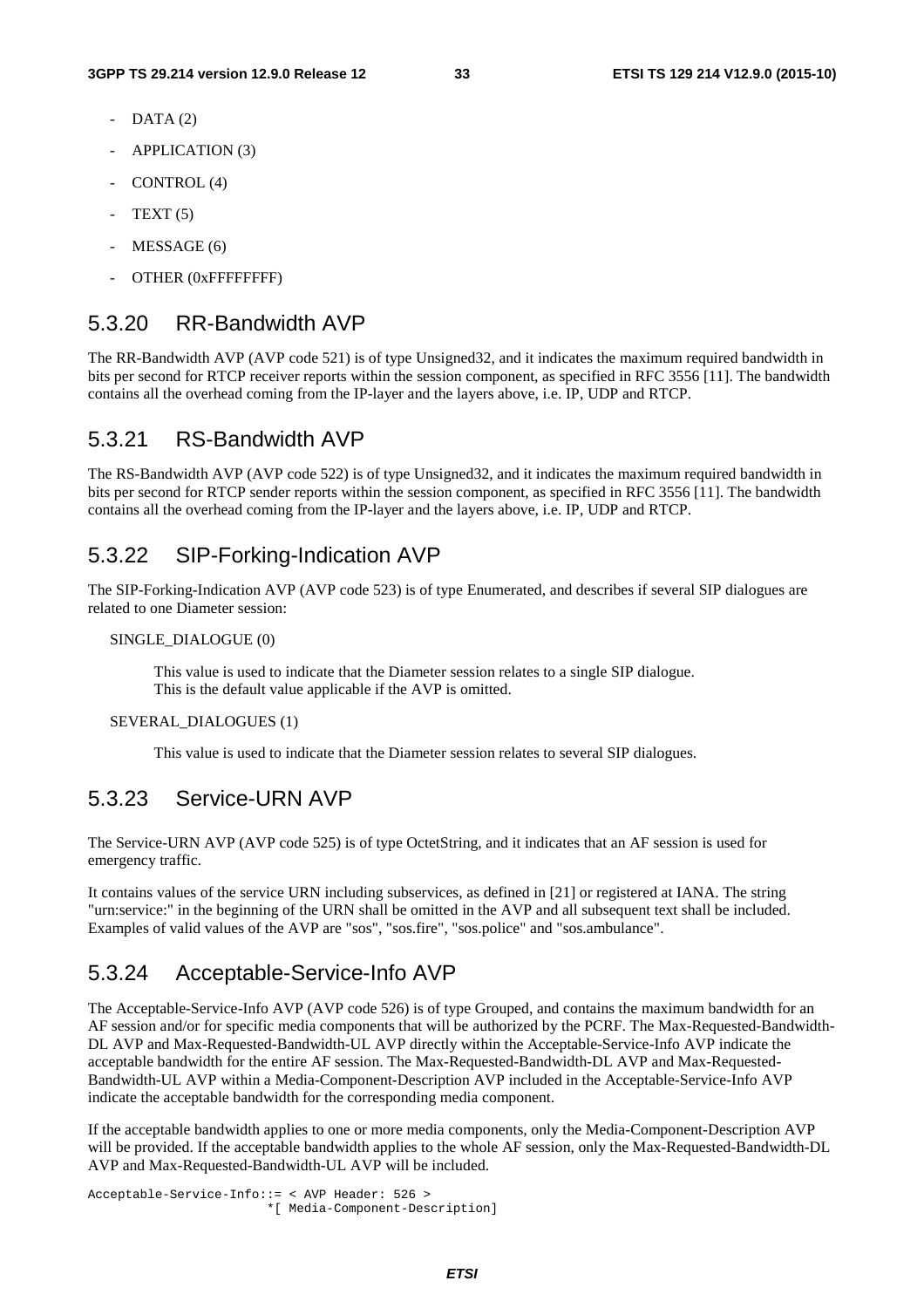[ Max-Requested-Bandwidth-DL ] [ Max-Requested-Bandwidth-UL ]

\*[ AVP ]

### 5.3.25 Service-Info-Status-AVP

The Service-Info-Status AVP (AVP code 527) is of type Enumerated, and indicates the status of the service information that the AF is providing to the PCRF. If the Service-Info-Status AVP is not provided in the AA request, the value FINAL SERVICE INFORMATION shall be assumed.

#### FINAL SERVICE INFORMATION (0)

 This value is used to indicate that the service has been fully negotiated between the two ends and service information provided is the result of that negotiation.

#### PRELIMINARY SERVICE INFORMATION (1)

 This value is used to indicate that the service information that the AF has provided to the PCRF is preliminary and needs to be further negotiated between the two ends (e.g. for IMS when the service information is sent based on the SDP offer).

### 5.3.26 AF-Signalling-Protocol-AVP

The AF-Signalling-Protocol AVP (AVP code 529) is of type Enumerated, and indicates the protocol used for signalling between the UE and the AF. If the AF-Signalling-Protocol AVP is not provided in the AA-Request, the value NO\_INFORMATION shall be assumed.

```
NO_INFORMATION (0)
```
This value is used to indicate that no information about the AF signalling protocol is being provided.

 $SIP(1)$ 

This value is used to indicate that the signalling protocol is Session Initiation Protocol.

### 5.3.27 Sponsored-Connectivity-Data AVP

The Sponsored-Connectivity-Data AVP (AVP code 530) is of type Grouped, and contains the data associated with the sponsored data connectivity.

The Sponsor-Identity AVP identifies the sponsor. It shall be included by the AF in the Sponsored-Connectivity-Data AVP.

The Application-Service-Provider-Identity AVP identifies the application service provider. It shall be included by the AF in the Sponsored-Connectivity-Data AVP.

The Granted-Service-Unit AVP shall be used by the AF to provide usage threshold to the PCRF if the volume and/or time of traffic allowed during the sponsored data connectivity is to be monitored.

The Used-Service-Unit AVP shall be used by the PCRF to provide the measured usage to the AF. Reporting shall be done, as requested by the AF, in CC-Total-Octets, CC-Input-Octets, CC-Output-Octets or CC-Time of the Used-Service-Unit AVP.

AVP format:

```
Sponsored-Connectivity-Data::= < AVP Header: 530 > 
                                [ Sponsor-Identity ] 
                                [ Application-Service-Provider-Identity ] 
                               [ Granted-Service-Unit ] 
                                [ Used-Service-Unit ] 
                               *[ AVP ]
```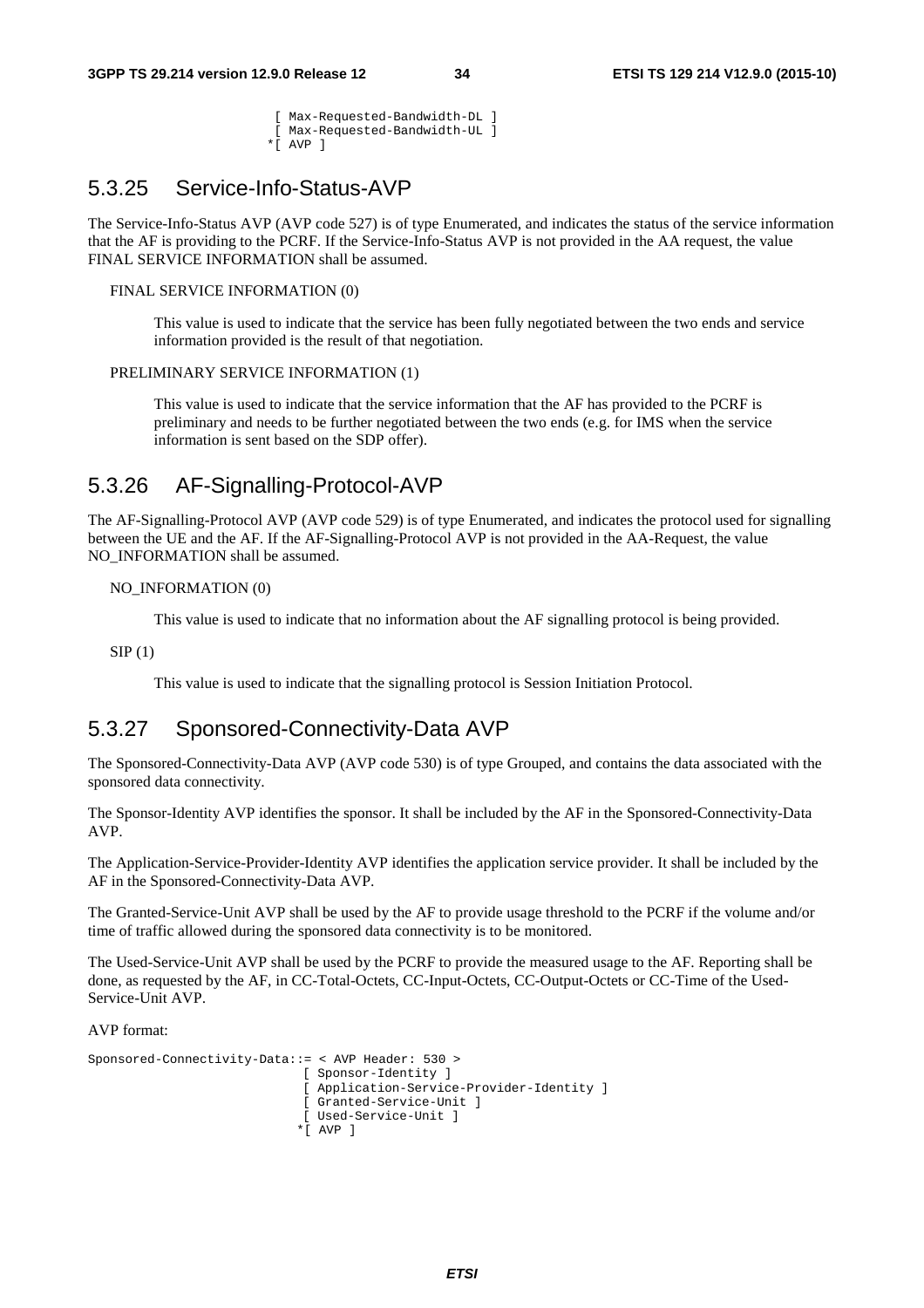### 5.3.28 Sponsor-Identity AVP

The Sponsor-Identity AVP (AVP code 531) is of type UTF8String and is used for sponsored data connectivity purposes as an identifier of the sponsor.

### 5.3.29 Application-Service-Provider-Identity AVP

The Application-Service-Provider-Identity AVP (AVP code 532) is of type UTF8String and is used for sponsored data connectivity purposes as an identifier of the application service provider.

### 5.3.30 MPS-Identifier AVP

The MPS-Identifier AVP (AVP code 528) is of type OctetString, and it indicates that an AF session relates to an MPS session. It contains the national variant for MPS service name (e.g., NGN GETS).

### 5.3.31 Rx-Request-Type AVP

The Rx-Request-Type AVP (AVP code 533) is of type Enumerated, and contains the reason for sending the AA-Request message.

The following values are defined:

#### INITIAL\_REQUEST (0)

An initial request is used to initiate an Rx session and contains information that is relevant to initiation.

#### UPDATE\_REQUEST (1)

An update request is used to update an existing Rx session.

#### PCSCF\_RESTORATION (2)

 A P-CSCF Restoration is requested. This value is only applicable to the PCSCF-Restoration-Enhancement feature defined in clause 5.4.1.

### 5.3.32 Min-Requested-Bandwidth-DL AVP

The Min-Requested-Bandwidth-DL AVP (AVP code 534) is of type Unsigned32, and it indicates the minimum requested bandwidth in bits per second for a downlink IP flow. The bandwidth contains all the overhead coming from the IP-layer and the layers above, e.g. IP, TCP, UDP, HTTP, RTP and RTP payload.

When provided in an AA-Request, it indicates the minimum requested bandwidth.

### 5.3.33 Min-Requested-Bandwidth-UL AVP

The Min-Requested-Bandwidth-UL AVP (AVP code 535) is of type Unsigned32, and it indicates the minimum requested bandwidth in bits per second for an uplink IP flow. The bandwidth contains all the overhead coming from the IP-layer and the layers above, e.g. IP, TCP, UDP, HTTP, RTP and RTP payload.

When provided in an AA-Request, it indicates the minimum requested bandwidth.

### 5.3.34 Required-Access-Info AVP

The Required-Access-Info AVP (AVP code 536) is of type Enumerated, and contains the access network information required for that AF session.

The following values are defined:

#### USER\_LOCATION (0)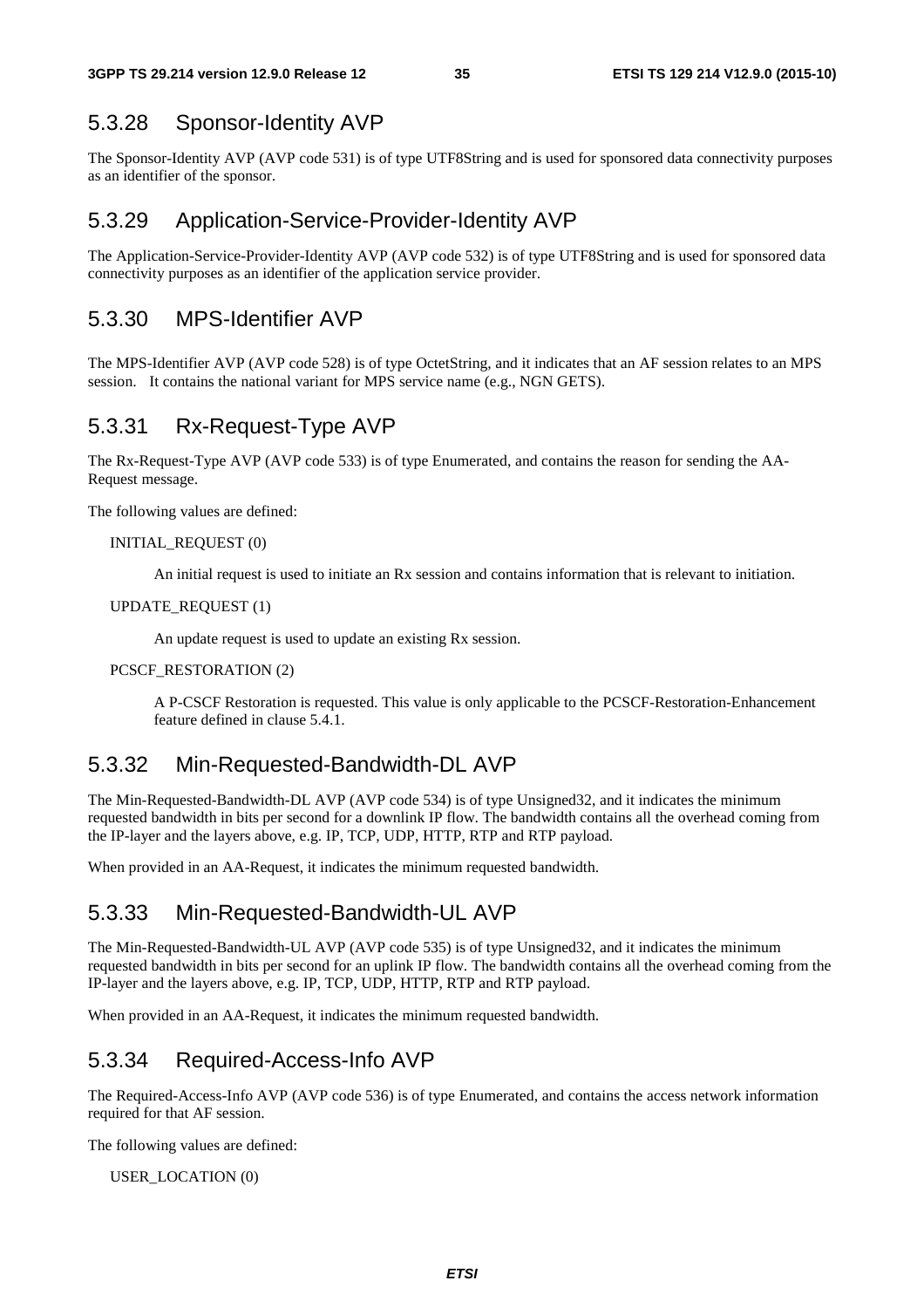Indicates that the user location information shall be reported, the PCRF shall report the user location information within the 3GPP-User-Location-Info AVP (if available), the serving PLMN identifier within the 3GPP-SGSN-MCC-MNC AVP (if available), the user location information within the TWAN-Identifier (if available) and User-Location-Info-Time AVP (if available).

MS TIME ZONE (1)

 Indicates that the user timezone information shall be reported, the PCRF shall report the user timezone information within the 3GPP-MS-TimeZone AVP.

### 5.3.35 IP-Domain-Id AVP

The IP-Domain-Id AVP (AVP code 537) is of type (OctetString), and indicates the domain information which assists session binding.

### 5.3.36 GCS-Identifier AVP

The GCS-Identifier AVP (AVP code 538) is of type OctetString, and it indicates that an AF session relates to a Group Communication session that requires prioritization.The values that identify the Group Communication session are not specified.

### 5.4 Rx re-used AVPs

### 5.4.0 General

Table 5.4.0.1 lists the Diameter AVPs re-used by the Rx reference point from existing Diameter Applications, including a reference to their respective specifications and when needed, a short description of their usage within the Rx reference point. Other AVPs from existing Diameter Applications, except for the AVPs from Diameter Base Protocol, do not need to be supported. The AVPs from Diameter Base Protocol are not included in table 5.4.0.1, but they are re-used for the Rx protocol. Unless otherwise stated, re-used AVPs shall maintain their 'M', 'P' and 'V' flag settings. Where 3GPP Radius VSAs are re-used, unless otherwise stated, they shall be translated to Diameter AVPs as described in RFC 4005 [12] with the exception that the 'M' flag shall be set and the 'P' flag may be set.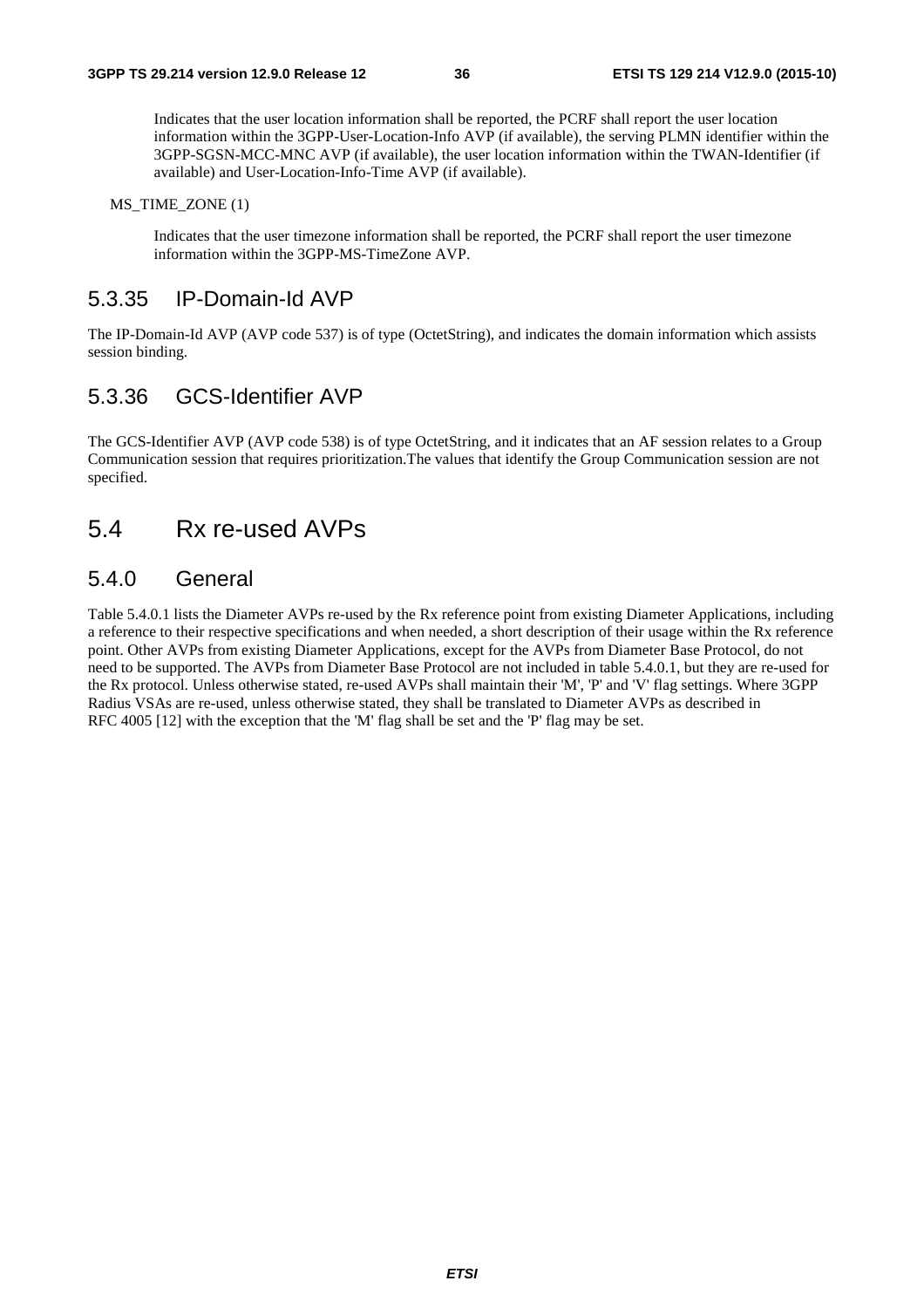| <b>Attribute Name</b>            | <b>Reference</b>                      | <b>Comments</b>                                                                                      | <b>Applicability</b><br>(notes 1, 2) |
|----------------------------------|---------------------------------------|------------------------------------------------------------------------------------------------------|--------------------------------------|
|                                  |                                       | Indicates the offset between universal time and                                                      | NetLoc                               |
| 3GPP-MS-TimeZone                 | TS 29.061 [34]                        | local time in steps of 15 minutes of where the MS                                                    | RAN-NAS-                             |
|                                  |                                       | currently resides.                                                                                   | Cause                                |
|                                  |                                       | This AVP shall have the 'M' bit cleared.                                                             |                                      |
|                                  |                                       | Indicates the serving core network operator ID. For NetLoc,                                          |                                      |
|                                  |                                       | GPRS accesses the MCC and the MNC of the                                                             | Netloc-                              |
| 3GPP-SGSN-MCC-MNC                | TS 29.061 [34]                        | SGSN.                                                                                                | Trusted-<br><b>WLAN</b>              |
|                                  |                                       | For EPS the MCC and the MNC provided by the<br>SGW or TWAG.                                          | RAN-NAS-                             |
|                                  |                                       | This AVP shall have the 'M' bit cleared.                                                             | Cause                                |
|                                  |                                       | Indicates details of where the UE is currently                                                       | NetLoc                               |
|                                  |                                       | located (e.g. SAI or CGI), Coding shall be done as                                                   | RAN-NAS-                             |
| 3GPP-User-Location-Info          | TS 29.061 [34]                        | defined in TS 29.274 [33].                                                                           | Cause                                |
|                                  |                                       | This AVP shall have the 'M' bit cleared.                                                             |                                      |
|                                  |                                       | Indicates the time the UE was last known to be in                                                    | NetLoc                               |
| User-Location-Info-Time          |                                       | the location which is reported during bearer                                                         | RAN-NAS-                             |
|                                  | TS 29.212 [8]                         | deactivation or IP-CAN session termination                                                           | Cause                                |
|                                  |                                       | procedure.                                                                                           |                                      |
| Called-Station-Id                | RFC 4005 [12]                         | The PDN the user is connected to.                                                                    | Rel8                                 |
| Final-Unit-Action                | RFC 4006 [14]                         | The action applied by the PCEF when the user's                                                       | Rel8                                 |
|                                  |                                       | account cannot cover the service cost.                                                               |                                      |
|                                  |                                       | The valid routable Ipv4 address that is applicable                                                   |                                      |
|                                  |                                       | for the IP Flows towards the UE at the PCEF. The                                                     |                                      |
|                                  |                                       | PCRF shall use this address to identify the correct                                                  |                                      |
| Framed-IP-Address                | RFC 4005 [12]                         | IP-CAN session (session binding). For example,<br>the IP address may actually be that of the network |                                      |
|                                  |                                       | interface of a NAT device between the UE and the                                                     |                                      |
|                                  |                                       | GW. The values                                                                                       |                                      |
|                                  |                                       | OXFFFFFFFF and OxFFFFFFFE are not applicable                                                         |                                      |
|                                  |                                       | as described in RFC 4005 [12].                                                                       |                                      |
|                                  |                                       | A valid full lpv6 address that is applicable to an IP                                                |                                      |
|                                  |                                       | flow or IP flows towards the UE at the PCEF. The                                                     |                                      |
|                                  |                                       | PCRF shall use this address to identify the correct                                                  |                                      |
|                                  |                                       | IP-CAN session (session binding, refer to                                                            |                                      |
|                                  |                                       | TS 29.213 [9]). For example, the IP address may                                                      |                                      |
|                                  |                                       | actually be that of the network interface of a NAT                                                   |                                      |
| Framed-Ipv6-Prefix               | RFC 4005 [12]                         | device between the UE and the GW.                                                                    |                                      |
|                                  |                                       | The encoding of the value within this Octet String                                                   |                                      |
|                                  |                                       | type AVP shall be as defined in RFC 3162 [20],<br>clause 2.3. The "Reserved", "Prefix-Length" and    |                                      |
|                                  |                                       | "Prefix" fields shall be included in this order. The                                                 |                                      |
|                                  |                                       | AF shall set the "Prefix Length" to 128 and encode                                                   |                                      |
|                                  |                                       | the Ipv6 address of the UE within the "Prefix" field.                                                |                                      |
|                                  |                                       | The volume and/or time thresholds for sponsored                                                      | SponsoredCo                          |
|                                  |                                       | data connectivity. Only CC-Total-Octets, one of the nnectivity,                                      |                                      |
| Granted-Service-Unit<br>(NOTE 3) | RFC 4006 [14]                         | CC-Input-Octets and CC-Output-Octets, or CC-                                                         | <b>SCTimeBase</b>                    |
|                                  |                                       | Time AVPs are reused.                                                                                | dUM                                  |
|                                  |                                       | This AVP shall have the 'M' bit cleared.                                                             |                                      |
| IP-CAN-Type                      | TS 29.212 [8]                         | IP-CAN type of the user.                                                                             |                                      |
| OC-OLR                           | IETF draft-ietf-dime-ovli-            | Contains the necessary information to convey an                                                      |                                      |
|                                  | 02 [35]                               | overload report                                                                                      |                                      |
| OC-Supported-Features            | IETF draft-ietf-dime-ovli-<br>02 [35] | Defines the support for the Diameter overload                                                        |                                      |
| RAN-NAS-Release-                 |                                       | indication conveyence by the sending node<br>Indicates RAN and/or NAS release cause code             | RAN-NAS-                             |
| Cause                            | TS 29.212 [8]                         | information.                                                                                         | Cause                                |
|                                  |                                       | Indicates the level of support for NetLoc                                                            | NetLoc                               |
| NetLoc-Access-Support            | TS 29.212 [8]                         | procedures provided by the current access                                                            |                                      |
|                                  |                                       | network.                                                                                             |                                      |
|                                  |                                       | Indicate which Radio Access Technology is                                                            | Rel8                                 |
| RAT-Type                         | TS 29.212 [8]                         | currently serving the UE.                                                                            |                                      |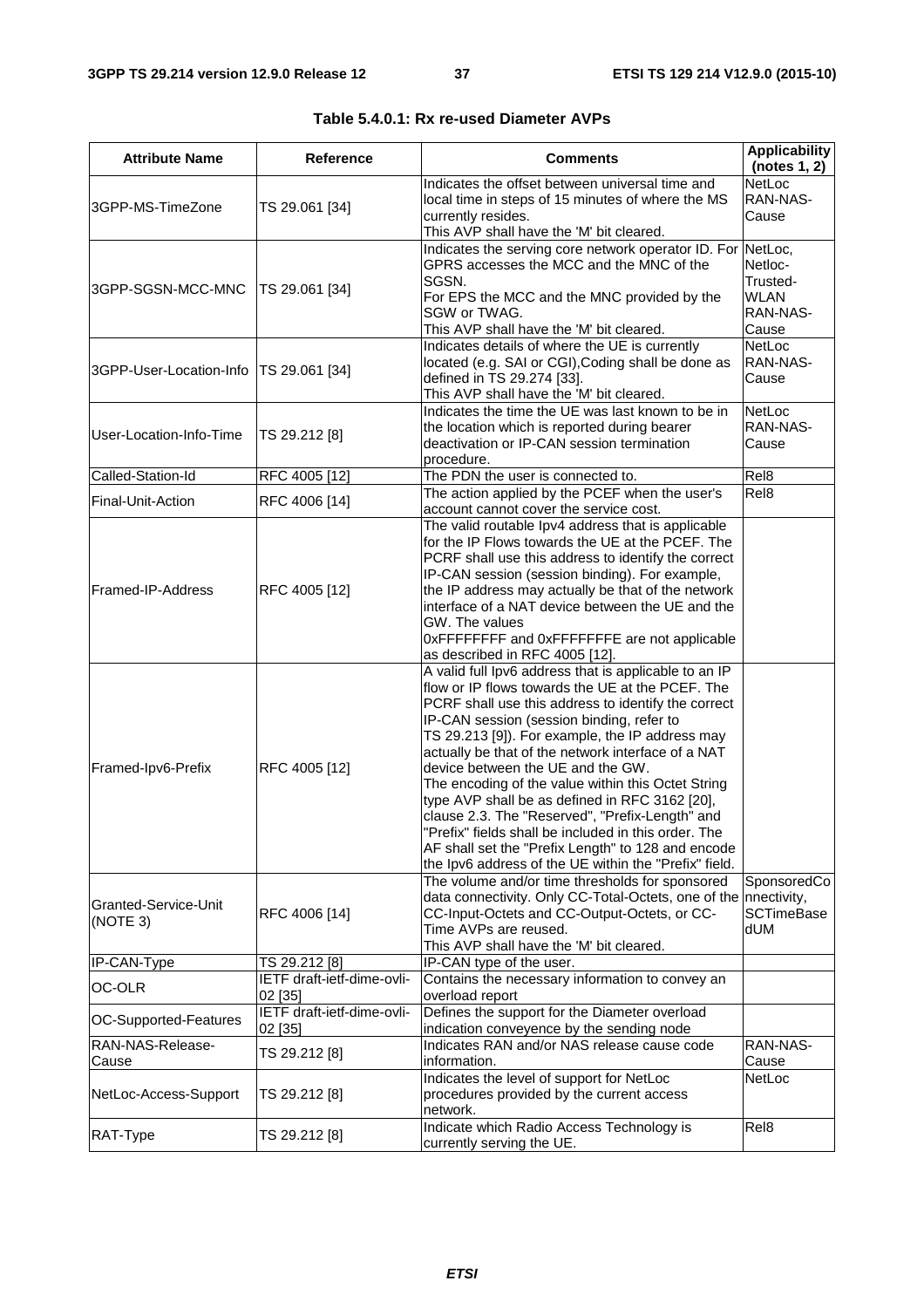| <b>Attribute Name</b>         | <b>Reference</b> | <b>Comments</b>                                                                                                                                                                                                             | <b>Applicability</b><br>(notes 1, 2)                         |
|-------------------------------|------------------|-----------------------------------------------------------------------------------------------------------------------------------------------------------------------------------------------------------------------------|--------------------------------------------------------------|
| <b>Reservation-Priority</b>   | TS 183.017 [15]  | The vendor-id shall be set to ETSI (13019) [15].<br>The support of this AVP shall be advertised in the<br>capabilities exchange mechanisms (CER/CEA) by<br>including the ETSI parameter in the Supported-<br>Vendor-Id AVP. |                                                              |
| Subscription-Id               | RFC 4006 [14]    | The identification of the subscription (IMSI,<br>MSISDN, etc.)                                                                                                                                                              |                                                              |
| Supported-Features            | TS 29.229 [25]   | If present, this AVP informs the destination host<br>about the features that the origin host requires to<br>successfully complete this command exchange.                                                                    | Rel <sub>8</sub>                                             |
| Used-Service-Unit<br>(NOTE 3) | RFC 4006 [14]    | The measured volume and/or time for sponsored<br>data connectivity. Only CC-Total-Octets, one of the<br>CC-Input-Octets and CC-Output-Octets, or CC-<br>Time AVPs are reused.<br>This AVP shall have the 'M' bit cleared.   | SponsoredCo<br>nnectivity<br><b>SCTimeBase</b><br><b>dUM</b> |
| <b>TWAN-Identifier</b>        | TS 29.061 [34]   | Indicates the UE location in a Trusted WLAN<br>Access Network.<br>This AVP shall have the 'M' bit cleared.                                                                                                                  | Netloc-<br>Trusted-<br><b>WLAN</b><br>RAN-NAS-<br>Cause      |
|                               |                  | NOTE 1: AVPs marked with "Rel8" are applicable as described in clause 5.4.1.<br>$\blacksquare$                                                                                                                              |                                                              |

NOTE 2: AVPs marked with "SponsoredConnectivity" are applicable for sponsored data connectivity.

NOTE 3: Volume Usage monitoring control functionality is applicable for SponsoredConnectivity supported feature.

Time Based Usage monitoring control is applicable for SCTimeBasedUM supported feature.

### 5.4.1 Use of the Supported-Features AVP on the Rx reference point

The Supported-Features AVP is used during session establishment to inform the destination host about the required and optional features that the origin host supports. The client shall, in the first request of a Diameter session indicate the set of supported features. The server shall, in the first answer within the Diameter session indicate the set of features that it has in common with the client and that the server shall support within the same Diameter session. Any further command messages shall always be compliant with the list of supported features indicated in the Supported-Features AVPs during session establishment. Features that are not advertised as supported shall not be used to construct the command messages for that Diameter session. Unless otherwise stated, the use of the Supported-Features AVP on the Rx reference point shall be compliant with the requirements for dynamic discovery of supported features and associated error handling on the Cx reference point as defined in clause 7.2.1 of 3GPP TS 29.229 [25].

The base functionality for the Rx reference point is the 3GPP Rel-7 standard and a feature is an extension to that functionality. If the origin host does not support any features beyond the base functionality, the Supported-Features AVP may be absent from the Rx commands. As defined in clause 7.1.1 of 3GPP TS 29.229 [25], when extending the application by adding new AVPs for a feature, the new AVPs shall have the M bit cleared and the AVP shall not be defined mandatory in the command ABNF.

As defined in 3GPP TS 29.229 [25], the Supported-Features AVP is of type grouped and contains the Vendor-Id, Feature-List-ID and Feature-List AVPs. On the Rx reference point, the Supported-Features AVP is used to identify features that have been defined by 3GPP and hence, for features defined in this document, the Vendor-Id AVP shall contain the vendor ID of 3GPP (10415). If there are multiple feature lists defined for the Rx reference point, the Feature-List-ID AVP shall differentiate those lists from one another.

On receiving an initial request application message, the destination host shall act as defined in clause 7.2.1 of 3GPP TS 29.229 [25]. The following exceptions apply to the initial and stateless AAR/AAA command pair:

If the AF supporting post-Rel-7 Rx functionality is able to interoperate with a PCRF supporting Rel-7, the AAR shall include the features supported by the AF within Supported-Features AVP(s) with the 'M' bit cleared. Otherwise, the AAR shall include the supported features within the Supported-Features AVP(s) with the M-bit set.

NOTE 1: One instance of Supported-Features AVP is needed per Feature-List-ID.

If the AAR command does not contain any Supported-Features AVP(s) and the PCRF supports Rel-7 Rx functionality, the AAA command shall not include the Supported-Features AVP. In this case, both AF and PCRF shall behave as specified in the Rel-7 version of this document.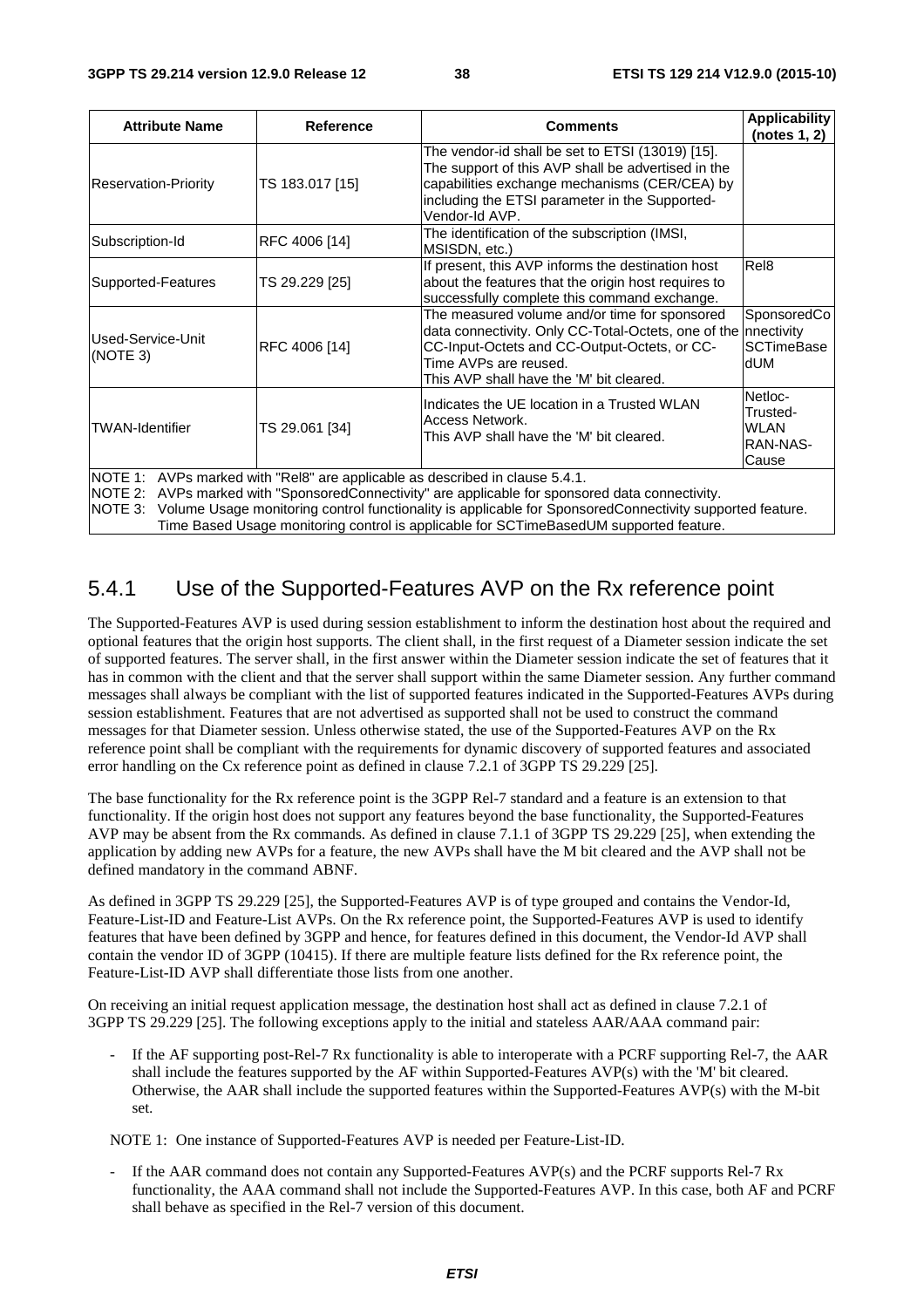- If the AAR command contains the Supported-Features AVP(s), the PCRF shall include the Supported-Features AVP(s) in the AAA command, with the 'M' bit cleared, indicating only the features that both the PCRF and AF support.
- NOTE 2: The client will always declare all features that are supported according to table 5.4.1.1. When more than one feature identifying a release is supported by both AF and PCRF, the AF will work according to the latest common supported release.

Once the PCRF and AF have negotiated the set of supported features during session establishment, the set of common features shall be used during the lifetime of the Diameter session.

The table below defines the features applicable to the Rx interfaces for the feature list with a Feature-List-ID of 1.

| <b>Feature</b><br>bit | <b>Feature</b>        | M/O      | <b>Description</b>                                                                                                                                                                                                                                                                                                                                                                                 |
|-----------------------|-----------------------|----------|----------------------------------------------------------------------------------------------------------------------------------------------------------------------------------------------------------------------------------------------------------------------------------------------------------------------------------------------------------------------------------------------------|
| $\Omega$              | Rel <sub>8</sub>      | м        | This feature indicates the support of the base 3GPP Rel-8 functionality,<br>including the AVPs and corresponding procedures supported by the base<br>3GPP Rel-7 Rx standard, but excluding those features represented by<br>separate feature bits. AVPs introduced with this feature are marked with<br>"Rel8" in Table 5.4.0.1                                                                    |
| 1                     | Rel9                  | м        | This feature indicates the support of the base 3GPP Rel-9 functionality,<br>including the AVPs and corresponding procedures supported by the Rel8<br>feature bit, but excluding those features represented by separate feature<br>bits.                                                                                                                                                            |
| $\overline{2}$        | ProvAFsignalFlow      | $\circ$  | This indicates support for the feature of provisioning of AF signalling flow<br>information as described in subclause 4.4.5a. If the PCRF supports this<br>feature the AF may provision AF signalling flow information.<br>NOTE: This feature is used by the IMS Restoration Procedures to<br>provide to the PDN-Gateway the address of the P-CSCF<br>selected by the UE, refer to TS 23.380 [28]. |
| 3                     | SponsoredConnectivity | $\circ$  | This feature indicates support for sponsored data connectivity feature. If<br>the PCRF supports this feature, the AF may provide sponsored data<br>connectivity to the subscriber.                                                                                                                                                                                                                 |
| $\overline{4}$        | Rel10                 | M        | This feature indicates the support of the base 3GPP Rel-10 functionality,<br>including the AVPs and corresponding procedures supported by the Rel8<br>and Rel9 feature bit, but excluding those features represented by separate<br>feature bits. AVPs introduced with this feature are marked with "Rel10" in<br>table 5.3.1.                                                                     |
| 5                     | NetLoc                | O        | This feature indicates the support of the Access Network Information<br>Reporting.                                                                                                                                                                                                                                                                                                                 |
| 6                     | ExtendedFilter        | $\Omega$ | This feature indicates the support for the local (i.e. UE) address and mask<br>being present in filters signalled between network and UE.                                                                                                                                                                                                                                                          |
| $\overline{7}$        | <b>SCTimeBasedUM</b>  | O        | This feature indicates support for sponsored data connectivity feature with<br>time-based usage monitoring control required. If the PCRF supports this<br>feature, the AF may provide time threshold for the usage monitoring<br>control.                                                                                                                                                          |
| 8                     | Netloc-Trusted-WLAN   | O        | This feature indicates the support for the Trusted WLAN access. It requires<br>that NetLoc feature is also supported.                                                                                                                                                                                                                                                                              |
| 9                     | RAN-NAS-Cause         | $\Omega$ | This feature indicates the support for the detailed release cause code<br>information (NOTE 1) from the access network.                                                                                                                                                                                                                                                                            |
| 10                    | GroupComService       | $\circ$  | This feature indicates the support of Group Communication services as<br>described in TS 23.468 [36] for unicast services.                                                                                                                                                                                                                                                                         |
|                       |                       |          | Feature bit: The order number of the bit within the Feature-List AVP where the least significant bit is assigned number                                                                                                                                                                                                                                                                            |

**Table 5.4.1.1: Features of Feature-List-ID 1 used in Rx** 

Feature bit: The order number of the bit within the Feature-List AVP where the least significant bit is assigned number "0".

Feature: A short name that can be used to refer to the bit and to the feature, e.g. "EPS".

M/O: Defines if the implementation of the feature is mandatory ("M") or optional ("O").

Description: A clear textual description of the feature.

NOTE 1: In this release, the release cause code information from the access network can include RAN/NAS release cause(s).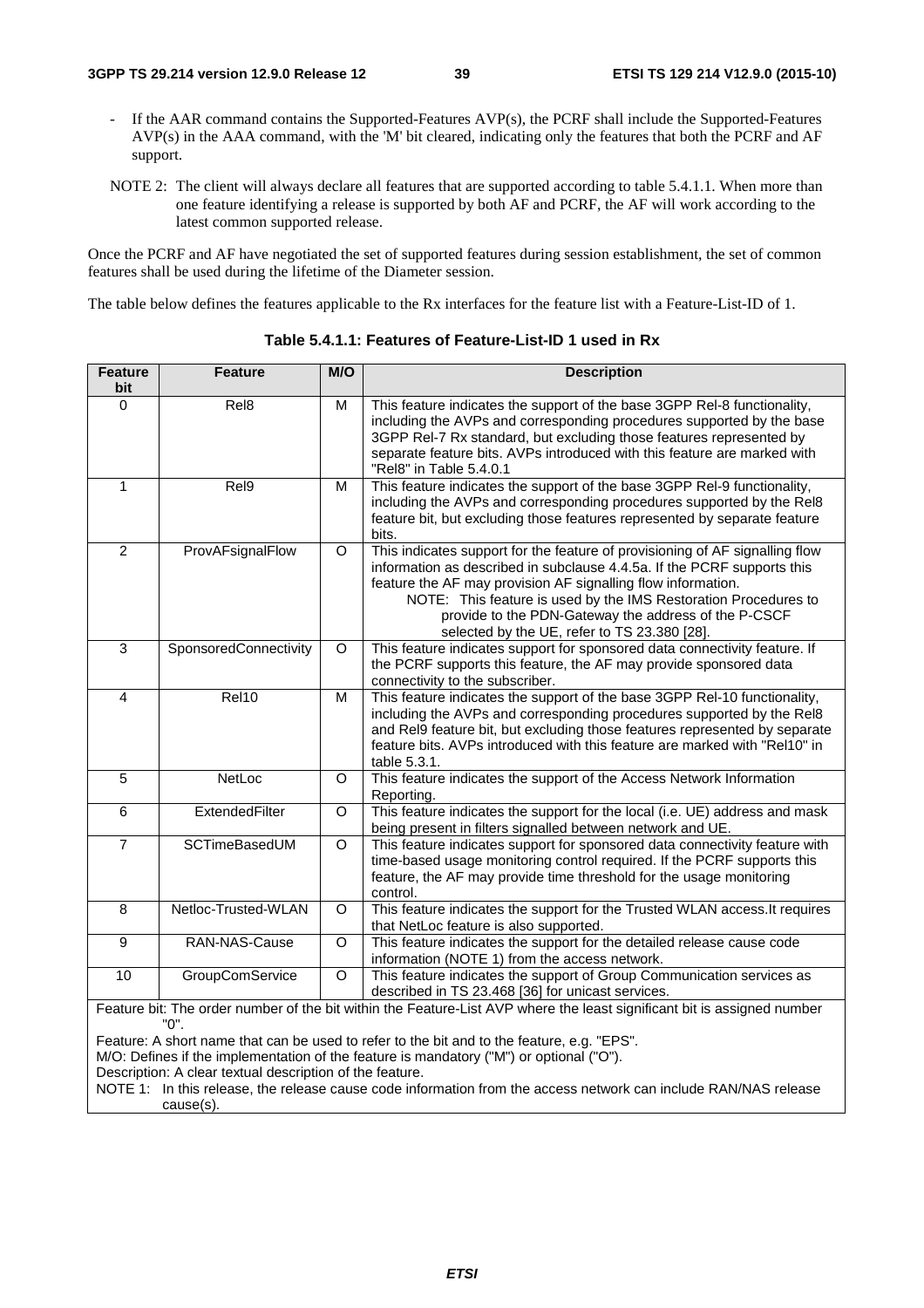| <b>Feature</b><br>bit                                    | <b>Feature</b>                                                                                                          | M/O     | <b>Description</b>                                                      |  |  |  |
|----------------------------------------------------------|-------------------------------------------------------------------------------------------------------------------------|---------|-------------------------------------------------------------------------|--|--|--|
| $\Omega$                                                 | PCSCF-Restoration-                                                                                                      | $\circ$ | This feature indicates support of P-CSCF Restoration Enhancement. It is |  |  |  |
|                                                          | Enhancement                                                                                                             |         | used for the PCRF and the P-CSCF to indicate if they support P-CSCF     |  |  |  |
|                                                          |                                                                                                                         |         | <b>Restoration Enhancement.</b>                                         |  |  |  |
|                                                          | Feature bit: The order number of the bit within the Feature-List AVP where the least significant bit is assigned number |         |                                                                         |  |  |  |
|                                                          | "በ"                                                                                                                     |         |                                                                         |  |  |  |
|                                                          | Feature: A short name that can be used to refer to the bit and to the feature, e.g. "EPS".                              |         |                                                                         |  |  |  |
|                                                          | M/O: Defines if the implementation of the feature is mandatory ("M") or optional ("O").                                 |         |                                                                         |  |  |  |
| Description: A clear textual description of the feature. |                                                                                                                         |         |                                                                         |  |  |  |

#### **Table 5.4.1.2: Features of Feature-List-ID 2 used in Rx**

## 5.5 Rx specific Experimental-Result-Code AVP values

RFC 3588 [10] specifies the Experimental-Result AVP containing Vendor-ID AVP and Experimental-Result-Code AVP. The Experimental-Result-Code AVP (AVP Code 298) is of type Unsigned32 and contains a vendor-assigned value representing the result of processing a request. The Vendor-ID AVP shall be set to 3GPP (10415).

Specific values of the Rx specific Experimental-Result-Code AVP are:

#### INVALID\_SERVICE\_INFORMATION (5061)

 The PCRF rejects new or modified service information the service information provided by the AF is invalid or insufficient for the server to perform the requested action.

#### FILTER\_RESTRICTIONS (5062)

 The PCRF rejects new or modified service information because the Flow-Description AVP(s) cannot be handled by the server because restrictions defined in clause 5.3.7 are not observed.

#### REQUESTED\_SERVICE\_NOT\_AUTHORIZED (5063)

 The PCRF rejects new or modified service information because the requested service, as described by the service information provided by the AF, is not consistent with either the related subscription information, operator defined policy rules and/or the supported features in the IP-CAN network.

#### DUPLICATED\_AF\_SESSION (5064)

 The PCRF rejects a new Rx session setup because the new Rx session relates to an AF session with another related active Rx session, e.g. if the AF provided the same AF charging identifier for this new Rx session that is already in use for the other ongoing Rx session.

#### IP-CAN\_SESSION\_NOT\_AVAILABLE (5065)

 The PCRF rejects a new Rx session setup when it fails to associate the described service IP flows within the session information received from the AF to an existing IP-CAN session.

#### UNAUTHORIZED\_NON\_EMERGENCY\_SESSION (5066)

 The PCRF rejects a new Rx session setup because the session binding function associated a non-Emergency IMS session to an IP-CAN session established to an Emergency APN.

#### UNAUTHORIZED\_SPONSORED\_DATA\_CONNECTIVITY (5067)

 The PCRF rejects a new Rx session setup because the PCRF can't authorize the sponsored data connectivity based on the sponsored data connectivity profile or the operator policy (e.g. the sponsored data connectivity not authorized in the roaming case).

#### TEMPORARY\_NETWORK\_FAILURE (5068)

 The PCRF rejects new or modified service information because there is a temporary failure in the access network (e.g. the SGW has failed).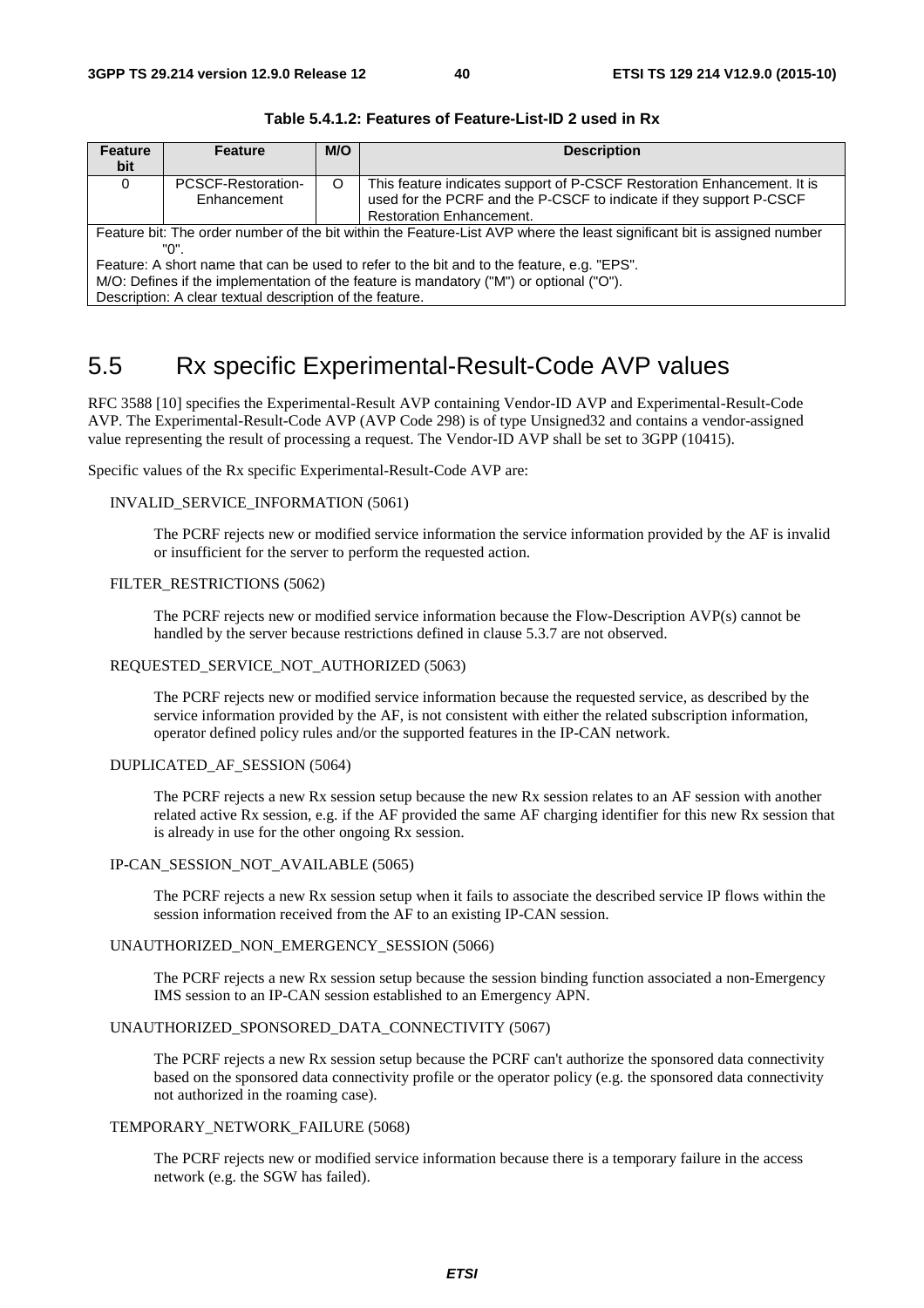### 5.6 Rx messages

Existing Diameter command codes from the Diameter base protocol RFC 3588 [10] and the NASREQ Diameter application (RFC 4005 [12]) are used with the Rx specific AVPs. An Rx specific Auth-Application id is used together with the command code to identify the Rx messages.

- NOTE 1: The notion of NAS (Network Access Server) is not used here, NASREQ is just used for protocol purposes, not for its functional meaning.
- NOTE 2: Some of the AVPs included in the messages formats below are in bold to highlight that these AVPs are used by this specific protocol and do not belong to the original Diameter Base Protocol RFC 3588 [10].
- NOTE3: Multiple instances of the Subscription-Id AVP in the AAR or RAR command correspond to multiple types of identifier for the same subscriber, for example IMSI and MSISDN.

#### 5.6.1 AA-Request (AAR) command

The AAR command, indicated by the Command-Code field set to 265 and the 'R' bit set in the Command Flags field, is sent by an AF to the PCRF in order to provide it with the Session Information.

Message Format:

```
<AA-Request> ::= < Diameter Header: 265, REQ, PXY > 
                   < Session-Id > 
                    { Auth-Application-Id } 
                     { Origin-Host } 
                    { Origin-Realm } 
                    Destination-Realm }
                   [ Destination-Host ] 
                   [ IP-Domain-Id ] 
                   [ Auth-Session-State ] 
                   [ AF-Application-Identifier ] 
                   *[ Media-Component-Description ] 
                   [ Service-Info-Status ] 
                   [ AF-Charging-Identifier ] 
                   [ SIP-Forking-Indication ] 
                   *[ Specific-Action ] 
                   *[ Subscription-Id ] 
                    [ OC-Supported-Features ] 
                   *[ Supported-Features ] 
                   [ Reservation-Priority ] 
                   [ Framed-IP-Address ] 
                    [ Framed-Ipv6-Prefix ] 
                    [ Called-Station-Id ] 
                    [ Service-URN ] 
                   [ Sponsored-Connectivity-Data ] 
                   [ MPS-Identifier ] 
                   [ GCS-Identifier ] 
                    [ Rx-Request-Type ]
                   *[ Required-Access-Info ]
                   [ Origin-State-Id ] 
                   *[ Proxy-Info ] 
                   *[ Route-Record ] 
                   *[ AVP ]
```
### 5.6.2 AA-Answer (AAA) command

The AAA command, indicated by the Command-Code field set to 265 and the 'R' bit cleared in the Command Flags field, is sent by the PCRF to the AF in response to the AAR command.

```
<AA-Answer> ::= < Diameter Header: 265, PXY > 
                   < Session-Id > 
                    { Auth-Application-Id } 
                     { Origin-Host } 
                   { Origin-Realm } 
                   [ Result-Code ] 
                    [ Experimental-Result ] 
                   [ Auth-Session-State ]
```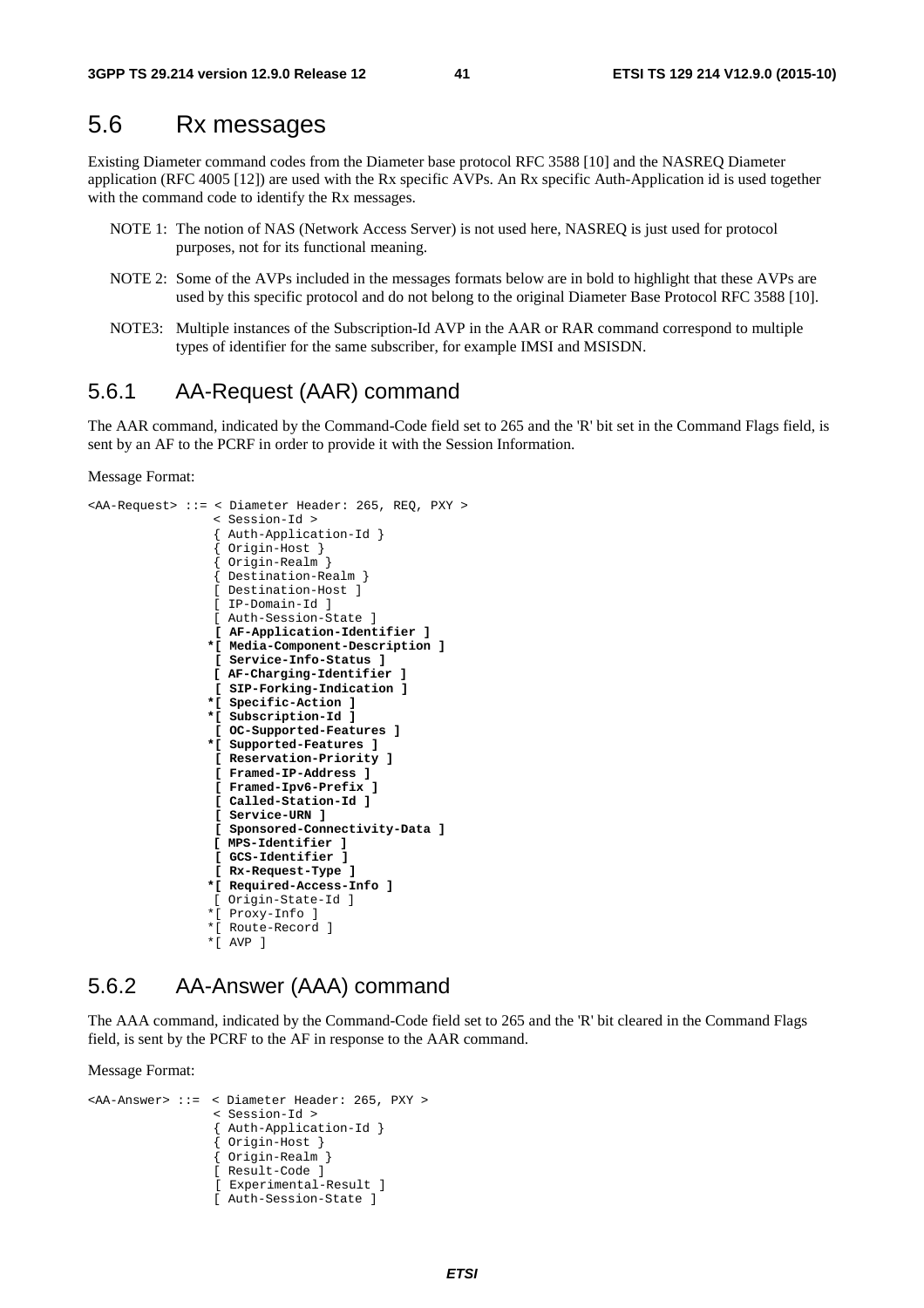```
 *[ Access-Network-Charging-Identifier ] 
  [ Access-Network-Charging-Address ] 
  [ Acceptable-Service-Info ] 
 [ IP-CAN-Type ] 
 [ NetLoc-Access-Support ] 
  [ RAT-Type ] 
 *[ Flows ] 
 [ OC-Supported-Features ] 
 [ OC-OLR ] 
 *[ Supported-Features ] 
 *[ Class ] 
 [ Error-Message ] 
 [ Error-Reporting-Host ] 
 *[ Failed-AVP ] 
  [ Origin-State-Id ] 
 *[ Redirect-Host ] 
 [ Redirect-Host-Usage ] 
  [ Redirect-Max-Cache-Time ] 
 *[ Proxy-Info ] 
 *[ AVP ]
```
### 5.6.3 Re-Auth-Request (RAR) command

The RAR command, indicated by the Command-Code field set to 258 and the 'R' bit set in the Command Flags field, is sent by the PCRF to the AF in order to indicate an Rx specific action.

Message Format:

```
<RA-Request> ::= < Diameter Header: 258, REQ, PXY > 
                  < Session-Id > 
                   { Origin-Host } 
                    { Origin-Realm } 
                   { Destination-Realm } 
 { Destination-Host } 
 { Auth-Application-Id } 
                  *{ Specific-Action }
                  [ OC-Supported-Features ] 
                  *[ Access-Network-Charging-Identifier ] 
                  [ Access-Network-Charging-Address ] 
                  *[ Flows ] 
                  *[ Subscription-Id ] 
                  [ Abort-Cause ] 
                  [ IP-CAN-Type ] 
                  [ NetLoc-Access-Support ] 
                  [ RAT-Type ] 
                  [ Sponsored-Connectivity-Data ] 
                  [ 3GPP-User-Location-Info ] 
                  [ User-Location-Info-Time ]
                  [ 3GPP-MS-TimeZone ] 
                  *[ RAN-NAS-Release-Cause ] 
                  [ 3GPP-SGSN-MCC-MNC ] 
                  [ TWAN-Identifier ] 
                  [ Origin-State-Id
                 *[ Class ] 
                  *[ Proxy-Info ] 
                  *[ Route-Record ] 
                  *[ AVP ]
```
### 5.6.4 Re-Auth-Answer (RAA) command

The RAA command, indicated by the Command-Code field set to 258 and the 'R' bit cleared in the Command Flags field, is sent by the AF to the PCRF in response to the RAR command.

```
<RA-Answer> ::= < Diameter Header: 258, PXY > 
                   < Session-Id > 
                   { Origin-Host } 
                   { Origin-Realm } 
                   [ Result-Code ] 
                   [ Experimental-Result ] 
                   [ OC-Supported-Features ] 
                   [ OC-OLR ] 
                  *[ Media-Component-Description ]
```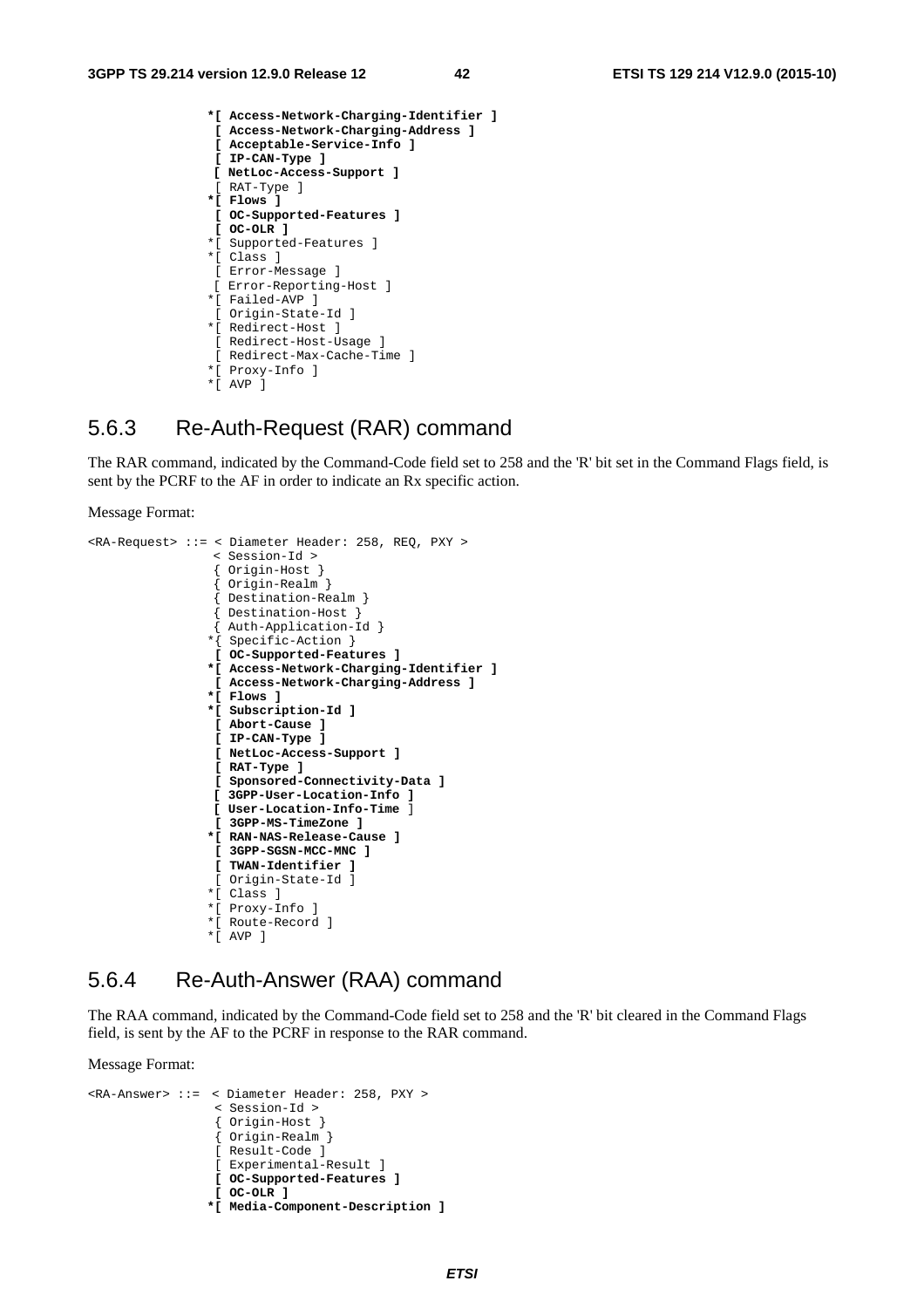```
 [ Service-URN ] 
  [ Origin-State-Id ]
 *[ Class ]
 [ Error-Message ] 
  [ Error-Reporting-Host ] 
 *[ Redirect-Host ] 
 [ Redirect-Host-Usage ] 
 [ Redirect-Max-Cache-Time ] 
 *[ Failed-AVP ] 
 *[ Proxy-Info ] 
 *[ AVP ]
```
### 5.6.5 Session-Termination-Request (STR) command

The S3GPP TR command, indicated by the Command-Code field set to 275 and the 'R' bit set in the Command Flags field, is sent by the AF to inform the PCRF that an established session shall be terminated.

Message Format:

```
<ST-Request> ::= < Diameter Header: 275, REQ, PXY > 
                   < Session-Id > 
                    { Origin-Host } 
                    { Origin-Realm } 
                    { Destination-Realm } 
                    { Auth-Application-Id } 
                    { Termination-Cause } 
                   [ Destination-Host ] 
                   [ OC-Supported-Features ] 
                   *[ Required-Access-Info ]
                   *[ Class ] 
                   [ Origin-State-Id ] 
                   *[ Proxy-Info ] 
                   *[ Route-Record ] 
                  *[ AVP 1
```
### 5.6.6 Session-Termination-Answer (STA) command

The STA command, indicated by the Command-Code field set to 275 and the 'R' bit cleared in the Command Flags field, is sent by the PCRF to the AF in response to the S3GPP TR command.

```
<ST-Answer> ::= < Diameter Header: 275, PXY > 
                   < Session-Id > 
                   { Origin-Host } 
                    { Origin-Realm } 
                   [ Result-Code ] 
                   [ Error-Message ] 
                   [ Error-Reporting-Host ] 
                    [ OC-Supported-Features ] 
                   [ OC-OLR ] 
                   [ Failed-AVP ] 
                   [ Sponsored-Connectivity-Data ] 
                   [ Origin-State-Id ] 
                   [ 3GPP-User-Location-Info ] 
                   [ User-Location-Info-Time ] 
                    [ 3GPP-MS-TimeZone ] 
                   *[ RAN-NAS-Release-Cause ] 
                   [ 3GPP-SGSN-MCC-MNC ] 
                   [ TWAN-Identifier ] 
                   [ Netloc-Access-Support ] 
                   *[ Class ] 
                   *[ Redirect-Host ] 
                   [ Redirect-Host-Usage ] 
                   [ Redirect-Max-Cache-Time ] 
                   *[ Proxy-Info ] 
                   *[ AVP ]
```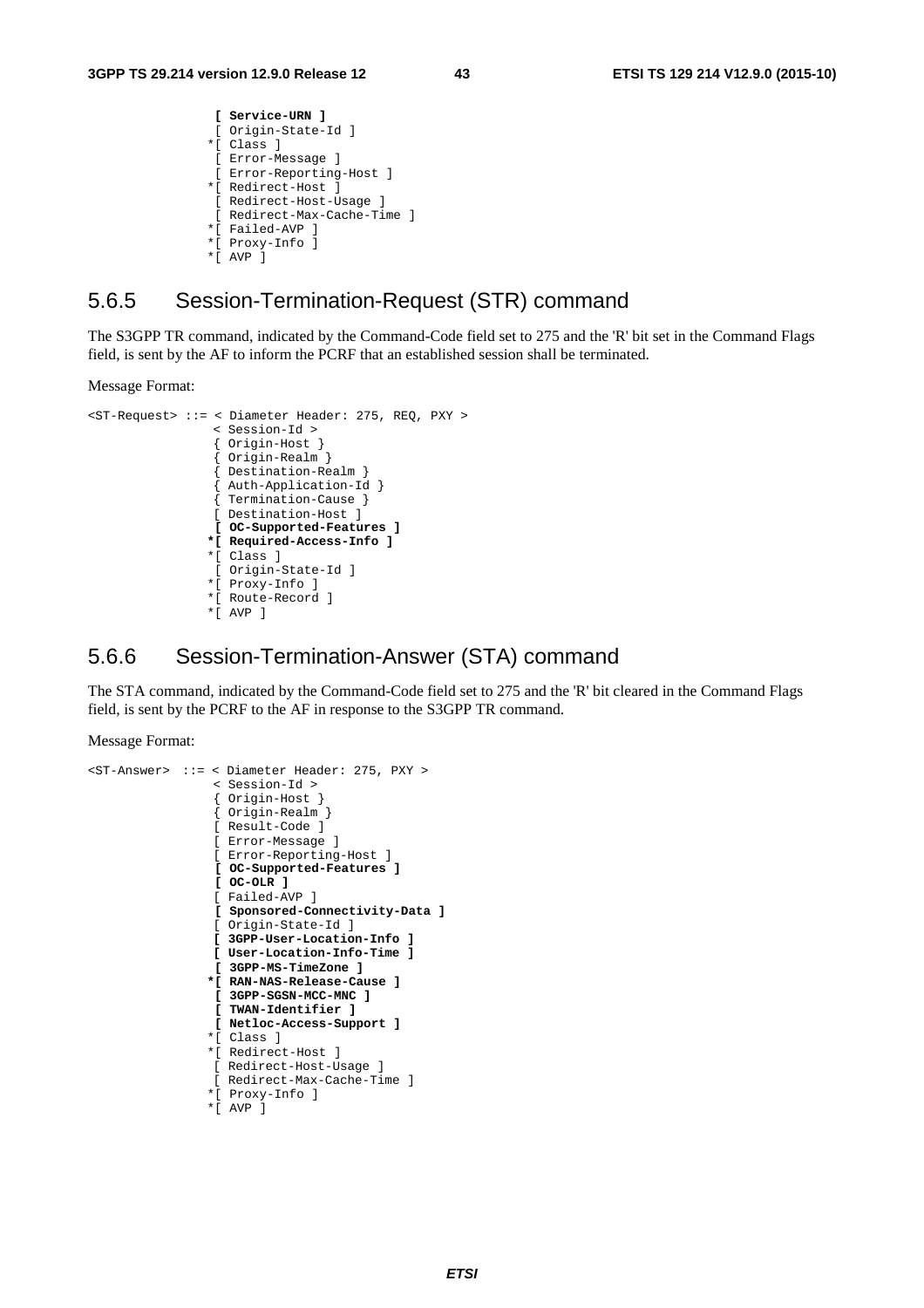### 5.6.7 Abort-Session-Request (ASR) command

The ASR command, indicated by the Command-Code field set to 274 and the 'R' bit set in the Command Flags field, is sent by the PCRF to inform the AF that bearer for the established session is no longer available.

#### Message Format:

```
<AS-Request> ::= < Diameter Header: 274, REQ, PXY > 
                  < Session-Id > 
                 { Origin-Host } 
                 { Origin-Realm } 
                 { Destination-Realm } 
 { Destination-Host } 
 { Auth-Application-Id } 
                 [ OC-Supported-Features ] 
                 { Abort-Cause } 
                 [ Origin-State-Id ]
                *[ Proxy-Info ] 
                *[ Route-Record ] 
                *[ AVP ]
```
### 5.6.8 Abort-Session-Answer (ASA) command

The ASA command, indicated by the Command-Code field set to 274 and the 'R' bit cleared in the Command Flags field, is sent by the AF to the PCRF in response to the ASR command.

```
<AS-Answer> ::= < Diameter Header: 274, PXY > 
                    < Session-Id > 
                    { Origin-Host } 
                    { Origin-Realm } 
                    [ Result-Code ] 
                    [ OC-Supported-Features ] 
                    [ OC-OLR ] 
                    [ Origin-State-Id ] 
                    [ Error-Message ] 
                    [ Error-Reporting-Host ] 
                   *[ Failed-AVP ] 
                   *[ Redirect-Host ] 
                    [ Redirect-Host-Usage ] 
                    [ Redirect-Max-Cache-Time ] 
                   *[ Proxy-Info ] 
                   *[ AVP ]
```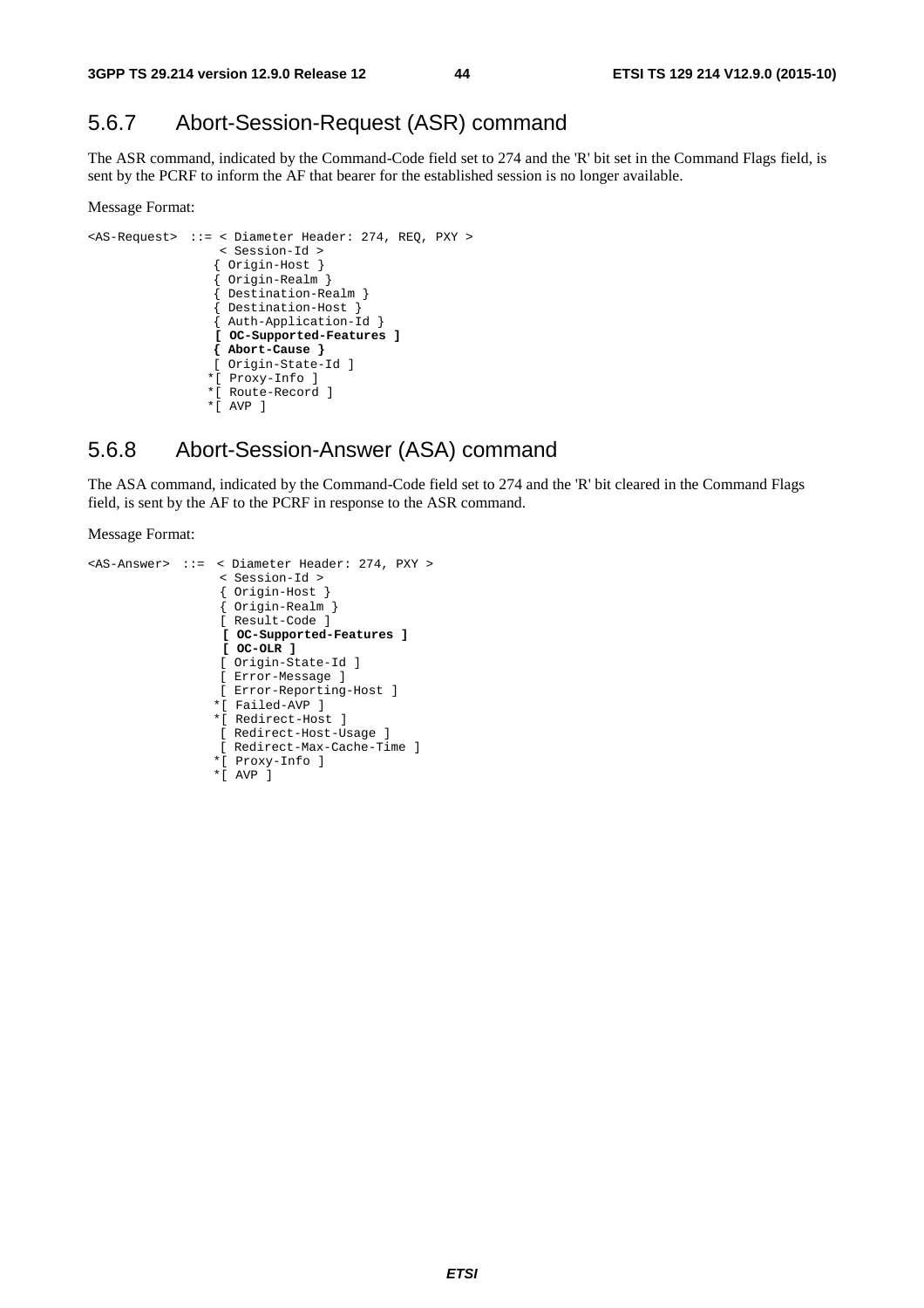## Annex A (normative): IMS Related P-CSCF Procedures over Rx

## A.1 Provision of Service Information at P-CSCF

The P-CSCF shall send service information to the PCRF upon every SIP message that includes an SDP answer payload for the purpose of authorizing the IP flows and the QoS resources required for a negotiated IMS session, unless the SDP payload only relates to a circuit-switched bearer (i.e. "c=" line set to "PSTN" and an "m=" line set to "PSTN", refer to 3GPP TS 24.292 [26]). The service information shall be derived both from the SDP offer and the SDP answer. This ensures that the PCRF receives proper information to perform media authorization for all possible IMS session set-up scenarios, and that the PCRF is also capable of handling session modifications. The P-CSCF may include the Service-Info-Status AVP with the value set to FINAL\_SERVICE\_INFORMATION.

Additionally, the P-CSCF may send service information to the PCRF when receiving a SIP message that includes an SDP offer payload for the purpose of performing an early bandwidth authorization check, or for enabling preauthorization for a UE terminated IMS session establishment or modification with UE initiated resource reservation, or for the retrieval of network provided access network information (see subclause A.10.2). The P-CSCF shall send service information to the PCRF when receiving a SIP message that includes an SDP offer payload when the IMS session is an MPS session that requires priority treatment. For a UE terminated session the P-CSCF may send the service information derived from the SDP offer when the SDP offer either does not include any preconditions information or includes preconditions information indicating that the local preconditions (i.e. the preconditions related to the remote peer) are already met. In this case, the P-CSCF shall derive the service information only from the SDP offer and shall include the Service-Info-Status AVP with the value set to PRELIMINARY SERVICE INFORMATION.

NOTE: For a UE terminated session setup, when the SDP offer either does not include any preconditions information or includes preconditions information indicating that the local preconditions (i.e. the preconditions related to the remote peer) are already met, the terminating UE can request a resource modification prior to sending the SDP answer. Even if the IP address and port information in the session information derived from the SDP offer can be insufficient for PCC rule authorization, the policy to handle such UE initiated requests at the PCRF can take into account the fact that an IMS session establishment is ongoing, for instance in deciding whether to authorize the request and in selecting an appropriate charging key and a gating policy.

The P-CSCF shall derive Flow-Description AVP within the service information from the SDP as follows:

- An uplink Flow-Description AVP shall be formed as follows: The destination address shall be taken from the SDP information received by the P-CSCF in downlink direction, while the source IP address may be formed from the address present in the SDP received by the P-CSCF in uplink direction (taking into account only the 64 bit prefix of the Ipv6 address) Source and destination ports shall be derived according to rules provided in 3GPP TS 29.213 [9] subclause 6.2.
- EXAMPLE 1: Assuming UE A sends an SDP to UE B, the PCRF of UE B uses the address present in this SDP for the destination address of UE B's uplink Flow-Description AVP, while the PCRF of the UE A uses the 64 bit prefix of the same address for the source address of UE A's uplink Flow-Description AVP. If the source address is not formed from the 64 bit prefix, the source address shall be wildcarded.
- A downlink Flow-Description AVP shall be formed as follows: The destination address shall be taken from the SDP information received by the P-CSCF in uplink direction, while the source IP address may be formed (in order to reduce the possibilities of bearer misuse) from the destination address in the SDP received by the P-CSCF in downlink direction (taking into account only the 64 bit prefix of the Ipv6 address) Source and destination ports shall be derived according to rules provided in 3GPP TS 29.213 [9] subclause 6.2.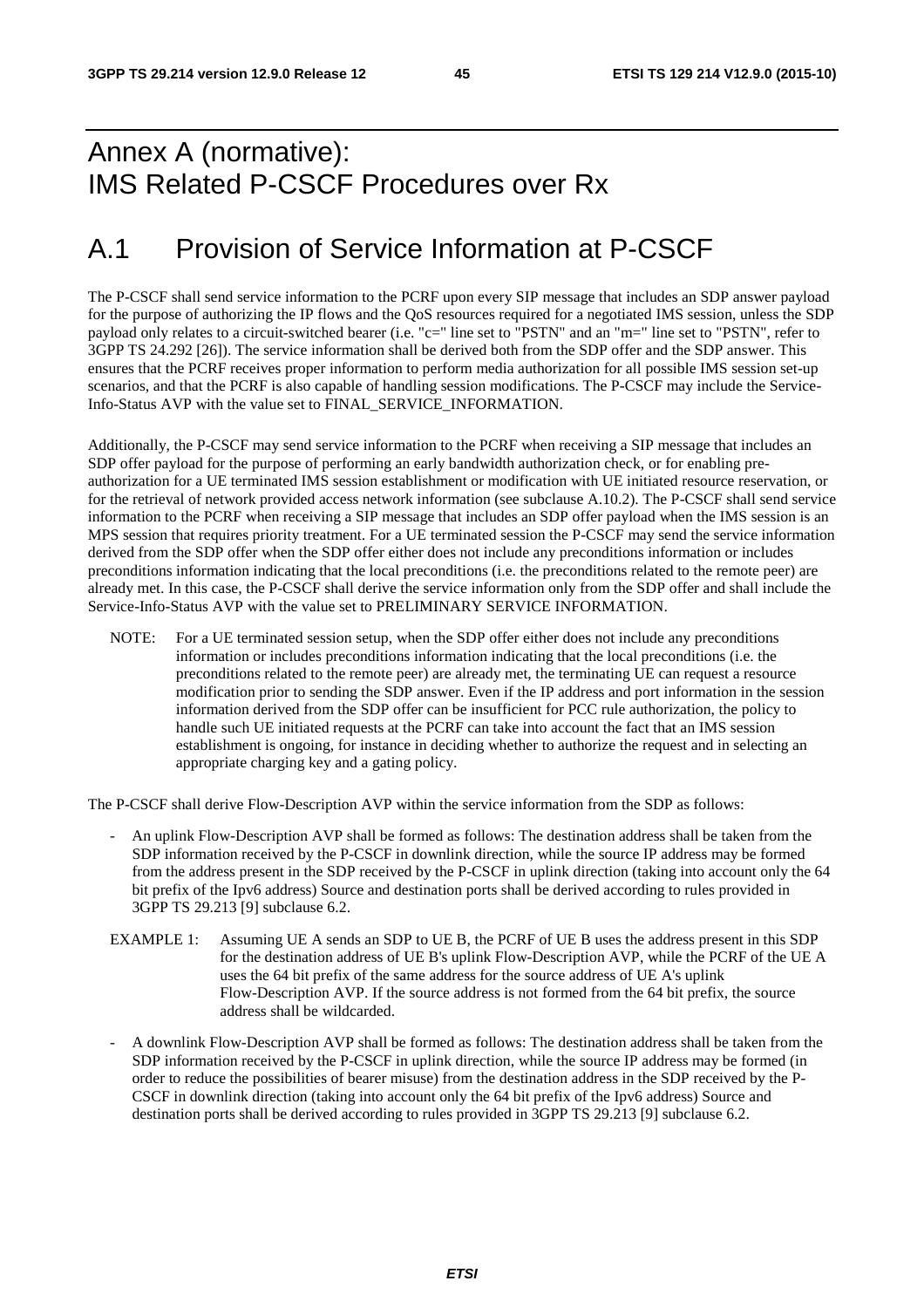#### **3GPP TS 29.214 version 12.9.0 Release 12 46 ETSI TS 129 214 V12.9.0 (2015-10)**

EXAMPLE 2: Assuming UE A sends an SDP to UE B, the PCRF of UE A uses the address present in this SDP for the destination address of UE A's downlink Flow-Description AVP, while the PCRF of UE B uses the 64 bit prefix of the same address for the source address of UE B's downlink Flow-Description AVP. If the source address is not formed from the 64 bit prefix, the source address shall be wildcarded.

The P-CSCF shall derive the bandwidth information within the service information, from the "b=AS" SDP parameter, as detailed in 3GPP TS 29.213 [9] subclause 6.2. For the possibly associated RTCP IP flows, the P-CSCF shall use the SDP "b=RR" and "b=RS" parameters, if present, as specified in 3GPP TS 29.213 [9] subclause 6.2. The "b=AS", "b=RR" and "b=RS" parameters in the SDP contain all the overhead coming from the IP-layer and the layers above, e.g. IP, UDP, RTP and RTCP payload, or IP, UDP and RTCP.

However, if service information is received containing the "b=TIAS" SDP parameter that corresponds to an SDP answer payload, and if the P-CSCF supports this parameter, the P-CSCF may derive the bandwidth from this parameter rather than from the "b=AS" SDP parameter, as detailed in 3GPP TS 29.213 [9] subclause 6.2.

When available, the P-CSCF shall also indicate to PCRF, as a complement to the Service Information, the IMS Communication Service Identifier within the AF-Application-Identifier AVP. The originating P-CSCF shall take the IMS Communication Service Identifier value from the SIP response. The terminating P-CSCF shall take the IMS Communication Service Identifier value from the SIP request. Otherwise, the P-CSCF may not be able to provide an IMS Communication Service Identifier value to the PCRF. The format and specific headers where IMS communication service identifiers are transported within SIP are defined in 3GPP TS 24.229 [17].

If the Service-URN AVP does not include an emergency service URN, i.e. a top-level service type of "sos" as specified in IETF RFC 5031 [21] and possibly additional sub-service information on the type of the emergency service and the PCRF binds the IMS service session to an IP-CAN session established to an Emergency APN, the PCRF shall return an AAA command with Experimental-Result-Code AVP set to the value

UNAUTHORIZED\_NON\_EMERGENCY\_SESSION to the P-CSCF. Upon receiving an AAA with Experimental-Result-Code AVP set to the value UNAUTHORIZED\_NON\_EMERGENCY\_SESSION the P-CSCF shall apply the procedures defined in 3GPP TS 24.229 [17].

NOTE: The PCRF determines whether an IP-CAN session is established to an Emergency APN based on the information received over Gx and operator configuration.

The PCRF may decide not to authorize requested service information. The PCRF will indicate it to the P-CSCF by sending an AA-Answer with Experimental-Result-Code AVP set to the value

REQUESTED\_SERVICE\_NOT\_AUTHORIZED. Upon receiving an AA-Answer with Experimental-Result-Code AVP set to the value REQUESTED\_SERVICE\_NOT\_AUTHORIZED the P-CSCF shall apply the procedures defined in 3GPP TS 24.229 [17].

## A.2 Enabling of IP Flows

Prior to the completion of the SIP session set-up, i.e. until the 200 OK (INVITE) or any other 2xx response is received, the P-CSCF may enable or disable media IP flows depending on operator policy, thus allowing or forbidding early media in forward and/or backward direction. Only to disable early media, the P-CSCF may modify the values of the Flow-Status AVPs derived from SDP according to 3GPP TS 29.213 [9] clause 6.2. If the P-CSCF chooses to modify the values, the P-CSCF shall store the last received SDP.

When a 2xx response is received, the P-CSCF shall enable all media IP flows according to the direction attribute within the last received SDP, as specified in 3GPP TS 29.213 [9] clause 6.2. When a 2xx response is received and the P-CSCF previously provided modified values of the Flow-Status AVPs in the session information, the P-CSCF shall provide service information with values of the Flow-Status AVPs corresponding to the last received SDP.

NOTE: In most cases a 2xx response is a 200 OK.

If the P-CSCF receives SDP answers after the completion of the SIP session set-up, i.e. after the 200 OK (INVITE) or any other 2xx response is received, the P-CSCF shall provide the Flow-Status AVP, based on the last received SDP answer. The Flow-Status AVP as derived from the SDP according to 3GPP TS 29.213 [9] clause 6.2.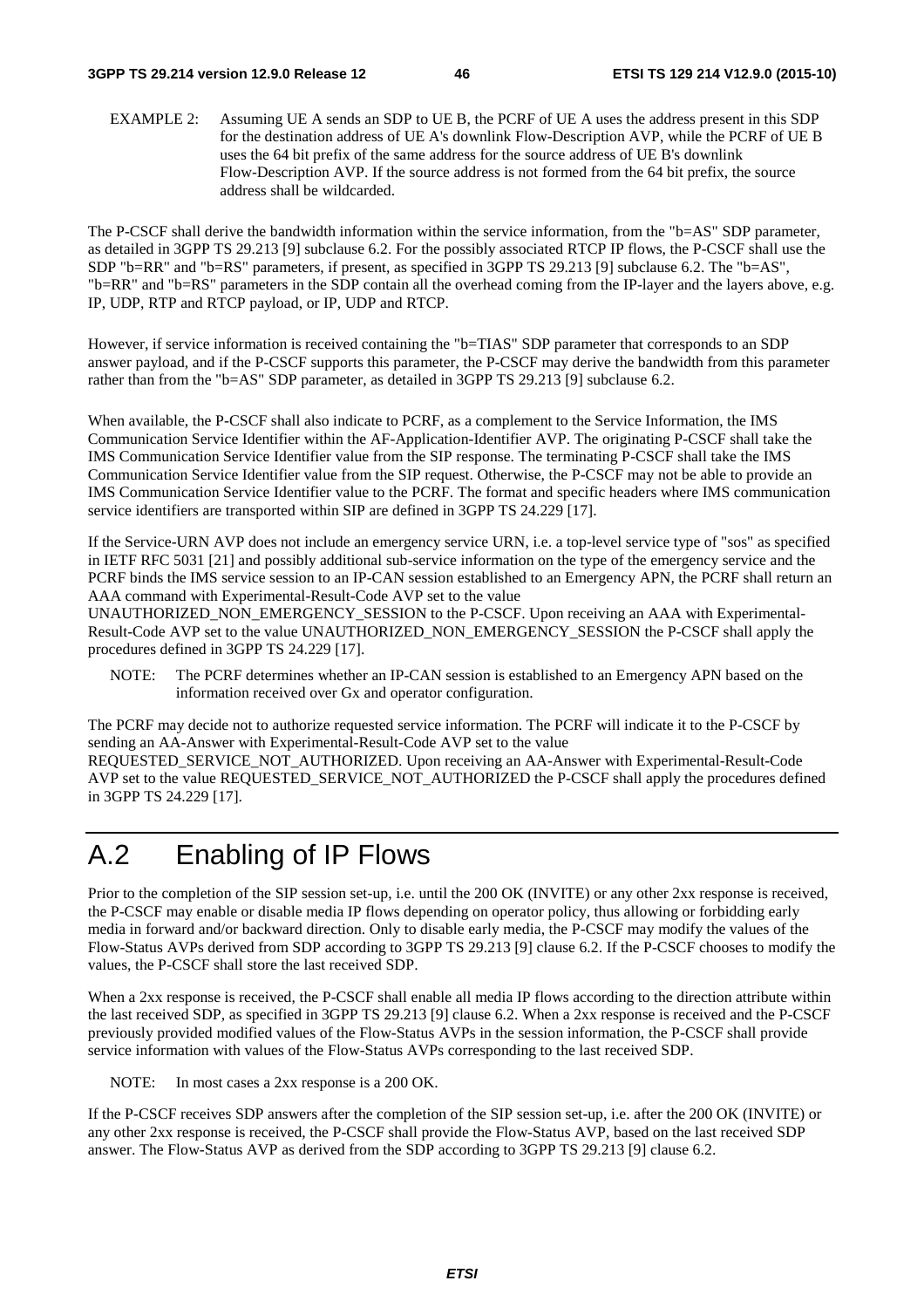## A.3 Support for SIP forking

The P-CSCF shall be able to handle forking when PCC is applied. Forking can occur as specified in 3GPP TS 23.228 [16]. The related UE procedures are described in 3GPP TS 24.229 [17].

### A.3.1 PCC rule provisioning for early media for forked responses

When a SIP session has been originated by a connected UE, the P-CSCF may receive multiple provisional responses due to forking before the first final answer is received. Multiple early media session may be established during this process.

The UE and the P-CSCF become aware of the forking only when a subsequent provisional response arrives for a new early dialogue. After the first early media session is established, for each subsequent provisional response establishing an additional early media session,, the P-CSCF shall use an AA request within the existing Diameter session containing the SIP-Forking-Indication AVP with value SEVERAL\_DIALOGUES and include the service information derived from the latest provisional response.

The P-CSCF shall also provision the service information derived from any subsequent SDP offer-answer exchange within an early dialogue (e.g. in PRACK and OK(PRACK), or UPDATE and OK(UPDATE) ) using an AA request within the existing Diameter session containing the SIP-Forking-Indication AVP with value SEVERAL\_DIALOGUES and the derived service information.

When receiving an AA request containing the SIP-Forking-Indication AVP with value SEVERAL\_DIALOGUES, the PCRF shall identify the existing authorization information for that AF session. The PCRF shall send additional PCC Rules or individual service data flow filters to already provide PCC rules as required by the Flow Description AVPs within the session information to the PCEF. The PCRF shall authorize any additional media components and any increased QoS requirements for the previously authorized media components, as requested within the service information. The PCRF shall authorize the maximum bandwidth required by any of the dialogues, but not the sum of the bandwidths required by all dialogues. Thus, the QoS authorized for a media component is equal to the highest QoS requested for that media component by any of the forked responses. The PCRF shall open or close the gates for service flows depending on the flow status that is being provisioned. However, if a flow ID has been enabled in uplink or downlink direction or both way within previous service information, it shall remain enabled even if the PCRF receives service information that disable this flow ID within an AA request containing the SIP-Forking-Indication AVP with value SEVERAL\_DIALOGUES.

## A.3.2 Updating the provisioned PCC rules at the final answer

The P-CSCF shall store the SDP information for each early dialogue separately till the first final SIP answer is received. Then the related early dialogue is progressed to an established dialogue to establish the final SIP session. All the other early dialogues are terminated. The service information for the SIP session is updated to match the requirements of the remaining early dialogue only.

When receiving the first final SIP response, the P-CSCF shall send an AA request without the SIP-Forking-Indication AVP and include the service information derived from the SDP corresponding to the dialogue of the final response. The P-CSCF shall provision the full service information including the applicable Flow-Description AVP(s) and Flow-Status AVP(s).

When receiving an AA request with no SIP-Forking-Indication AVP or with a SIP-Forking-Indication AVP with value SINGLE\_DIALOGUE, the PCRF shall update installed PCC Rules information and Authorized-QoS information to match only the requirements of the service information within this AA request. The PCRF should immediately remove PCC Rule(s) or individual service data flow filters not matching IP flow(s) in the updated Service Information, to reduce the risk for initial clipping of the media stream, and to minimize possible misuse of resources. The PCRF shall also open or close the gates for service flows according to the flow status in the received service information.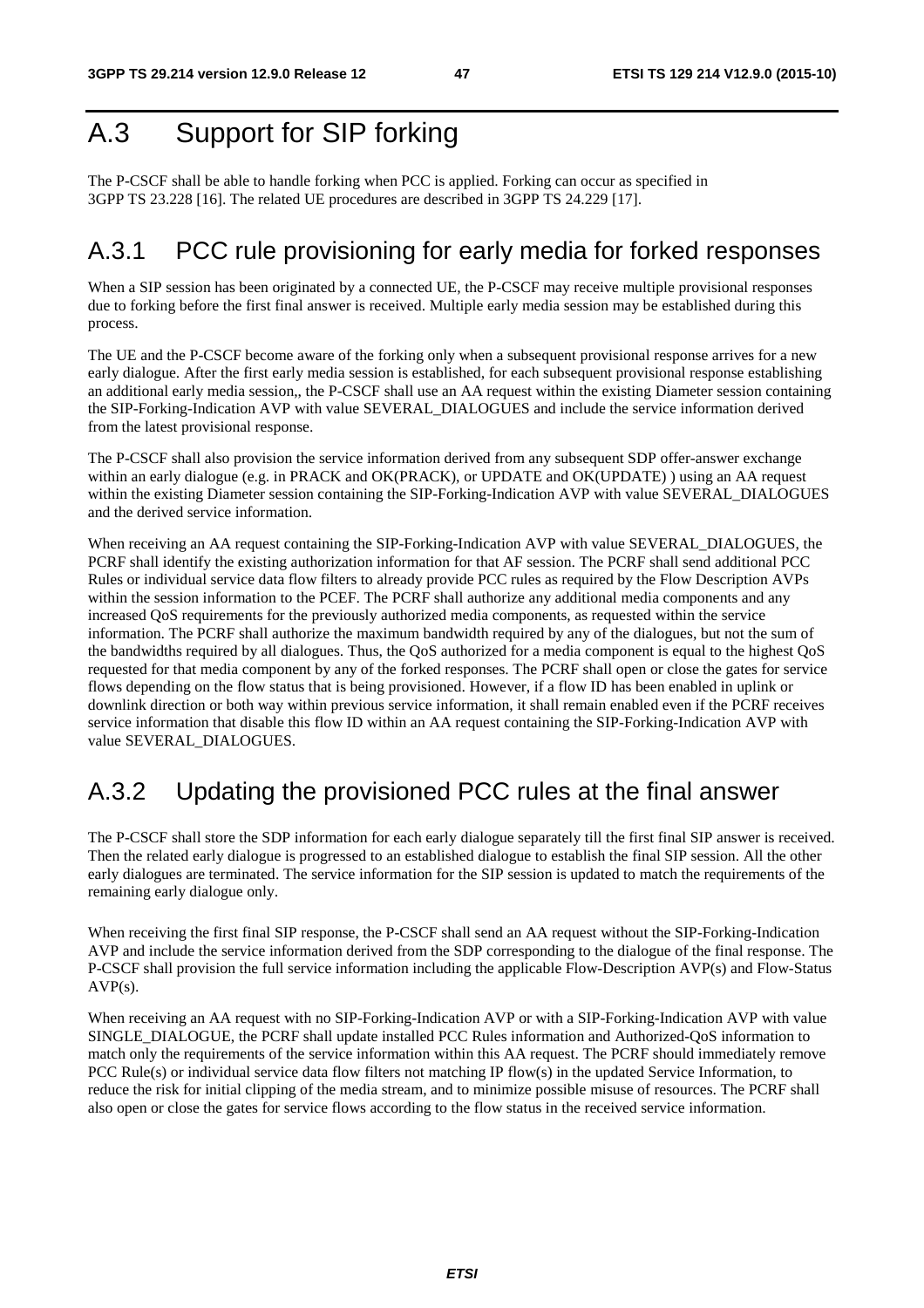## A.4 Notification of AF Signalling Transmission Path **Status**

When the P-CSCF receives an initial REGISTER SIP message from an attached UE, the P-CSCF may subscribe to notifications of the status of the AF Signalling transmission path using the procedures specified in clause 4.4.5. Once the P-CSCF has subscribed, the P-CSCF may receive notifications from the PCRF according to clause 4.4.6.3.

- NOTE 1: When the Standardised QCI characteristics as defined in 3GPP TS 23.203 [2] are followed, the QCI for IMS signalling will correspond to a non-GBR bearer. In this case, the P-CSCF will not receive notifications related to the Specific-Action with value "INDICATION\_OF\_LOSS\_OF\_BEARER".
- NOTE 2: This procedure is not applicable for IMS registrations for Emergency sessions.

The P-CSCF shall cancel the subscription to notification of the status of the AF Signalling transmission path when the AF Signalling to that particular user is terminated (i.e. when the user is de-REGISTERED from the IM CN subsystem).

When the P-CSCF receives a notification of loss of signalling connectivity from the PCRF, the P-CSCF shall behave as defined in 3GPP TS 24.229 [17].

## A.5 Indication of Emergency Session

A SIP INVITE request can contain a service URN as defined in IETF RFC 5031 [21] within the request URI. If the service within this URN is "sos", possibly with additional sub-service information, the P-CSCF shall provision this service and sub-service information within the Service-URN AVP towards the PCRF. The P-CSCF may also provision possible information about other services received within the service URN.

## A.6 Notification IP-CAN Type Change

When the P-CSCF receives an initial REGISTER SIP message from an attached UE, the P-CSCF mayrequest from the PCRF the information about the type of IP-CAN the UE is attached to using the procedure specified in subclause 4.4.1.

NOTE: This procedure is not applicable for IMS registrations for Emergency sessions.

If the P-CSCF requests information about the type of IP-CAN,the P-CSCF shall also subscribe within the same AAR command operation to notifications for changes of the IP-CAN type used by the UE. The P-CSCF shall include a Specific-Action AVP in the AAR that is set to the value of IP-CAN\_CHANGE.

When the P-CSCF receives the AA-Answer or RA-Request from the PCRF, the P-CSCF stores the IP-CAN type information and the RAT type information (if also provided by the PCRF) and behaves as defined in 3GPP TS 24.229 [17].

The P-CSCF may receive notifications for changes of the IP-CAN type from the PCRF according to clause 4.4.6.4. When the P-CSCF receives a notification of the change of the IP-CAN used by the UE, the P-CSCF stores the new IP-CAN type information and behaves as defined in 3GPP TS 24.229 [17].

The P-CSCF shall cancel the subscription to notification for changes of the IP-CAN type used by the UE when the user is de-REGISTERED from the IM CN subsystem.

## A.7 Support for Early Session disposition SDP

### A.7.1 General

As a network option, the P-CSCF may support the PCC procedures in the present Clause to handle "early session" disposition type SDP, as standardised in IETF RFC 3959 [27].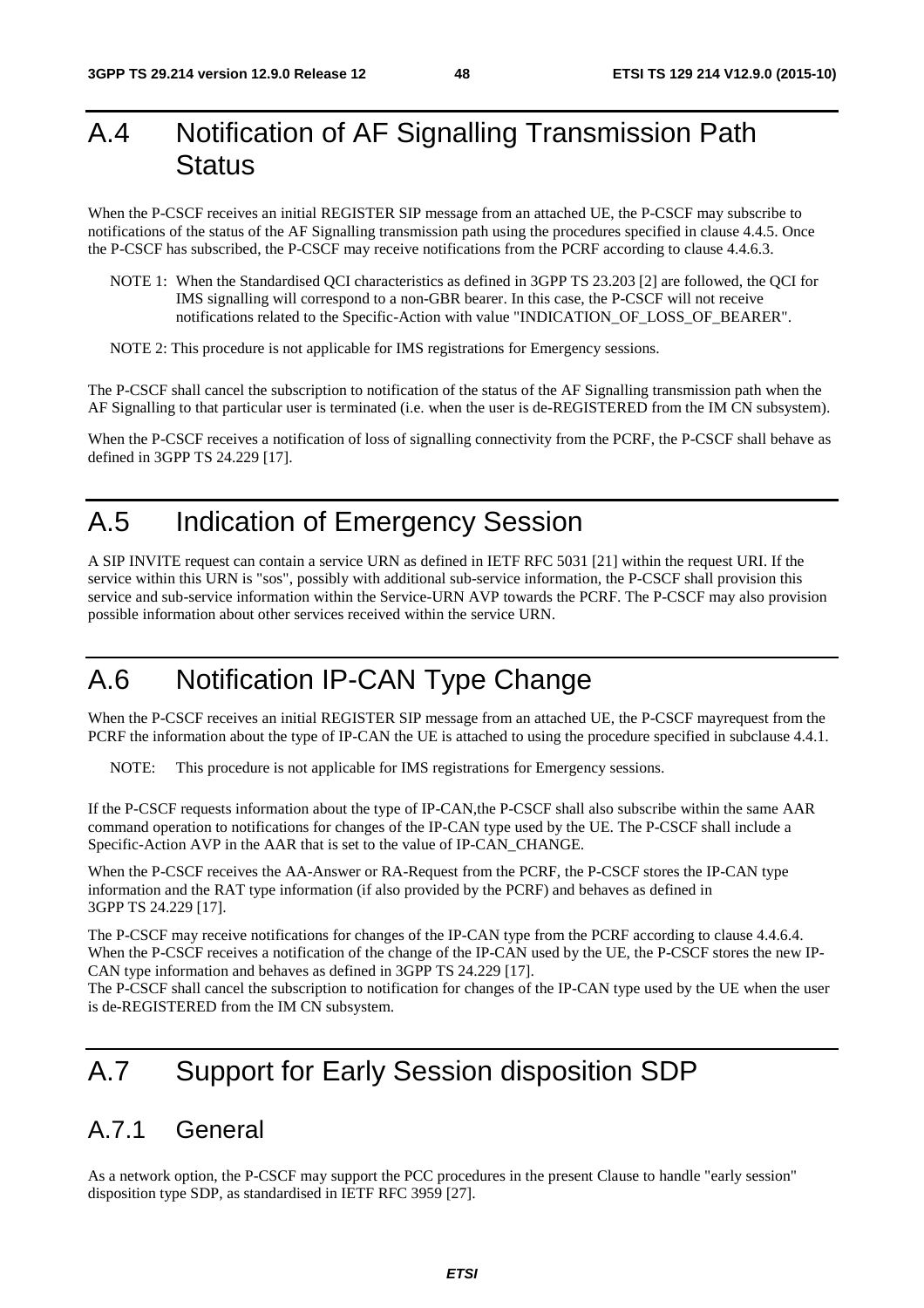## A.7.2 Service Information Provisioning for Early Media

The P-CSCF can receive "early session" disposition SDP in addition to "session" disposition SDP in SIP early dialogues.

The P-CSCF shall then provision service information derived both from the "early session" disposition SDP and "session" disposition SDP applying the procedures in Clauses A.1, A.2, and A.3, and in the present Clause.

The P-CSCF shall apply the mapping rules in Annex B.1.2.2.2 to derive the flow identifiers from "early session" disposition SDP.

If a single media line with one media type (e.g. "audio" or "video") is contained in "early session" disposition SDP and a single media line with the same media type is contained in the "session" disposition SDP of the same SIP dialogue, and both media lines describe service flows of the same directionality (uplink, downlink, or bidirectional), the P-CSCF should describe those SDP media lines in the same session information media component (with the same flow ID).

The "early session" disposition SDP can also contain media lines of a type not included in the "session" disposition SDP, or several media lines of the same type. Such media components shall be described in own media components in the service information.

If the P-CSCF desires to invoke special policies or separate event notifications for an "early session" disposition media line, it may choose to provision a separate session information media component even if a media line with the same media type and directionality is contained in "session" disposition SDP.

NOTE 1: A PCRF is then likely to supply separate PCC rules for early media and the corresponding final media. This may lead to an over provisioning of resources during call establishment and a subsequent reconfiguration of the radio bearer, or even to a call failure if the extra resources are not authorized or available.

If the P-CSCF receives "early session" disposition SDP before any "session" disposition SDP and supplies service information derived from the "early session" disposition SDP at this point of time, it shall use dedicated media components relating only to the "early session" disposition SDP in the service information.

NOTE 2: The "session" disposition SDP offer will frequently occur before the "early session" disposition SDP offer, but can also occur in parallel or in exceptional cases afterwards. The "session" disposition SDP answer can be contained in the same SIP message as the "early session" disposition SDP offer, or can be sent in a 200 OK (INVITE), i.e. after the "early session" disposition SDP answer.

If the P-CSCF includes any media component relating both to "early session" disposition SDP and "session" disposition SDP in the service information, the P-CSCF shall:

- provision the service information derived from "early session" disposition SDP and the service information derived from "session" disposition SDP in separate Rx AA-Requests, and shall send a new Rx AA-Request only after any previous Rx AA-Request has been acknowledged; and
- provision the first service information (either derived from "early session" disposition SDP or "session" disposition SDP) without the SIP-Forking-Indication AVP, or with the SIP-Forking-Indication AVP with value SINGLE\_DIALOGUE; and
- provision all subsequent service information during ongoing call establishment with the SIP-Forking-Indication AVP with value SEVERAL\_DIALOGUES; and
- if an SDP answer has been received and Codec-Data AVPs are provisioned within a Media-Component-Description AVP, provision a Codec-Data AVP derived from the corresponding offer together with a Codec-Data AVP derived from the SDP answer.
- NOTE 3: The P-CSCF needs to provision the service information derived from "early session" disposition SDP and the service information derived from "session" disposition SDP in separate Rx AA-Requests because the encoding of the media-component does not allow for the simultaneous provisioning of two corresponding filters.
- NOTE 4: The PCRF will treat service information containing the SIP-Forking-Indication AVP as described in Clause A.3.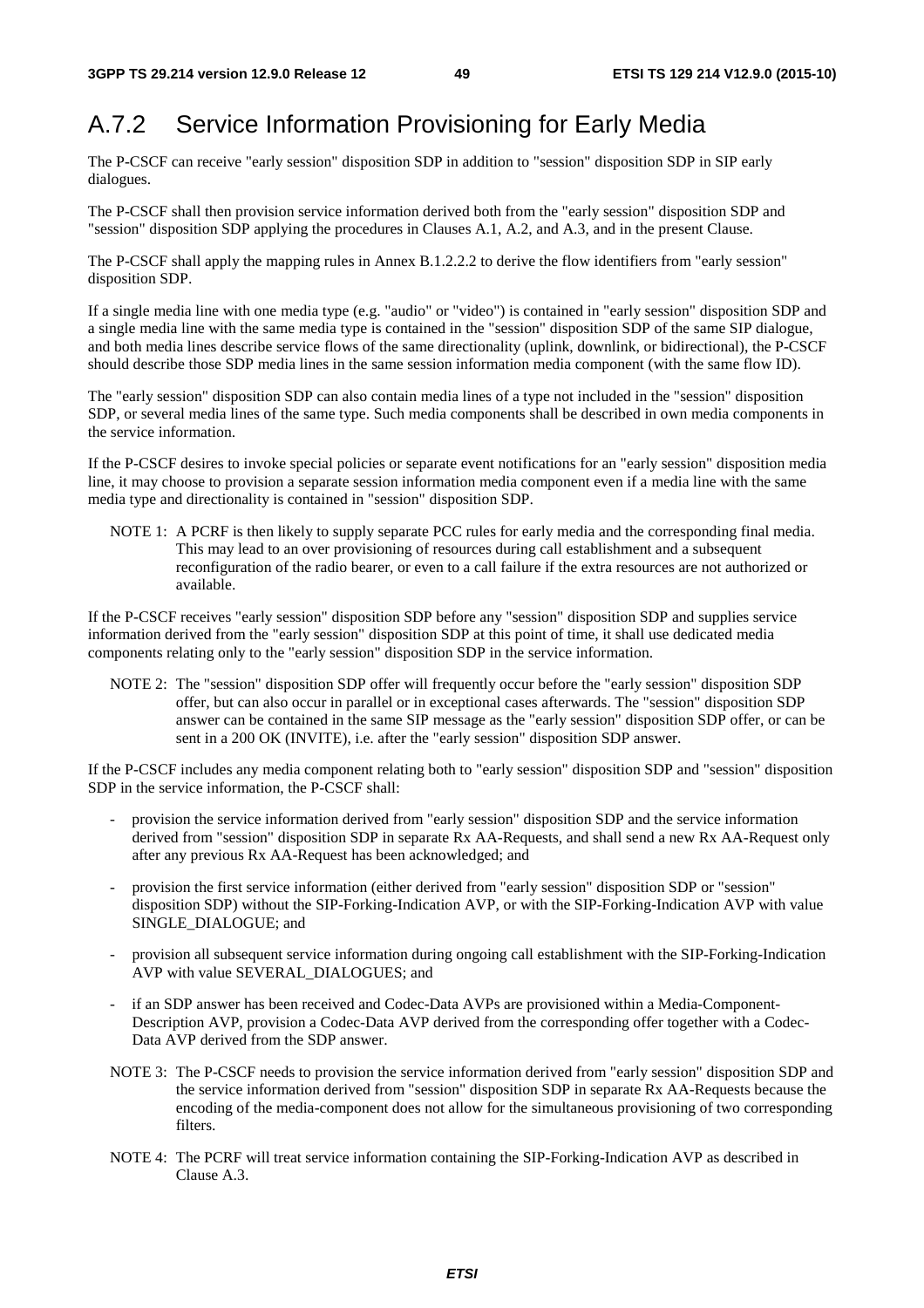## A.7.3 Updating the Provisioned Service Information when Dialogue is established

The P-CSCF shall store the SDP information for the "session" disposition type until the first final SIP answer is received. Then the early media described in the "early session" disposition type SDP are terminated.

The P-CSCF shall then update the service information to match the requirements of the media described in the "session" disposition type SDP only:

- If the P-CSCF included any media component relating both to "early session" disposition SDP and "session" disposition SDP in the service information, the P-CSCF shall send an AA request without the SIP-Forking-Indication AVP or with a SIP-Forking-Indication AVP with value SINGLE\_DIALOGUE and shall include the service information derived from the "session" disposition SDP. The P-CSCF shall provision the full service information including the applicable Flow-Description AVP(s) and Flow-Status AVP(s).
- The P-CSCF shall disable any media component(s) in the service information that relate to early media only by setting their flow status to "removed".

## A.8 Provision of Signalling Flow Information at P-CSCF

When the P-CSCF has successfully concluded the initial registration of an attached UE, i.e., when the P-CSCF has sent to the UE a SIP 200 (OK) response to the SIP REGISTER request, the P-CSCF may provision information about the SIP signalling flows between the UE and itself using the procedure specified in subclause 4.4.5a. If the P-CSCF already has an open Rx Diameter session with the PCRF related to the signalling with the UE, e.g. one that has been opened according to the procedure described in subclause A.6 and/or in subclause A.4, the P-CSCF shall reuse the already open session to provision the SIP Signalling IP Flow information.

NOTE: This procedure is not applicable for IMS registrations for Emergency sessions.

If the P-CSCF provisions information about SIP signalling flows, the P-CSCF shall ensure that for each signalling IP flow information it provides, the Flow-Description AVP shall accurately reflect the IP flow information as seen in the IP header 'on the wire'. The P-CSCF shall set the value of the AF-Signalling-Protocol AVP to 'SIP'.

When the P-CSCF de-registers the UE and terminates SIP Signalling to the UE, the P-CSCF shall de-provision the SIP Signalling IP flow information from the PCRF as described in subclause 4.4.5a.

## A.9 Handling of MPS Session

When the P-CSCF receives an authorised Resource-Priority header field or a temporarily authorised Resource-Priority header field containing an appropriate namespace and priority value in SIP signaling, and recognizes the need for priority treatment as specified in 3GPP TS 24.229 [17], the P-CSCF shall include the MPS-Identifier AVP and Reservation-Priority AVP in the AAR command towards the PCRF. The MPS-Identifier AVP shall contain the national variant for MPS service name indicating an MPS session. The Reservation-Priority AVP shall include the priority value of the related priority service. The Reservation-Priority AVP shall be populated with a default value if the priority value is unknown.

- NOTE 1: Various mechanisms can be applied to recognize the need for priority treatment in the P-CSCF (e.g., based on the dialled digits), according to national regulation and network configuration, as stated in 3GPP TS 24.229 [17].
- NOTE 2: Lowest user priority value shall be mapped in the corresponding lowest enumerated value of the Reservation-Priority AVP.

Upon reception of a request that requires MPS treatment, the PCRF shall derive the PCC/QoS Rules corresponding to the MPS session, as appropriate. The PCRF shall take specific actions on the corresponding IP-CAN to ensure that the MPS session is prioritized, as described in 3GPP TS 29.212 [8], clause 4.5.19.1.3.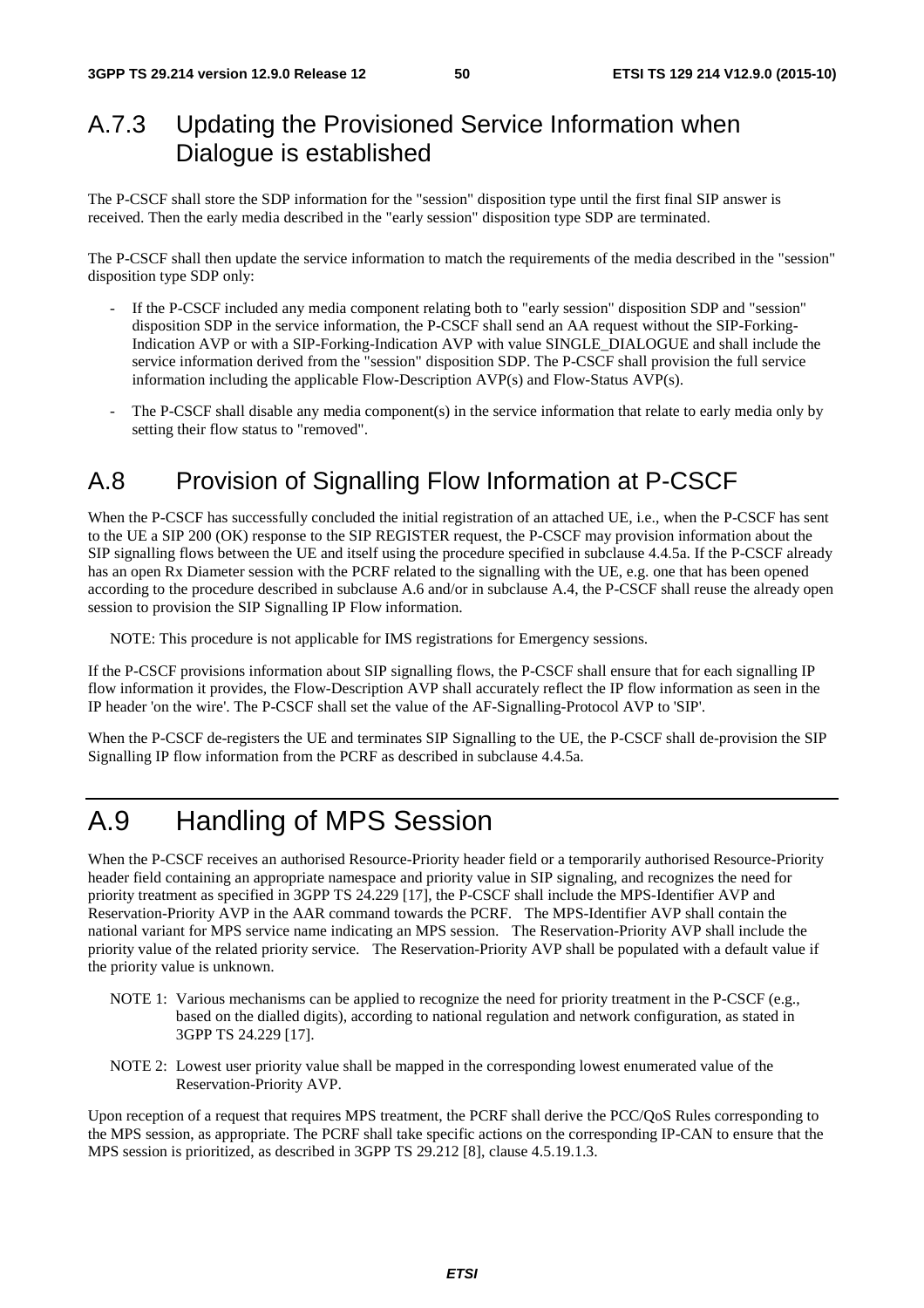When the P-CSCF terminates the MPS session, the PCRF shall delete the PCC/OoS Rules corresponding to the MPS session. The PCRF shall revoke the actions related to the prioritization of the MPS session in the corresponding IP-CAN, as described in 3GPP TS 29.212 [8], clause 4.5.19.1.3.

## A.10 Retrieval of network provided location information

### A.10.1 General

According to Annex E.7 of 3GPP TS 23.228 [16], the P-CSCF can use PCC to retrieve network provided location information. Information flows related to the distribution of network provided location information within the IMS are provided in Annex R of 3GPP TS 23.228 [16].

This sublause provides optional PCC procedures to support the retrieval of network provided location information.

The originating P-CSCF can, depending on operator policy, retrieve the user location and/or UE Time Zone information either before sending the INVITE towards the terminating side or upon reception of the SDP answer from the terminating side.

## A.10.2 Retrieval of network provided location information at originating P-CSCF for inclusion in SIP Request

If the originating P-CSCF is required by operator policy to retrieve network provided location information before forwarding a SIP INVITE request, upon reception of an INVITE/UPDATE request, the P-CSCF shall send an AA-Request according to subclause 4.4.1 (SIP INVITE request) or 4.4.2 (SIP INVITE/UPDATE request) including:

- the "ACCESS\_NETWORK\_INFO\_REPORT" value within the Specific-Action AVP; and
- the required access network information within the Required-Access-Info AVP.

If the SIP INVITE request is an initial SIP INVITE request, the P-CSCF shall establish an Rx session for the new SIP session with the AA-Request according to subclause 4.4.6.7 (if no session information is included) or 4.4.1 (if preliminary session information is included).

The P-CSCF will receive the access network information from the PCRF in an RAR, and should include this access network information in the SIP INVITE/UPDATE requests that it forwards. When the retrieved access network information corresponds to the TWAN-Identifier AVP, the P-CSCF may also map the retrieved access network information to a Geographical Identifier for routing, as specified in Annex E.8 of 3GPP TS 23.228 [16].

## A.10.3 Retrieval of network provided location information at originating P-CSCF for inclusion in SIP response confirmation

If an originating P-CSCF is required by operator policy to retrieve network provided location information before forwarding an SDP answer, the P-CSCF shall apply the following procedures:

Upon reception of an SDP offer, the P-CSCF may send an AA-Request to the PCRF according to subclause A.1 and may include in this AA-request:

- the "ACCESS\_NETWORK\_INFO\_REPORT" value within the Specific-Action AVP; and
- the required access network information within the Required-Access-Info AVP.

Upon reception of an SDP answer, the P-CSCF will send an AA-Request to the PCRF according to subclause A.1. If the P-CSCF has not requested access network information upon reception of the SDP offer, the P-CSCF shall include in this AA-request:

the "ACCESS\_NETWORK\_INFO\_REPORT" value within the Specific-Action AVP; and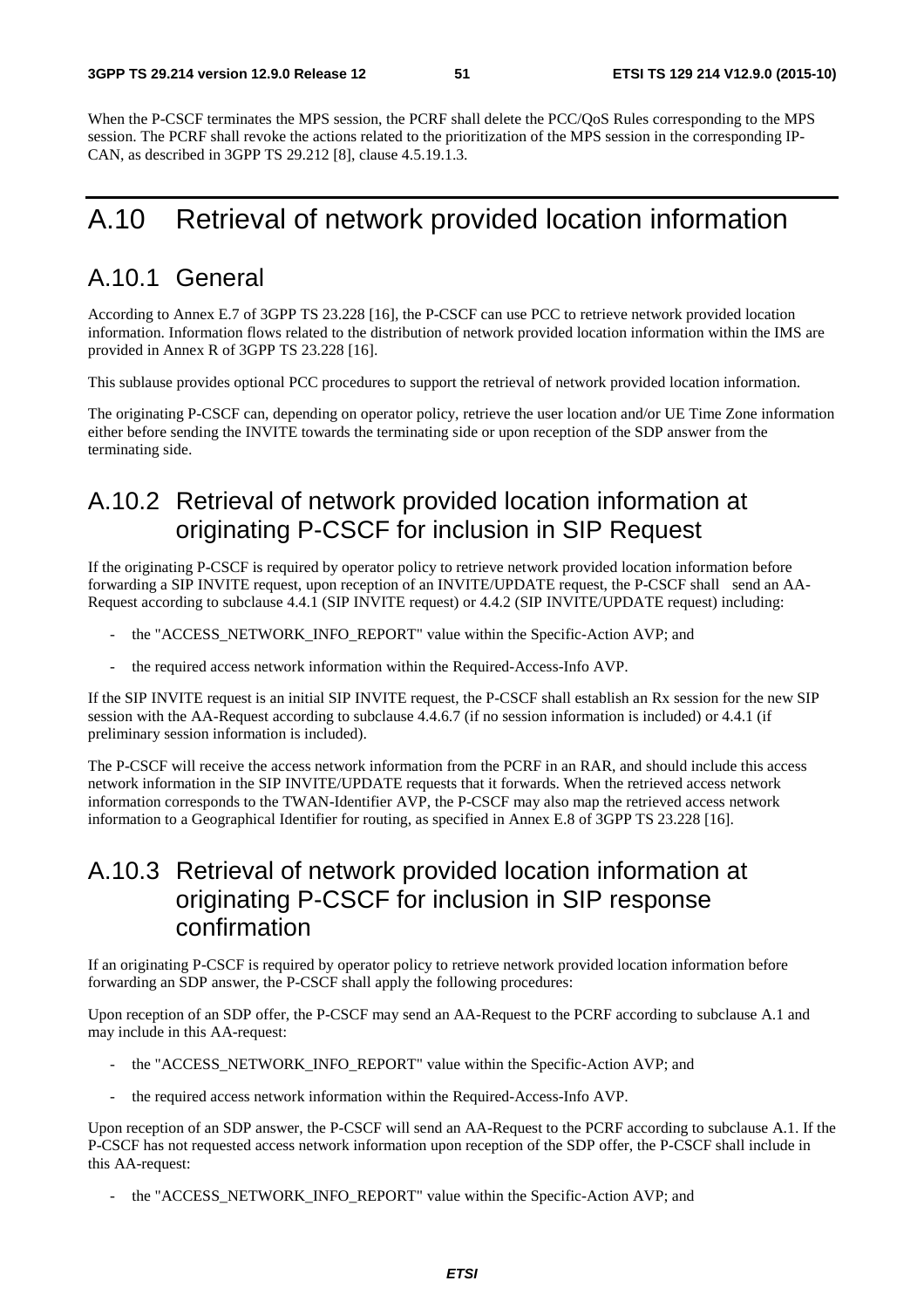the required access network information within the Required-Access-Info AVP.

The P-CSCF will receive the access network information from the PCRF in an RAR, and should include this access network information in the SIP message with the response confirmation before forwarding it. When the retrieved access network information corresponds to the TWAN-Identifier AVP, the P-CSCF may also map the retrieved access network information to a Geographical Identifier for routing, as specified in Annex E.8 of 3GPP TS 23.228 [16].

## A.10.4 Retrieval of network provided location information at terminating P-CSCF

If a terminating P-CSCF is required by operator policy to retrieve network provided location information at session establishment and/or modification, when receiving a SIP response, the P-CSCF shall apply the following procedures:

Upon reception of a SIP response that requires the inclusion of access network information and includes an SDP answer, the P-CSCF will send an AA-Request to the PCRF according to subclause A.1 and shall include in this AArequest:

- the "ACCESS\_NETWORK\_INFO\_REPORT" value within the Specific-Action AVP; and
- the required access network information within the Required-Access-Info AVP.

Upon reception of a SIP response that requires the inclusion of access network information and includes no SDP answer, the P-CSCF shall send an AA-Request including:

- the "ACCESS\_NETWORK\_INFO\_REPORT" value within the Specific-Action AVP; and
- the required access network information within the Required-Access-Info AVP.

The P-CSCF may also include in the AA-Request

- service information derived from an SDP offer within the SIP response; and
- the Service-Info-Status AVP with the value set to PRELIMINARY SERVICE INFORMATION.

 If the SIP INVITE request is an initial SIP INVITE request, the P-CSCF shall establish an Rx session for the new SIP session with the AA-Request according to subclause 4.4.6.7 (if no session information is included) or 4.4.1 (if preliminary session information is included).

If an Rx session related to service data has not yet been established, the P-CSCF shall establish an Rx session for the new SIP session with the AA-Request according to subclause 4.4.6.7 (if no session information is included) or 4.4.1 (if preliminary session information is included).

The P-CSCF will receive the access network information from the PCRF in an RAR, and should include this access network information in the SIP response before forwarding it. When the retrieved access network information corresponds to the TWAN-Identifier AVP, the P-CSCF may also map the retrieved access network information to a Geographical Identifier for routing, as specified in Annex E.8 of 3GPP TS 23.228 [16].

## A.10.5 Provisioning of network provided location information at SIP session release

If a P-CSCF is required by operator policy to include network provided location information in SIP session release signalling, the P-CSCF shall apply the following procedures:

Upon reception of a SIP session release request that requires the inclusion of network provided location information, the P-CSCF will send an ST-Request and shall include in this request the required access network information within the Required-Access-Info AVP.

The P-CSCF will receive the access network information from the PCRF in the corresponding ST-Answer, and should include this access network information either in the SIP session termination request (at the originating side) or a reply to the SIP session termination request (at the terminating side). When the retrieved access network information corresponds to the TWAN-Identifier AVP, the P-CSCF may also map the retrieved access network information to a Geographical Identifier for routing, as specified in Annex E.8 of 3GPP TS 23.228 [16].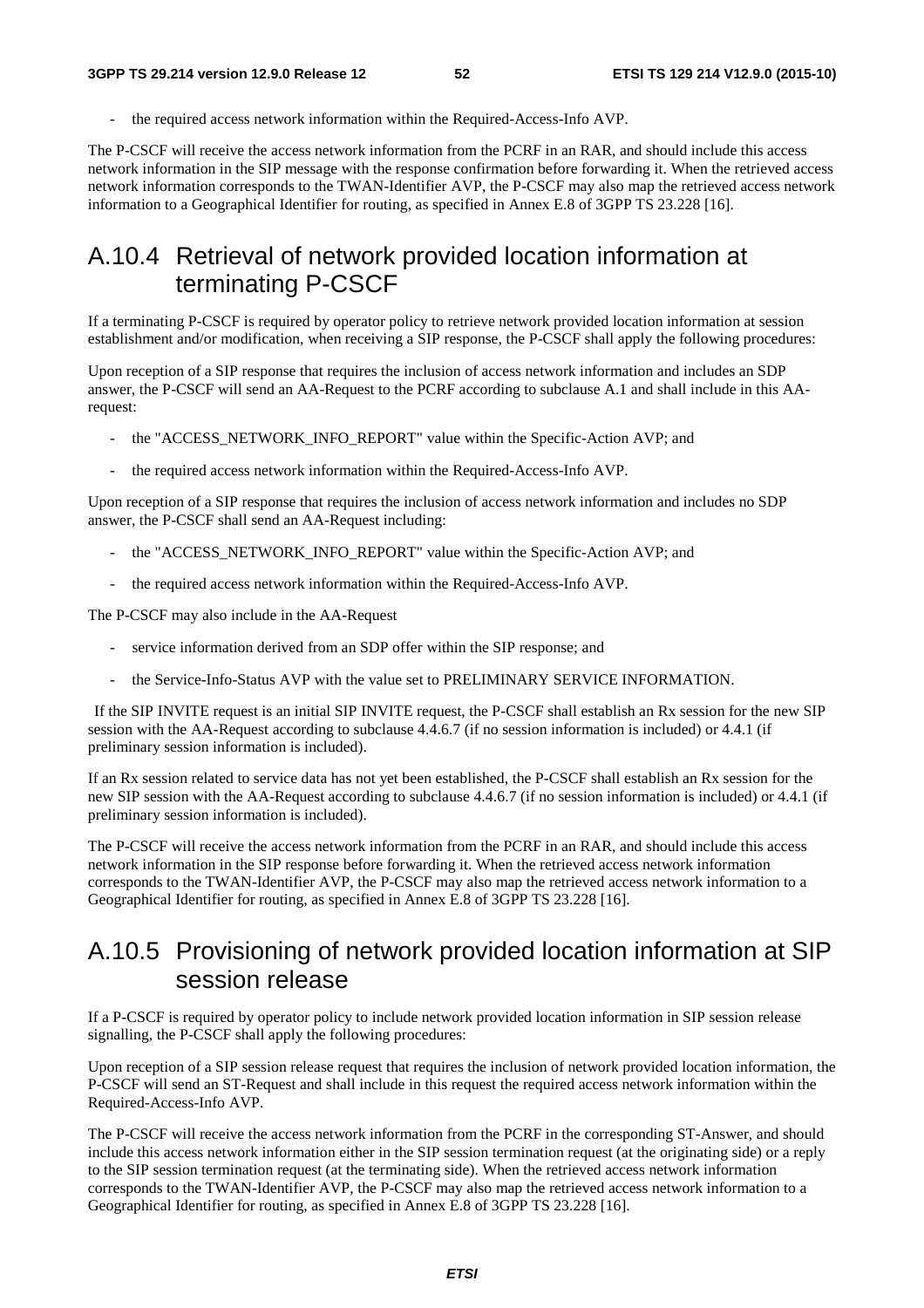## A.11 Handling of RAN/NAS release cause values

If the P-CSCF is required by operator policy to provide the RAN/NAS release cause information, it includes this information in the corresponding SIP message as specified in 3GPP TS 24.229 [17] when received from the PCRF (see subclause 4.4.4, 4.4.6.1, 4.4.6.2, 4.4.6.3 and 4.4.6.7).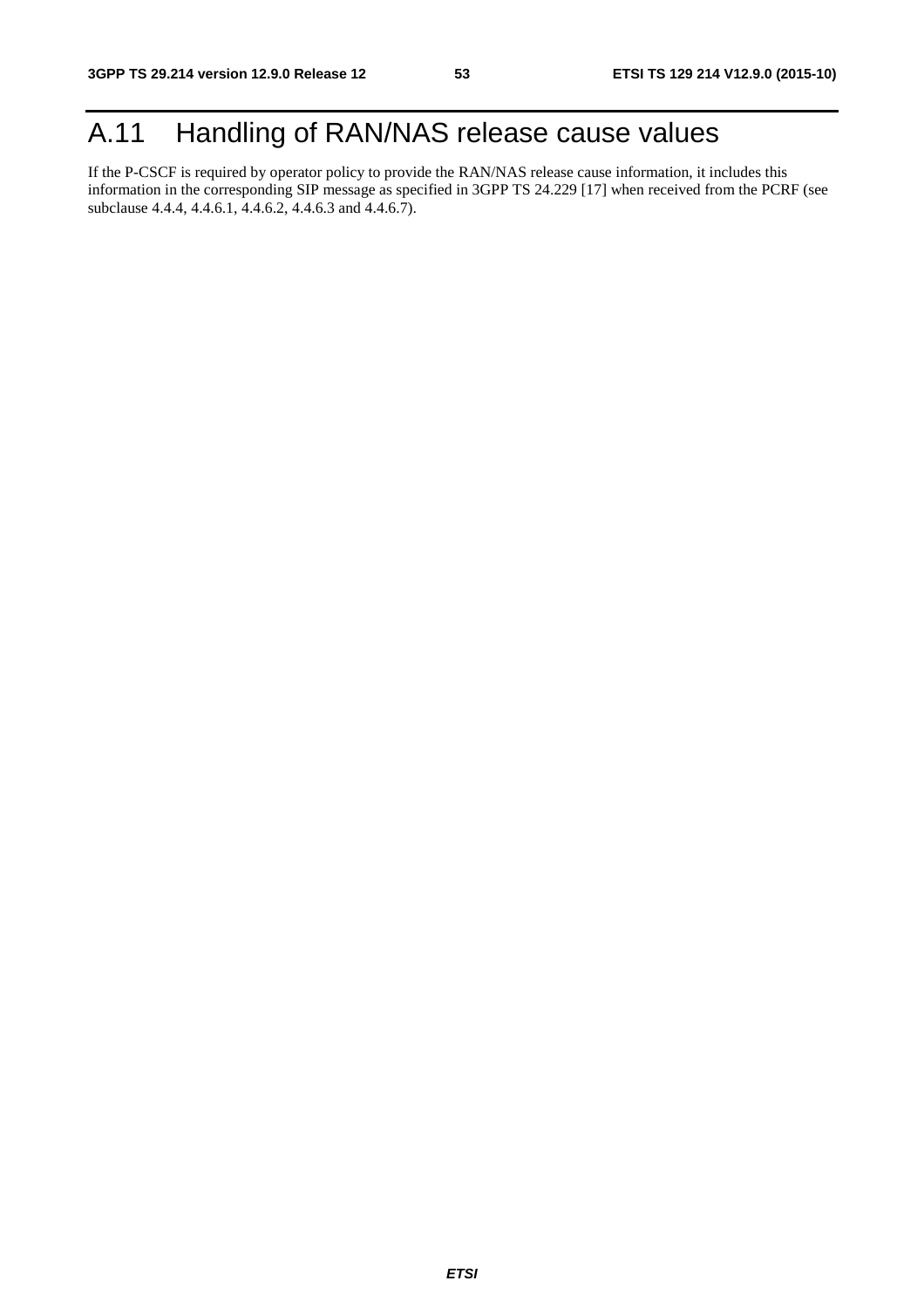## Annex B (normative): Flow identifiers: Format definition and examples

## B.1 Format of a flow identifier

### B.1.1 General

A flow identifier is expressed as a 2-tuple as follows:

 <The ordinal number of the position of the media component description in the SDI , The ordinal number of the IP flow(s) within the media component description assigned in the order of increasing downlink port numbers as detailed below >

where both are numbered starting from 1. The encoding of the flow identifier is as indicated in 3GPP TS 24.008 [12].

If UE and AF share an algorithm for a given application, which guarantees that UE and AF assign the same ordinal number to each media component, the ordinal numbers of the IP Flows within a media component shall be assigned according to the following rules:

- All IP flow(s) or bidirectional combinations of two IP flow(s) within the media component, for which a downlink destination port number is available, shall be assigned ordinal numbers in the order of downlink destination port numbers.
- All IP flows, where no downlink destination port number is available, shall be assigned the next higher ordinal numbers in the order of uplink destination port numbers.

The ordinal number of a media component shall not be changed when the session description information is modified.

If no SDI with fixed and unique positions for media components is exchanged between UE and AF, the UE and AF may assign the ordinal numbers of the media components in another application-dependent algorithm which guarantees that UE and AF assign the same ordinal number to each media component.

If UE and AF do not share an algorithm for a given application, which guarantees that UE and AF assign the same ordinal number to each media component, the ordinal number of the media component shall be set to zero and the ordinal number of the IP flows shall be assigned according to the following rules:

- 1. If ordinal numbers for several IP flows are assigned at the same time, all uplink IP flows shall be assigned lower ordinal number than all downlink IP flows.
- 2. If ordinal numbers for several IP flows are assigned at the same time, all uplink and all downlink IP flows shall separately be assigned ordinal numbers according to increasing internet protocol number assigned by IANA (e.g. 6 for TCP and 17 for UDP)
- 3. If ordinal numbers for several IP flows are assigned at the same time, for each internet protocol with a port concept, all uplink and all downlink IP flows of this internet protocol shall separately be assigned ordinal numbers according to increasing port numbers.
- 4. If IP flows are removed from an existing session, the previously assigned binding info shall remain unmodified for the remaining IP flows.
- 5. If IP flows are added to an existing session, the previously assigned binding info shall remain unmodified and the new IP flows shall be assigned ordinal numbers following the rules 1. To 3., starting with the first previously unused ordinal number. The numbers freed in step 4. Shall not be reused.

If the IP flows correspond to AF signalling (e.g. SIP signalling IP Flows), and no IP flow information is provided both the ordinal number of the media component and the IP flows shall be set to zero. In the case when the IP flow information of the AF signalling is provided, the ordinal number of the media component will be set to zero, and the ordinal number(s) of the IP flows shall follow the rules set above for the case when the UE and AF do not share an algorithm for a given application.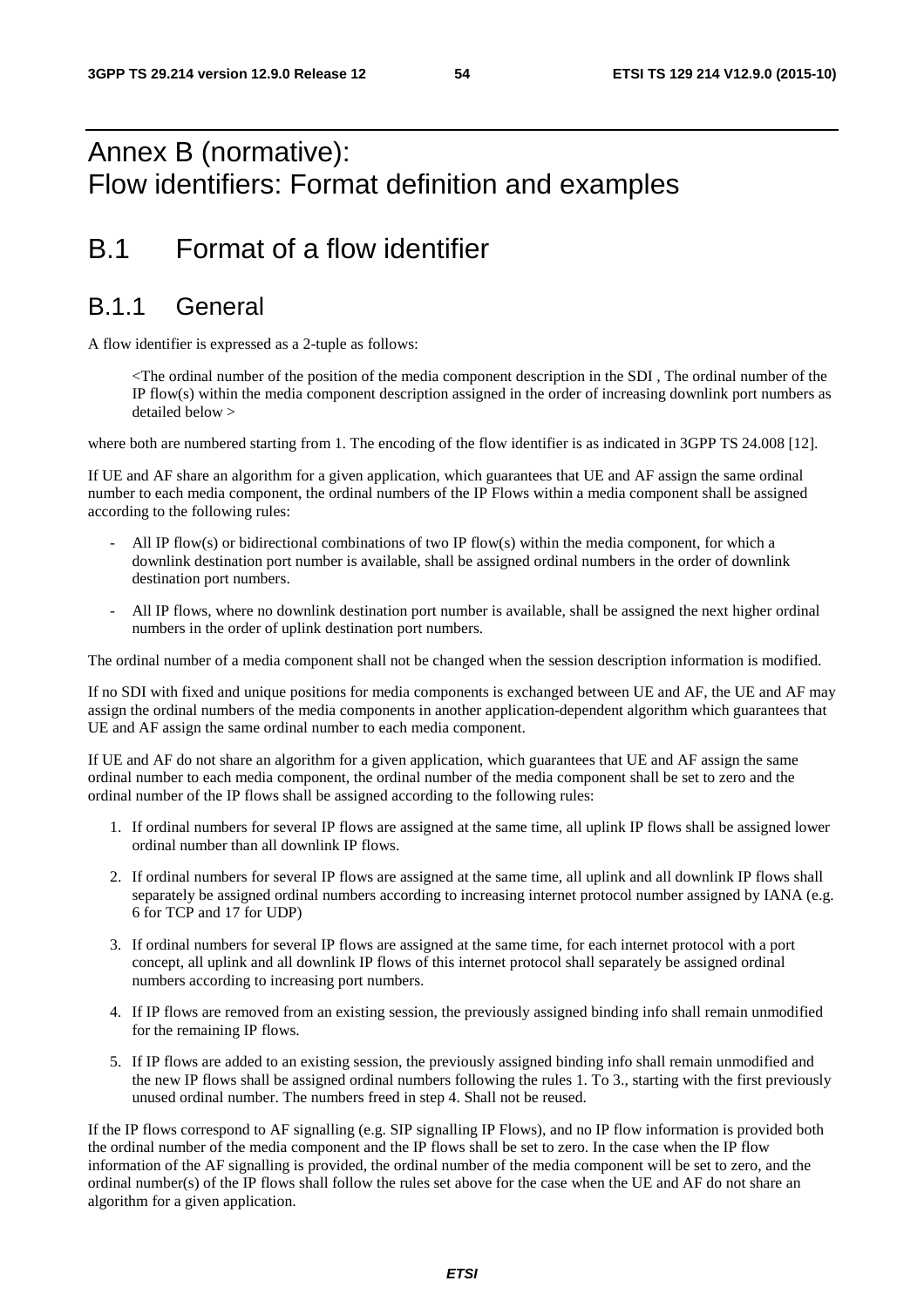## B.1.2 Derivation of Flow Identifiers from SDP

### B.1.2.1 Standard Procedure

The procedure in Table B.1.2.1.1 shall be applied for SDP of "session" disposition type within SIP and for all SDP outside SIP.

#### **Table B.1.2.1.1: Standard Procedure to derive Flow Identifiers from SDP**

| The ordinal number of the position of the media                   | The ordinal number of the IP flow(s) within the media                                                                                                                                                                                                                                                                                                                                                                                                                                                                                                                   |
|-------------------------------------------------------------------|-------------------------------------------------------------------------------------------------------------------------------------------------------------------------------------------------------------------------------------------------------------------------------------------------------------------------------------------------------------------------------------------------------------------------------------------------------------------------------------------------------------------------------------------------------------------------|
| component                                                         | component description                                                                                                                                                                                                                                                                                                                                                                                                                                                                                                                                                   |
| The ordinal number of the position of the "m=" line<br>in the SDP | The ordinal number of the IP flow(s) within the " $m =$ " line<br>assigned in the order of increasing downlink destination port<br>numbers, if downlink destination port numbers are available. For<br>uplink or inactive unicast media IP flows, a downlink destination<br>port number is nevertheless available, if SDP offer-answer<br>according to RFC 3264 is used.<br>The ordinal number of the IP flow(s) within the "m=" line<br>assigned in the order of increasing uplink destination port<br>numbers, if no downlink destination port numbers are available. |

### B.1.2.2 SDP with "early session" disposition type

The procedure in Table B.1.2.2.1 shall be applied for SDP of "early session" disposition type within SIP. The "early session" disposition type is specified within IETF RFC 3959 [27].

#### **Table B.1.2.2.1: Procedure to derive Flow Identifiers from "early session" disposition SDP**

| The ordinal number of the position of the media    | The ordinal number of the IP flow(s) within the media |
|----------------------------------------------------|-------------------------------------------------------|
| component                                          | component description                                 |
| If a single media component with one media type    | As in table B.1.2.1.1.                                |
| (e.g. "audio" or "video") is contained in "early   |                                                       |
| session" disposition SDP and a single media        |                                                       |
| component with the same media type is contained    |                                                       |
| in the "session" disposition SDP of the same SIP   |                                                       |
| dialogue, and if both SDP media components are     |                                                       |
| described in a single Rx service information media |                                                       |
| component, that Rx service information media       |                                                       |
| component shall obtain the media component         |                                                       |
| number derived from "session" disposition SDP      |                                                       |
| following the rules in table B.1.2.1.1.            |                                                       |
| Otherwise each media component shall obtain the    |                                                       |
| ordinal number of the position of the "m=" line in |                                                       |
| the "early session" disposition SDP plus 1000 as   |                                                       |
| media component ordinal number.                    |                                                       |

## B.2 Example 1

An UE, as the offerer, sends a SDP session description, as shown in table B.2.1, to an application server (only relevant SDP parameters are shown):

#### **Table B.2.1: The values of the SDP parameters sent by the UE in example 1.**

 $\overline{V=0}$ o=ecsreid 3262464865 3262464868 IN IP6 2001:0646:00F1:0045:02D0:59FF:FE14:F33A s=MM01 i=One unidirectional audio media and one unidirectional video media and one bidirectional application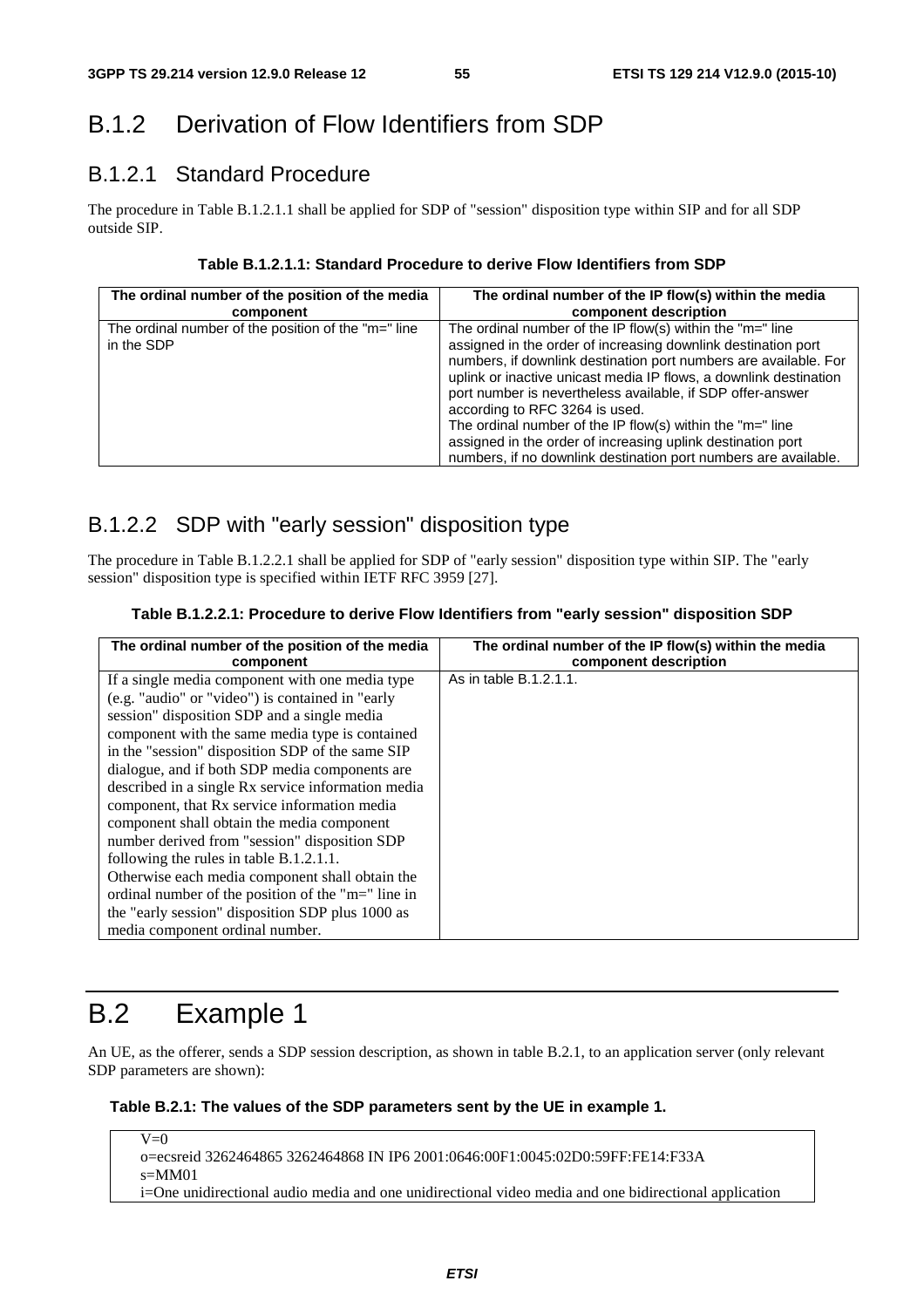| media                                            |
|--------------------------------------------------|
| t=3262377600 3262809600                          |
| m=video 50230 RTP/AVP 31                         |
| c=IN IP6 2001:0646:00F1:0045:02D0:59FF:FE14:F33A |
| a=recvonly                                       |
| m=audio 50330 RTP/AVP $0$                        |
| c=IN IP6 2001:0646:00F1:0045:02D0:59FF:FE14:F33A |
| a=sendonly                                       |
| m=application 50430 udp wb                       |
| c=IN IP6 2001:0646:00F1:0045:02D0:59FF:FE14:F33A |
| $a=$ sendrec $v$                                 |
|                                                  |

and receives the SDP parameters, as shown in table B.2.2, from the application server:

#### **Table B.2.2: The values of the SDP parameters sent by the application server in example 1.**

| $V=0$                                                                                                 |
|-------------------------------------------------------------------------------------------------------|
| o=ecsreid 3262464865 3262464868 IN IP6 2001:0646:00F1:0045:02D0:59FF:FE14:F33A                        |
| $s = MM01$                                                                                            |
| i=One unidirectional audio media and one unidirectional video media and one bidirectional application |
| media                                                                                                 |
| t=3262377600 3262809600                                                                               |
| m=video 51372 RTP/AVP 31                                                                              |
| e=IN IP6 2001:0646:000A:03A7:02D0:59FF:FE40:2014                                                      |
| $a =$ sendonly                                                                                        |
| m=audio 49170 RTP/AVP $\theta$                                                                        |
| e=IN IP6 2001:0646:000A:03A7:02D0:59FF:FE40:2014                                                      |
| a=recvonly                                                                                            |
| m=application 32416 udp wb                                                                            |
| c=IN IP6 2001:0646:000A:03A7:0250:DAFF:FE0E:C6F2                                                      |
| $a =$ sendrec $v$                                                                                     |
|                                                                                                       |

From this offer–answer exchange of SDP parameters the UE and the PCRF each creates a list of flow identifiers comprising the IP flows as shown in table B.2.3:

**Table B.2.3: Flow identifiers in example 1.** 

| Order of<br>$'m='-line$ | Type of IP flows     | Destination IP address / Port number of the IP flows | <b>Flow identifier</b> |
|-------------------------|----------------------|------------------------------------------------------|------------------------|
|                         | RTP (Video) DL       | 2001:0646:00F1:0045:02D0:59FF:FE14:F33A / 50230      | <1,1>                  |
|                         | RTCP DL              | 2001:0646:00F1:0045:02D0:59FF:FE14:F33A / 50231      | <1,2>                  |
|                         | <b>RTCP UL</b>       | 2001:0646:000A:03A7:02D0:59FF:FE40:2014 / 51373      | <1,2>                  |
| 2                       | RTP (Audio) UL       | 2001:0646:000A:03A7:02D0:59FF:FE40:2014 / 49170      | <2,1>                  |
| 2                       | RTCP DL              | 2001:0646:00F1:0045:02D0:59FF:FE14:F33A / 50331      | 2,2>                   |
| 2                       | <b>RTCP UL</b>       | 2001:0646:000A:03A7:02D0:59FF:FE40:2014 / 49171      | 2,2>                   |
| 3                       | UDP (application) DL | 2001:0646:00F1:0045:02D0:59FF:FE14:F33A / 50430      | <3,1>                  |
| 3                       | UDP (application) UL | 2001:0646:000A:03ª7:0250:DAFF:FE0E:C6F2 / 32416      | <3,1>                  |

## B.3 Example 2

In the general case, multiple ports may be specified with a "number of ports" qualifier as follows, RFC 2327 [17]:

m=<media> <port>/<number of ports> <transport> <fmt list>

An UE, as the offerer, sends a SDP session description, as shown in table B.3.1, to an application server (only relevant SDP parameters are shown):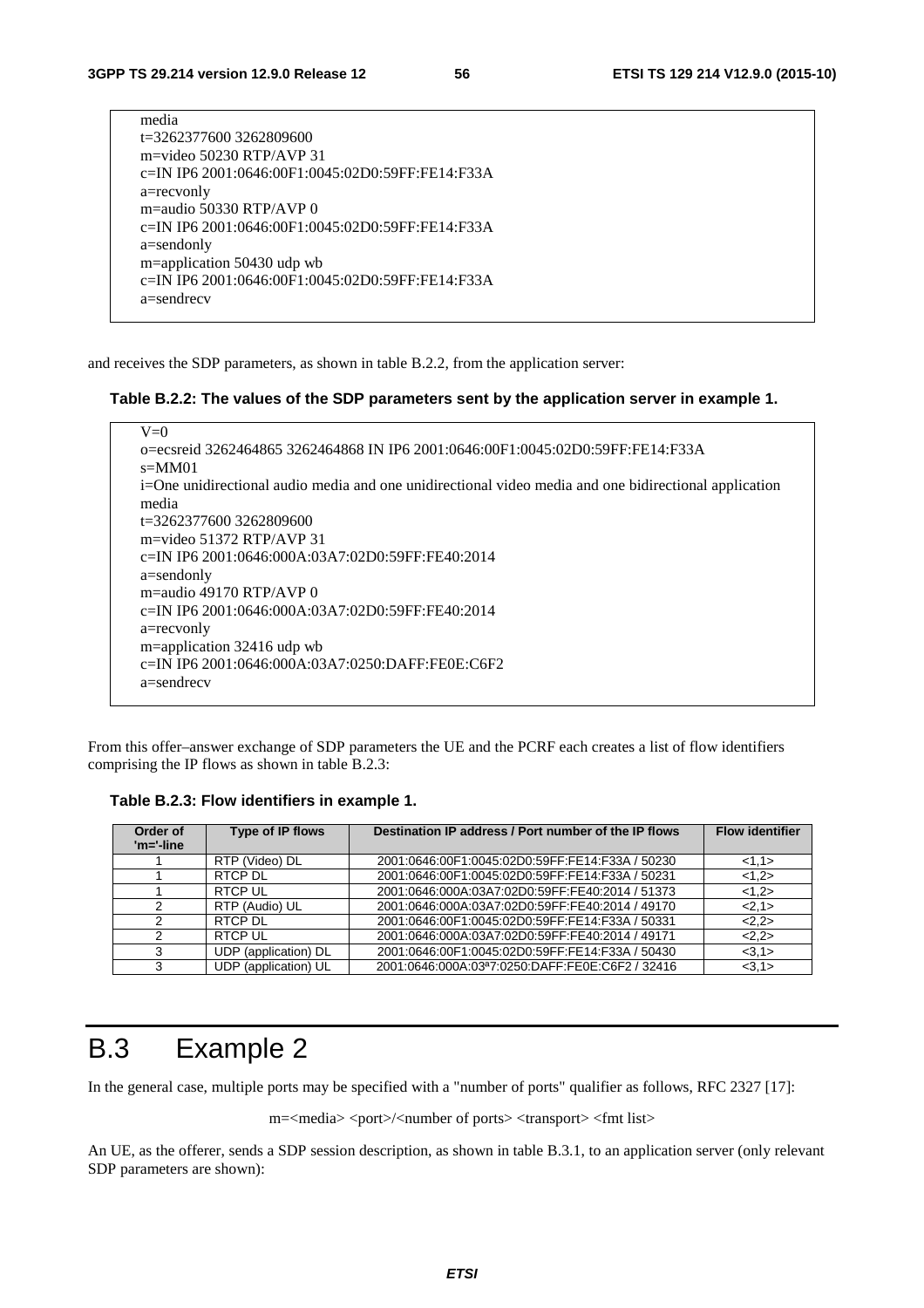#### **Table B.3.1: The values of the SDP parameters sent by the UE in example 2.**

| $v=0$                                                                                    |
|------------------------------------------------------------------------------------------|
| o=ecsreid 3262464321 3262464325 IN IP6 2001:0646:00F1:0045:02D0:59FF:FE14:F33A           |
| $s=MM02$                                                                                 |
| i=One unidirectional audio media consisting of two media IP flows described by one media |
| component                                                                                |
| $t=32623776003262809600$                                                                 |
| m=audio 50330/2 RTP/AVP 0                                                                |
| c=IN IP6 2001:0646:00F1:0045:02D0:59FF:FE14:F33A                                         |
| a=recvonly                                                                               |

and receives the SDP parameters, as shown in table B.3.2, from the application server:

#### **Table B.3.2: The values of the SDP parameters sent by the application server in example 2.**

```
v=0o=ecsreid 3262464321 3262464325 IN IP6 2001:0646:00F1:0045:02D0:59FF:FE14:F33A 
s=MM02 
i=One unidirectional audio media consisting of two media IP flows described by one media 
component 
t=3262377600 3262809600 
m=audio 49170/2 RTP/AVP 0 
c=IN IP6 2001:0646:000A:03A7:02D0:59FF:FE40:2014 
a=sendonly
```
From this offer–answer exchange of SDP parameters the UE and the PCRF each creates a list of flow identifiers comprising the IP flows as shown in table B.3.3:

**Table B.3.3: Flow identifiers in example 2.** 

| Order of<br>$'m='-line$ | Type of IP flows | Destination IP address / Port number of the IP flows | <b>Flow identifier</b> |
|-------------------------|------------------|------------------------------------------------------|------------------------|
|                         | RTP (audio) DL   | 2001:0646:00F1:0045:02D0:59FF:FE14:F33A / 50330      | <1,1>                  |
|                         | RTCP DI          | 2001:0646:00F1:0045:02D0:59FF:FE14:F33A / 50331      | <1.2>                  |
|                         | RTCP UL          | 2001:0646:000A:03A7:02D0:59FF:FE40:2014 / 49171      | <1.2>                  |
|                         | RTP (audio) DL   | 2001:0646:00F1:0045:02D0:59FF:FE14:F33A / 50332      | <1.3>                  |
|                         | RTCP DL          | 2001:0646:00F1:0045:02D0:59FF:FE14:F33A / 50333      | <1.4>                  |
|                         | RTCP UI          | 2001:0646:000A:03A7:02D0:59FF:FE40:2014 / 49173      | <1.4>                  |

## B.4 Example 3 without media components.

The UE and AF do not exchange SDP for an application and do not share an algorithm, which guarantees that UE and AF assign the same ordinal number to each media component.

At the AF session initiation, the UE and AF agree to set up the following IP flows:

- Uplink UDP flow with destination port 100.
- Downlink UDP flow with destination port 100.
- Downlink TCP flow with destination port 100.
- Uplink TCP flow with destination port 100.
- Uplink UDP flow with destination port 200.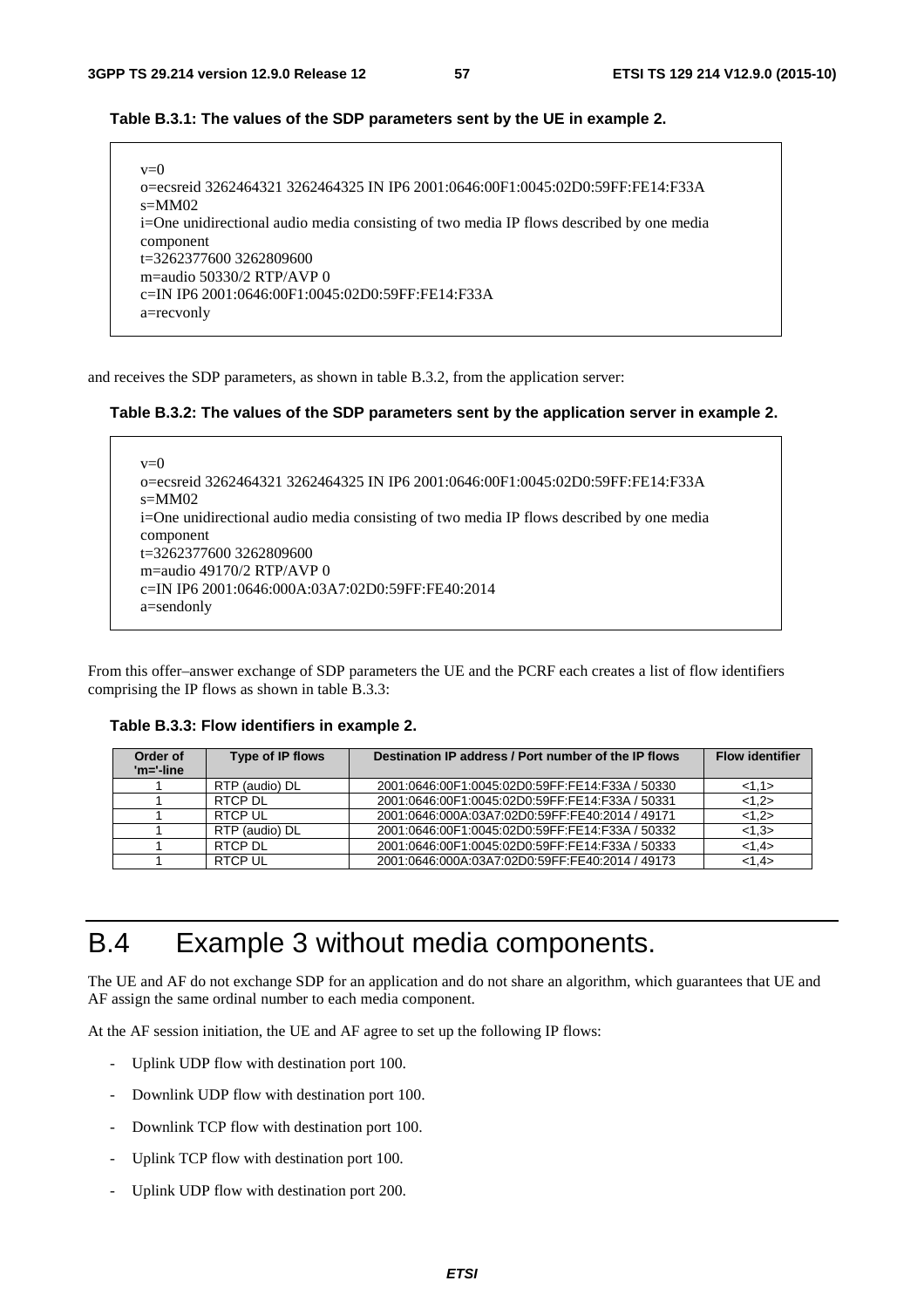#### **3GPP TS 29.214 version 12.9.0 Release 12 58 ETSI TS 129 214 V12.9.0 (2015-10)**

The following binding info is assigned to these IP flows.

- Uplink UDP flow with destination port 100: (0, 2)
- Downlink UDP flow with destination port 100: (0, 5)
- Downlink TCP flow with destination port 100: (0, 4)
- Uplink TCP flow with destination port 100: (0, 1)
- Uplink UDP flow with destination port  $200$ :  $(0, 3)$

At a later stage in the session, the TCP IP flows are removed and the following IP flows are added:

- Uplink UDP flow with destination port 150.
- Downlink UDP flow with destination port 50.

The following binding info is assigned to the IP flows existing at this stage:

|        | - Uplink UDP flow with destination port 100: | (0, 2) |
|--------|----------------------------------------------|--------|
| $\sim$ | Downlink UDP flow with destination port 100: | (0, 5) |
|        | - Uplink UDP flow with destination port 200: | (0, 3) |
|        | - Uplink UDP flow with destination port 150: | (0, 6) |
|        | Downlink UDP flow with destination port 50:  | (0, 7) |

## B.5 Example 4

In this example, the SDP "a=rtcp" attribute defined in IETF RFC 3605 is used.

An UE, as the offerer, sends a SDP session description, as shown in table B.5.1, to an application server (only relevant SDP parameters are shown):

#### **Table B.5.1: The values of the SDP parameters sent by the UE in example 1.**

```
V=0o=ecsreid 3262464865 3262464868 IN IP6 2001:0646:00F1:0045:02D0:59FF:FE14:F33A 
s=MM01 
i=One unidirectional video media 
t=3262377600 3262809600 
m=video 50230 RTP/AVP 31 
c=IN IP6 2001:0646:00F1:0045:02D0:59FF:FE14:F33A 
a=recvonly 
a=rtcp: 49320
```
and receives the SDP parameters, as shown in table B.5.2, from the application server:

#### **Table C.5.2: The values of the SDP parameters sent by the application server in example 1.**

| $V=0$                                                                          |
|--------------------------------------------------------------------------------|
| o=ecsreid 3262464865 3262464868 IN IP6 2001:0646:00F1:0045:02D0:59FF:FE14:F33A |
| $s = M M 01$                                                                   |
| i=One unidirectional video media                                               |
| t=3262377600 3262809600                                                        |
| $m =$ video 51372 RTP/AVP 31                                                   |
| e = IN IP6 2001:0646:000A:03A7:02D0:59FF:FE40:2014                             |
| a=sendonly                                                                     |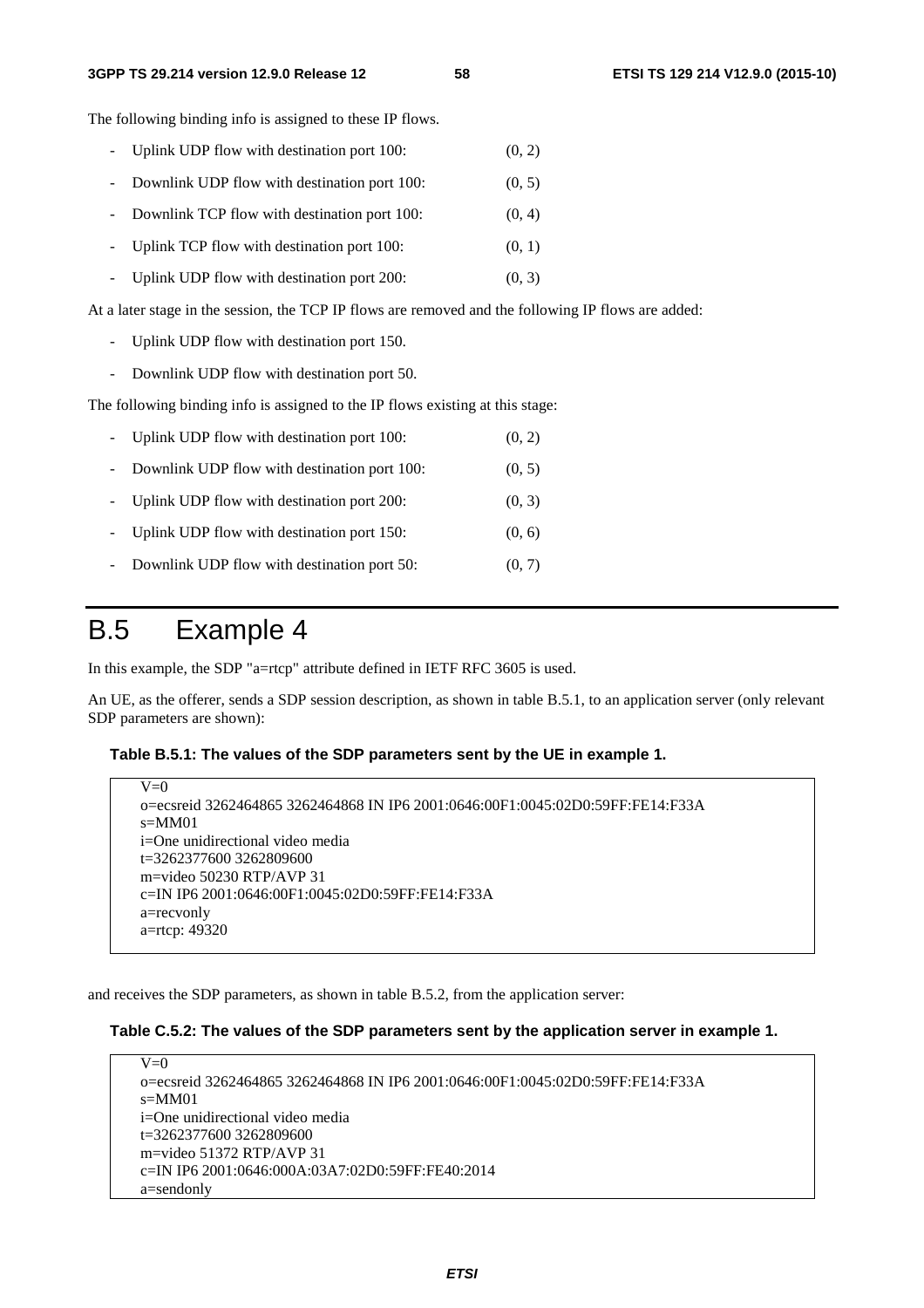a=rtcp:53020

From this offer–answer exchange of SDP parameters the UE and the PCRF each creates a list of flow identifiers comprising the IP flows as shown in table B.5.3:

**Table B.5.3: Flow identifiers in example 4.** 

| Order of<br>'m='-line | <b>Type of IP flows</b> | Destination IP address / Port number of the IP flows | <b>Flow identifier</b> |
|-----------------------|-------------------------|------------------------------------------------------|------------------------|
|                       | RTP (Video) DL          | 2001:0646:00F1:0045:02D0:59FF:FE14:F33A / 50230      | <1.2>                  |
|                       | RTCP DL                 | 2001:0646:00F1:0045:02D0:59FF:FE14:F33A / 49320      | 1.1>                   |
|                       | <b>RTCP UL</b>          | 2001:0646:000A:03A7:02D0:59FF:FE40:2014 / 53020      | <1.1>                  |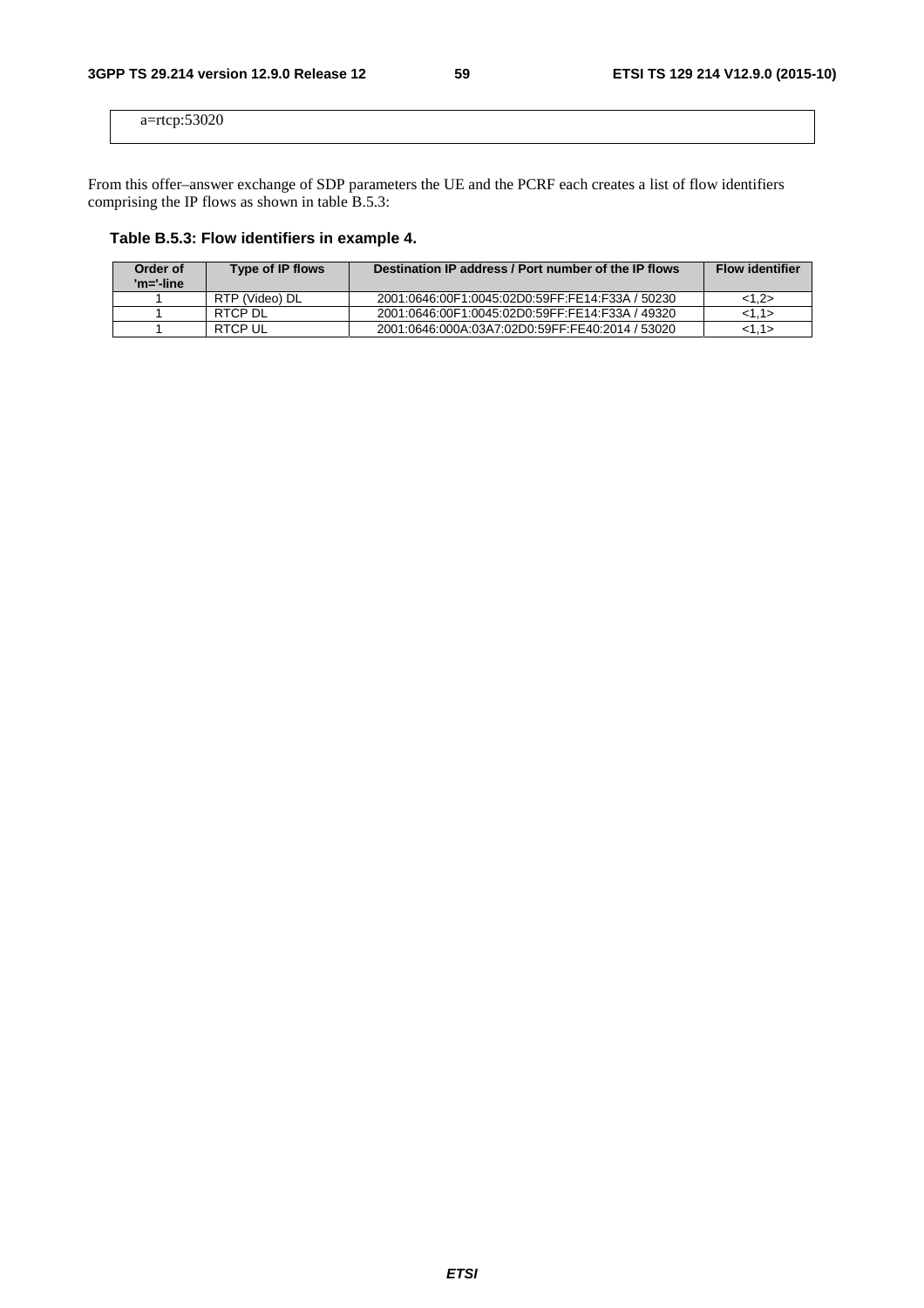Annex C (informative): Void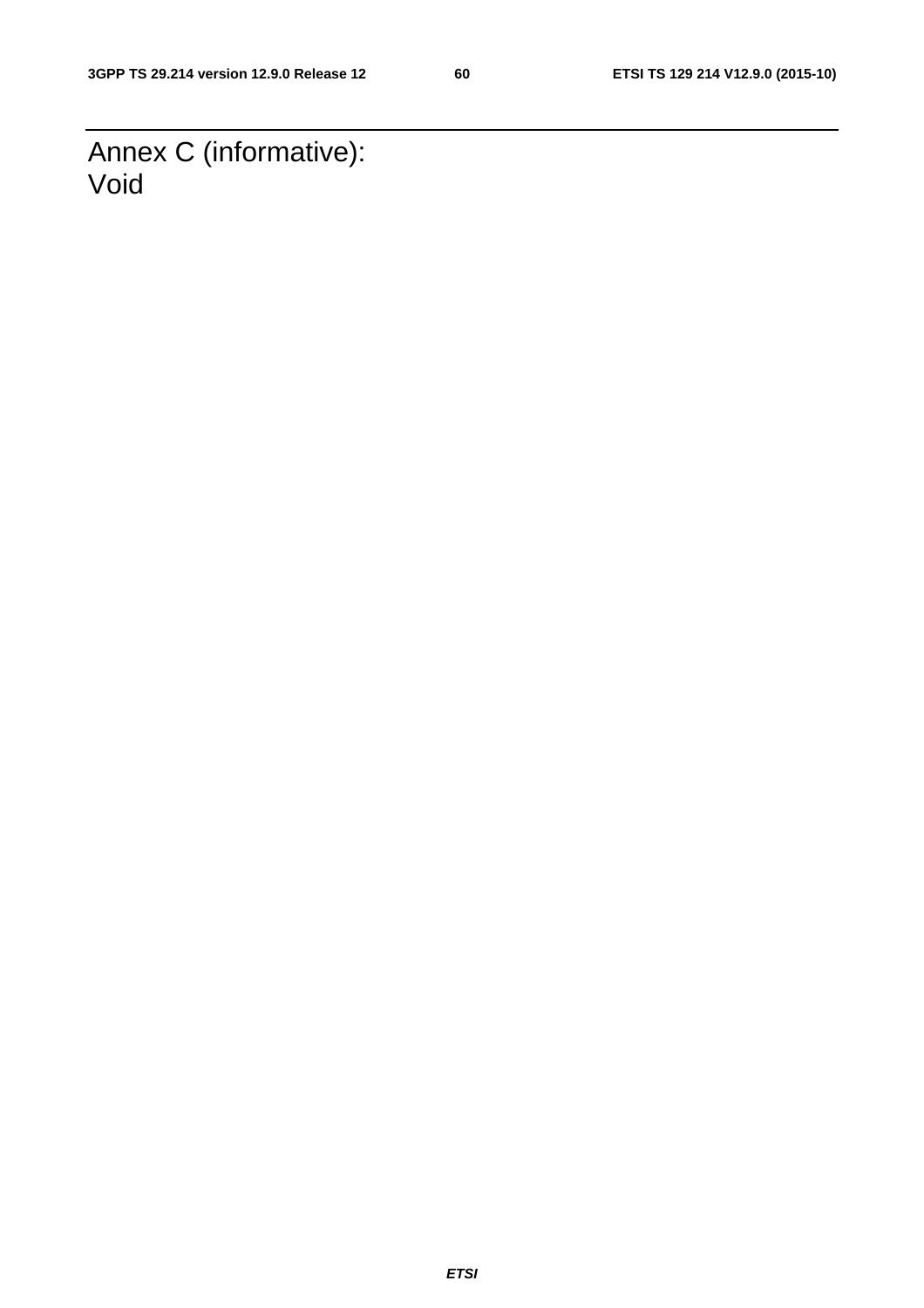## Annex D (informative): Change history

| <b>Date</b> | TSG#           | <b>TSG Doc.</b> | <b>CR</b> |                  | Rev Subject/Comment                                                                       | Old    | <b>New</b>      |
|-------------|----------------|-----------------|-----------|------------------|-------------------------------------------------------------------------------------------|--------|-----------------|
| 06-2013     | <b>TSG#60</b>  | CP-130341       | 270       | 1                | Reference model update to include Gyn and Gzn                                             | 11.9.0 | 12.0.0          |
| 06-2013     | <b>TSG#60</b>  | CP-130348 280   |           |                  | Time-based usage monitoring control                                                       | 11.9.0 | 12.0.0          |
| 09-2013     | <b>TSG#61</b>  | CP-130543 291   |           |                  | Correction to resource allocation handling                                                |        | 12.0.0 12.1.0   |
| 09-2013     | <b>TSG#61</b>  | CP-130553 293   |           | 1                | One-time specific action for retrieval of network provided location                       | 12.0.0 | 12.1.0          |
|             |                |                 |           |                  | info.                                                                                     |        |                 |
| 09-2013     | <b>TSG#61</b>  | CP-130549 295   |           | $\boldsymbol{2}$ | SGW Restoration impacts in Rx reference point                                             | 12.0.0 | 12.1.0          |
| 12-2013     | <b>TSG#62</b>  | CP-130680 298   |           | $\mathbf{1}$     | Correction to the applicability of Specific-Action AVP value in                           | 12.1.0 | 12.2.0          |
|             |                |                 |           |                  | temporary network failure handling                                                        |        |                 |
| 12-2013     | <b>TSG#62</b>  | CP-130663       | 303       | $\overline{2}$   | IP-CAN type notification correction                                                       | 12.1.0 | 12.2.0          |
| 12-2013     | <b>TSG#62</b>  | CP-130685 308   |           | $\boldsymbol{2}$ | Handling of Loss of Bearer Specific Action                                                | 12.1.0 | 12.2.0          |
| 12-2013     | <b>TSG#62</b>  | CP-130669 313   |           | 1                | Correction on Sponsored-Data-Connectivity AVP                                             |        | 12.1.0 12.2.0   |
| 12-2013     | <b>TSG#62</b>  | CP-130678 315   |           |                  | Correction on user location information time description                                  | 12.1.0 | 12.2.0          |
| 03-2014     | <b>TSG#63</b>  | CP-140066 322   |           | 1                | Correction of IMS emergency procedures for SIP Registration                               | 12.2.0 | 12.3.0          |
| 03-2014     | <b>TSG'#63</b> | CP-140087 318   |           | 4                | Access network information reporting in case of a TWAN access                             |        | 12.2.0 12.3.0   |
| 06-2014     | <b>TSG#64</b>  | CP-140377 328   |           | $\overline{2}$   | Enhancement in IMS Restoration procedure                                                  |        | 12.3.0 12.4.0   |
| 06-2014     | <b>TSG#64</b>  | CP-140390 329   |           | 1                | Geographical Identifier for TWAN access                                                   |        | 12.3.0 12.4.0   |
| 06-2014     | <b>TSG#64</b>  | CP-140400 333   |           | 1                | Reporting the RAN/NAS release cause on Rx interface                                       |        | 12.3.0 12.4.0   |
| 06-2014     | <b>TSG#64</b>  | CP-140401 341   |           | 1                | Diameter Overload Control for Rx                                                          |        | 12.3.0 12.4.0   |
| 06-2014     | <b>TSG#64</b>  | CP-140402 332   |           | 1                | Correct the description of Sponsored-Connectivity-Data AVP                                |        | 12.3.0 12.4.0   |
| 06-2014     | <b>TSG#64</b>  | CP-140402 327   |           | $\overline{2}$   | Provisioning of AF Signalling Flow Information                                            | 12.3.0 | 12.4.0          |
| 06-2014     | <b>TSG#64</b>  | CP-140409 337   |           | 3                | <b>Access Network Information Reporting Capability</b>                                    |        | 12.3.0 12.4.0   |
| 06-2014     | <b>TSG#64</b>  | CP-140409 339   |           | 1                | Correction to the subscription of specific actions in AA-Request                          |        | 12.3.0 12.4.0   |
| 06-2014     | <b>TSG#64</b>  | CP-140409       | 335       | 5                | Corrections to access network information reporting during IP-<br>CAN session termination | 12.3.0 | 12.4.0          |
| 07-2014     |                |                 |           |                  | One cross-reference updated in clause 4.1                                                 | 12.4.0 | 12.4.1          |
| 09-2014     | CT-65          | CP-140530 0344  |           |                  | Correction to access network information reporting in IMS                                 | 12.4.0 | 12.5.0          |
| 09-2014     | CT-65          | CP-140530 0352  |           | 1                | Access Network Information Reporting during the bearer                                    | 12.4.0 | 12.5.0          |
| 09-2014     | CT-65          | CP-140533 0345  |           | 3                | deactivation<br>Adding the missing case of bearer termination to the Specific-            | 12.4.0 | 12.5.0          |
|             |                |                 |           |                  | <b>Action AVP</b>                                                                         |        |                 |
| 09-2014     | CT-65          | CP-140545 0350  |           | 1                | Group Communication Service support for Unicast bearers                                   | 12.4.0 | 12.5.0          |
| 09-2014     | CT-65          | CP-140551 0349  |           | 3                | Enhancement for P-CSCF Restoration                                                        |        | 12.4.0 12.5.0   |
| 12-2014     | $CT-66$        | CP-140916 0355  |           | $\overline{2}$   | Reporting RAN/NAS cause during bearer creation/modification<br>failure scenarious         | 12.5.0 | 12.6.0          |
| 12-2014     | CT-66          | CP-140915 0356  |           | $\overline{c}$   | Removal of Editor's Note                                                                  | 12.5.0 | 12.6.0          |
| 12-2014     | CT-66          | CP-140899 0360  |           | $\overline{2}$   | Access network information reporting during the IP-CAN session<br>termination             | 12.5.0 | 12.6.0          |
| 12-2014     | CT-66          | CP-140906       | 0362      | 1                | Introduction of a reference to the Rest-Rx interface                                      | 12.5.0 | 12.6.0          |
| 12-2014     | CT-66          | CP-140916 0363  |           | 1                | Inclusion of RAN/NAS cause values into SIP signalling by P-                               | 12.5.0 | 12.6.0          |
|             |                |                 |           |                  | <b>CSCF</b>                                                                               |        |                 |
| 03-2015     | CT-67          | CP-150101       | 0379      | L.               | Correction to the usage monitoring control for sponsored data                             | 12.6.0 | 12.7.0          |
| 03-2015     | CT-67          | CP-150104 0382  |           | $\overline{2}$   | connectivity<br>Access network information report in case of IP-CAN bearer/IP-            | 12.6.0 | 12.7.0          |
|             |                |                 |           |                  | CAN session termination                                                                   |        |                 |
| 03-2015     | $CT-67$        | CP-150114 0387  |           |                  | TWAN supports access network information report                                           |        | 12.6.0 12.7.0   |
| 06-2015     | CT-68          | CP-150354 0397  |           |                  | RAN-NAS-Cause supported feature update                                                    |        | 12.7.0 12.8.0   |
| 06-2015     | $CT-68$        | CP-150344 0404  |           | 2                | Non-3GPP access for 3GPP-SGSN-MCC-MNC                                                     |        | 12.7.0 12.8.0   |
| 09-2015     | CT-69          | CP-150476 0407  |           | 2                | Corrections to the PCRF-based P-CSCF Restoration<br>Enhancement                           | 12.8.0 | 12.9.0          |
| 09-2015     | CT-69          | CP-150472 0409  |           |                  | AVPs applicability for RAN-NAS-Cause                                                      |        | 12.8.0 12.9.0   |
| 09-2015     | CT-69          | CP-150476 0414  |           | 1                | Correction to the P-CSCF restoration enhancement                                          |        | 12.8.0 12.9.0   |
| 09-2015     | $CT-69$        | CP-150468 0420  |           | $\overline{2}$   | Fixing Ambiguous Flag Rules for AVPs reused from TS 29.061                                |        | $12.8.0$ 12.9.0 |
|             |                |                 |           |                  |                                                                                           |        |                 |